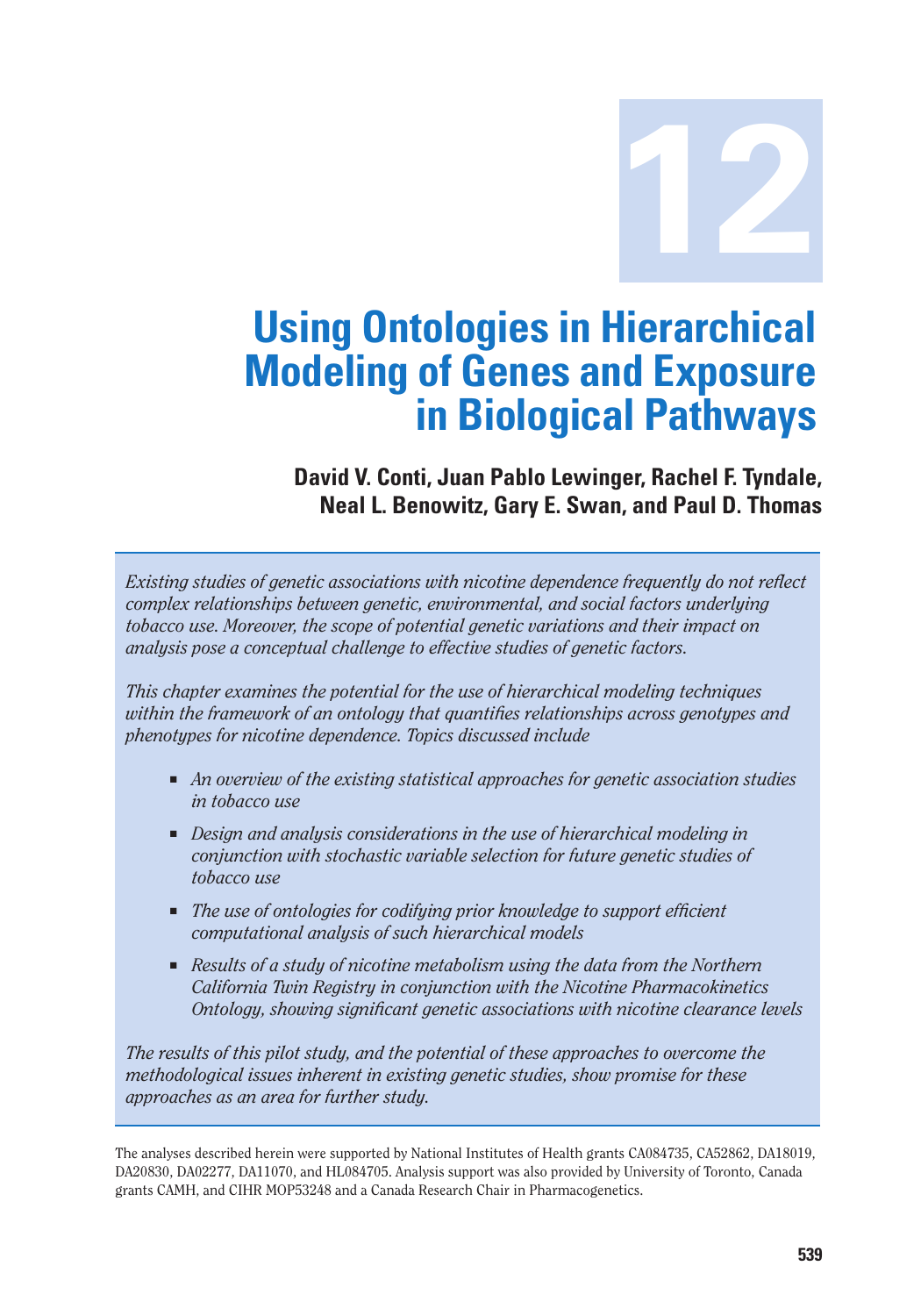# **Introduction**

This chapter examines the use of ontologies as a framework for creating hierarchical models that could support quantitative, computationally driven research in biological pathways for nicotine dependence, as a potential means of linking genetic and environmental factors to yield a more accurate understanding of why people smoke. It highlights a specific example using data from the Northern California Twin Registry<sup>1,2</sup> to explore the heritability of nicotine metabolism, together with a discussion of broader issues involved in creating hierarchical models in conjunction with ontologies that quantify prior knowledge of relationships linking specific genotypes, endophenotypes, and phenotypes for nicotine dependence.

The multistep nature of tobacco use progression—from initiation, to episodic use, to dependence—provides several opportunities for risk factors to act. Although distinct factors may affect each step, universal factors may also create background characteristics for an individual throughout use progression. In addition, compounding the background profile are large, punctuated events, such as intervention programs, that may substantially alter an individual's tobacco use—both in isolation and synergistically with other factors. That is, smoking behavior is a composite consisting of large social factors, interpersonal relationships, and intrapersonal characteristics. Large social patterns substantially influence smoking behavior through demographic changes, financial mechanisms, cigarette availability, and perceptions of smoking. Economic factors such as unemployment rates, income levels, and cigarette prices also affect individuals' ability to purchase cigarettes.3

Although these large social forces often affect an individual's tobacco use, close

interpersonal relationships have considerable influence as well. Personal relationships with family, friends, peer groups, and classmates form immediate surroundings and an individual's attitudes.4 Especially among adolescents, it is within these social networks that individuals make behavioral choices about tobacco use—choices that depend on individuals' dispositional attributes as influenced by further biological, cognitive, and emotional characteristics such as the personality traits of hostility and depression.5 Of course, these personality traits are also under some genetic influence. For example, monoamine oxidase (MAO), a mitochondrial enzyme consisting of two isoforms, MAOA and MAOB, is found in neuronal and nonneuronal cells in the brain.6 Its main function is the breakdown of neurotransmitters; it is therefore a key enzyme in the regulation of serotonin and dopamine levels in the brain. Mouse models indicate that genetic variation within MAO are associated with changes in the levels of serotonin and dopamine in the brain and a change in behavior, especially indicators of hostility and depression.7–9 Once an individual first smokes, the response to a particular acute or chronic dose of nicotine is determined in part by the rate of nicotine metabolism and the genes that influence metabolic function. There is a long-term physiological and psychological response as well.

To simply test the hypothesis of an association between a single genetic variant and whether an individual currently smokes or not ignores any knowledge one might have of the underlying etiologic mechanism within the analysis framework. But how does one incorporate biological information into the analysis? Often, the inclusion of previous knowledge of the underlying biological mechanism has been limited to the design phase of a study, only informing the selection of potential candidate genes and exposures. Thus, the analysis is confined to determining the independent association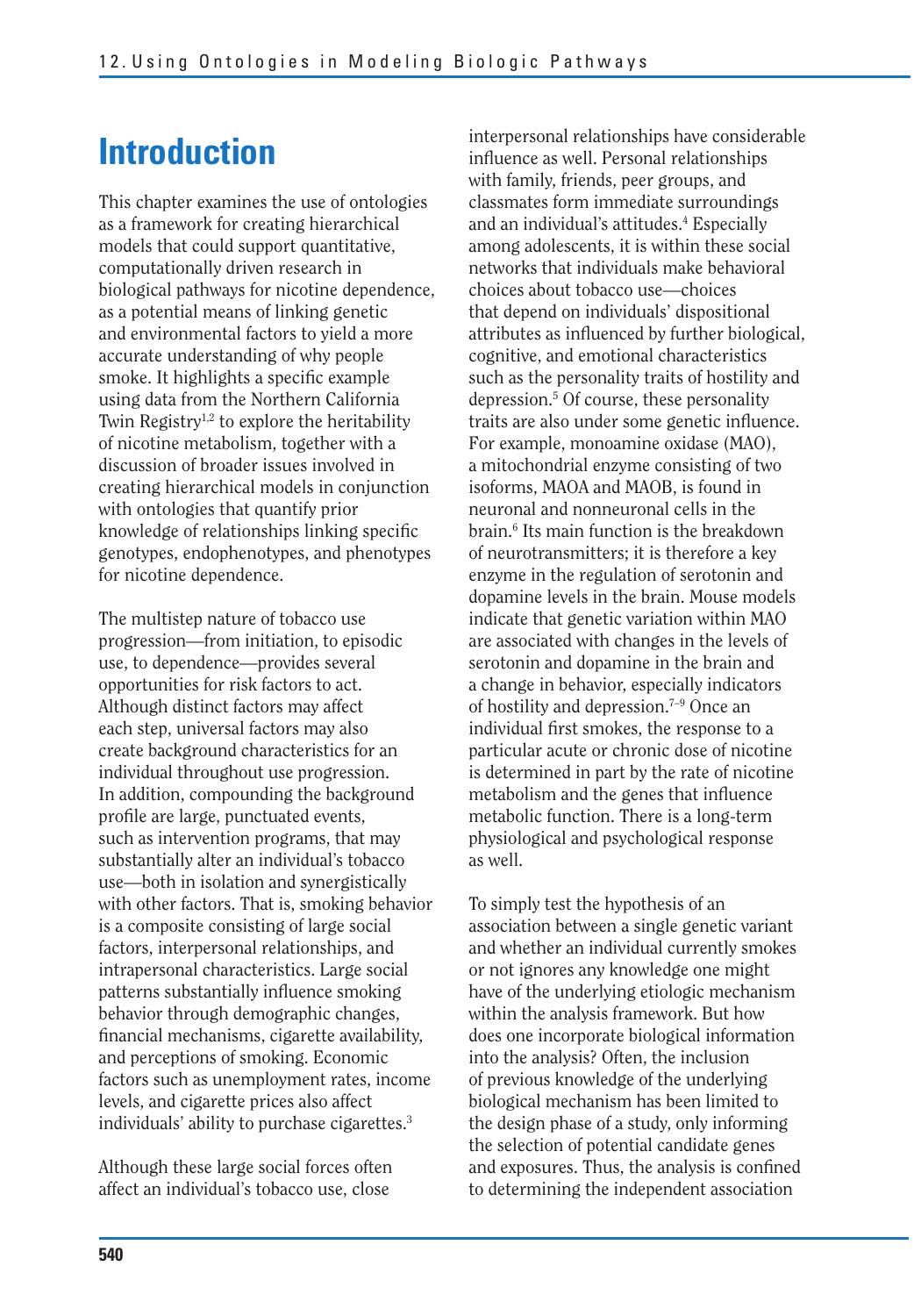of each gene via contingency tables or regression models. If joint effects are suspected, the analysis is expanded to include the search for statistical interactions or, more specifically, the search for departures of independent and additive effects on the assumed scale of the outcome.10–12 However, it is often unclear how suspected or known mechanistic and biological joint action will manifest in population-based inferences relying on epidemiological data. This chapter will examine how appropriate hierarchical models can move beyond the existing approaches to help form a framework for examining such interactions at a more macro level, which, in turn, may help to better understand and describe the role of biology in human smoking behavior.

# **Methodological Issues**

When examining factors in nicotine dependence, difficulties in estimating and testing effects are compounded with the expanding numbers of exposures, genotypes, intermediate measures, and multiple phenotypes now readily available and relatively inexpensive to obtain on population samples with modern technologies. Such an extent of available information may lead an investigator to

search for interaction effects in finer strata with limited information from the data or to exclude potentially valuable measures. For instance, possible "omic" measures such as metabolomics (e.g., surrogate measure of metabolite concentrations within a pathway), $^{13,14}$  proteomics (e.g., surrogate measures of enzyme concentration or activity within a pathway),  $15,16$ epigenomics (e.g., DNA methylation), $17$ and interactome (e.g., protein-protein binding interactions)18–20 are ignored in conventional gene-disease association analyses, or they are treated as an outcome in gene to intermediate-phenotype studies. Inclusion of all measures (e.g., exposures, genes, intermediate phenotypes, and disease) in a structured joint analysis may provide valuable information in clarifying the separate component contributions, their aggregate effects in complex pathways, and ultimately, determining an individual's overall risk of disease. Furthermore, each factor may contribute only a small effect that may be detected only when all relevant factors are considered together. Here, conventional regression models often reach their limits in attempting to model all these factors jointly.21

These difficulties have led to the development of many data-mining statistical

#### **Ontologies: A Definition**

An ontology is a formal structuring of knowledge.<sup>a</sup> For the purposes here, an ontology is a *formal model* of a domain of knowledge and consists of *entities* and *relations* between entities. An entity is simply a class, or category, of things that one wishes to model. An entity can be either a *continuant* (an object existing at a particular point in time) or an *occurrent* (an event or process occurring over time). Relations can be of many types, depending on the knowledge domain being represented. Two of the most common are the "is\_a" relation, which specifies one class as a subclass of another (e.g., human is\_a mammal), and the "part\_of" relation (e.g., finger part of hand). Ontologies have their origins in Aristotelian philosophy, but computer science has driven a renaissance in ontology development and use—initially, by the problem of representing computational knowledge in the artificial intelligence field, and subsequently, the Semantic Web.

a Smith, B., W. Ceusters, B. Klagges, J. Kohler, A. Kumar, J. Lomax, C. Mungall, F. Neuhaus, A. L. Rector, and C. Rosse. 2005. Relations in biomedical ontologies. *Genome Biology* 6 (5): R46.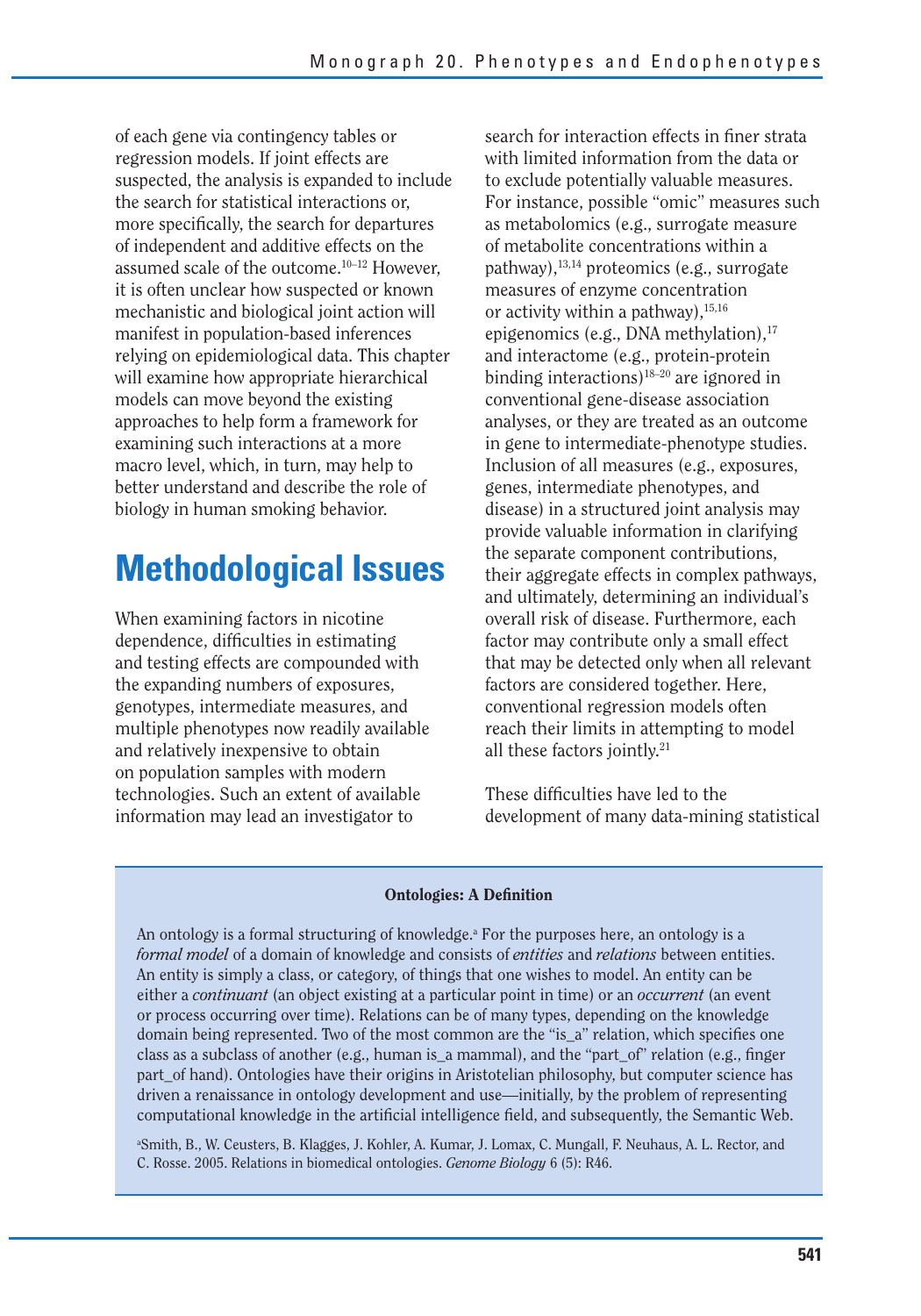techniques aimed at detecting higher-order interactions.22 Such approaches include tree-based methods based on recursive partitioning of the data, such as random forests<sup>23</sup> and logic regression.<sup>24</sup> For these methods, the data are split by a single binary variable into two subsamples with varying trait or outcome characteristics. These subsamples are then investigated for further splits that may be warranted on the basis of additional variables. Higher-order interactions are inferred by identifying the combination of variables and the corresponding splits that identify particular subgroups. To avoid overfitting of the data or finding splits that may exist only by chance, pruning techniques are applied to reduce the number of splits according to some pruning criteria. While these techniques can be effective at identifying higher-order interactions, there are some limitations as far as interpretability and flexibility in the modeling (e.g., including covariates and forcing in certain effects). As an alternative within the regression framework, Millstein and colleagues proposed a method called the "focused interaction testing framework."25 This approach tests main effects and interactions among multiple candidate genes by using a series of orthogonal tests in a staged manner. Specifically, this approach tests the main effect of each candidate gene in stage 1, followed by models with two-way interactions in stage 2, and with threeway interactions in stage 3. An algorithm based on controlling false discovery rates (FDRs) $^{26-30}$  is used to control the experiment-wise type I error to a predefined level (e.g., 0.05). While simulation work has shown promise for this method when a single polymorphism is present within a gene, it is not clear how this would work when multiple correlated single nucleotide polymorphisms (SNPs) are included for several genes.

Data-mining techniques rely solely on the data for inference and ignore any prior

knowledge that may exist regarding the factors of interest, specifically that these factors may be part of a biological pathway. An editorial in *Cancer Epidemiology, Biomarkers & Prevention* in 200531 laid out the case for pathway-driven research in molecular epidemiology and the need for further methods development in support of such research. The editorial described two broad types of approaches: one based on mechanistic modeling of specific pathways of interest, the other based on empirical modeling that incorporates what is known about the factors involved in a pathway in a flexible manner without requiring such strong parametric assumptions. The mechanistic approach can be thought of as a structural equation model in which the topology of the structure is specified by biological knowledge. This was first introduced in an application to a case-control study of colorectal polyps in relation to well-done red meat consumption, tobacco smoking, and the various genes involved in the metabolism of polycyclic aromatic hydrocarbons and heterocyclic amines that these exposures produce.32 Here, the sequence of intermediate metabolite equilibrium concentrations was modeled in terms of a linear pharmacokinetic model, with person-specific metabolic rate parameters that depended upon their genotypes. The entire model, comprised of regression coefficients, individual- and genotypespecific population rate parameters, and their variances, was fit by using Markov chain Monte Carlo (MCMC) methods. While the authors of this chapter are continuing to investigate the statistical performance of this approach via simulation studies in a more general setting, it is recognized that the major limitation of this approach is the expertise needed to construct the topology of the mechanistic model. Unfortunately, very few biological pathways are understood well enough to specify the specific mechanism from genes to outcome. While extensions exist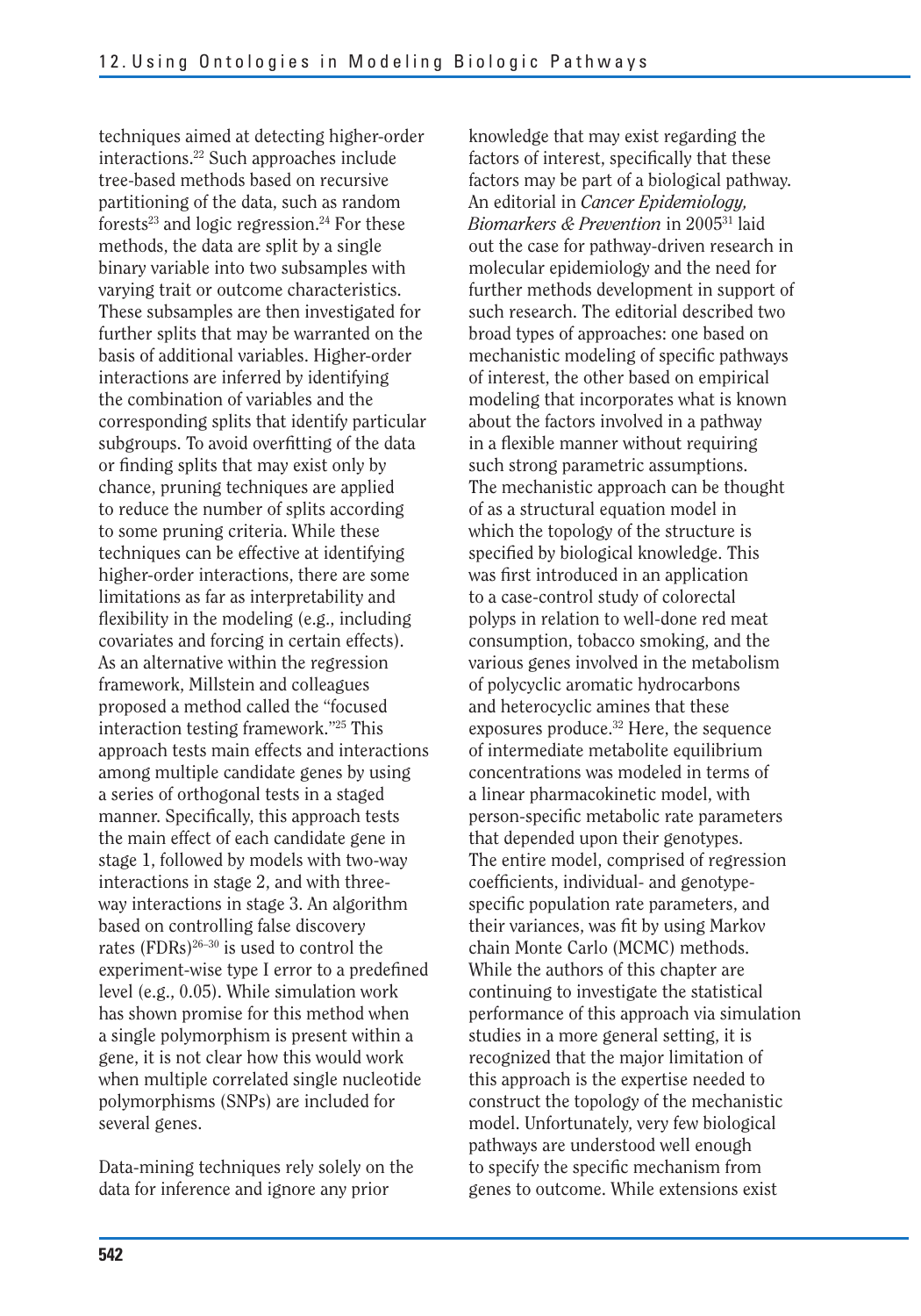to estimate the topology, these methods rely heavily on accurately measured intermediates—intermediate measures that are often unmeasured in epidemiological studies or measured on only a subsample of individuals.

As an alternative to these highly parametric models, a background and extensions to hierarchical modeling are presented here. Hierarchical modeling with prior covariates aims at stabilizing and informing estimation by incorporating similarities among regression estimates using categories describing biological similarities between genes and exposures. To narrow the space of possible regression models, the prior probability of including any variable as a function of known biology is further structured. This is accomplished via Bayes model averaging using stochastic variable selection. Similar to the parametric models, these hierarchical models utilize prior knowledge and information to aid inference. However, in contrast to the highly specified mechanistic models, the knowledge only specifies exchangeable classes or sets of factors with similarities. Often this reduces to a series of indicator variables based on expert opinion. Because these opinions may be susceptible to subjective influences, the use of ontologies is proposed. Ontologies attempt to represent the knowledge base in a computable form to provide "a shared and common understanding of some domain that can be communicated between people and application systems."33 Thus, ontologies attempt to transform implicit knowledge into specific and explicit relations. Here, a discussion is provided of how these relations may be incorporated into the hierarchical models to aid in model selection, inference, and interpretation of conclusions from observational studies.

## **Background on Statistical Approaches**

## **Models for Multivariant Data within a Candidate Gene**

Assume an investigation of *G* candidate gene regions for gene association and possible identification of specific causal variants for an identified outcome. Further assume that each gene is independent from the others—that is, no linkage disequilibrium (LD) or no underlying biological interaction between genes. A quantitative trait outcome is the focus, but by using a generalized linear framework and the appropriate link function, the discussed methods can be extended to other types of traits.<sup>34</sup> In addition to *J* exogenous or nongenetic covariates specified in the design or covariate matrix **W,** assume that there are *Mg* finely spaced SNPs within each gene, *g,*  and that for each polymorphism, genotypelevel information for all individuals in the study is obtained.  $\beta_{\text{gm}}$  is used as an estimate of the risk from SNP *m* in gene *g*. For clarity, the modeling on SNPs is mainly discussed; however, the following analyses are also applicable to the modeling of other genetic markers such as microsatellites. First, treating the SNPs as independent,  $\sum M_{g}$  separate regressions are performed,

assuming a disease model of the form (1) where  $X_{gm}$  indicates the number of variant alleles for SNP *m* (i.e., additive coding) in gene *g* (e.g.,  $X_{gm} = 1$  if heterozygous and  $X_{\text{em}} = 2$  if an individual carries two copies of the variant allele), although one may also consider dominant or recessive genetic models.35 The parameter estimate  $\delta_{\text{igm}}$  corresponds to the effects of the *j*th covariate on the outcome conditioned on SNP *m* in gene *g*.

$$
Y | X_{gm}, \mathbf{W} = \beta_{0gm} + \beta_{gm} X_{gm} + \sum_{j=1}^{J} \delta_{jgm} W_j \text{ for all } m = (1, ..., M_g) \text{ in all } g = (1, ..., G)
$$
 (1)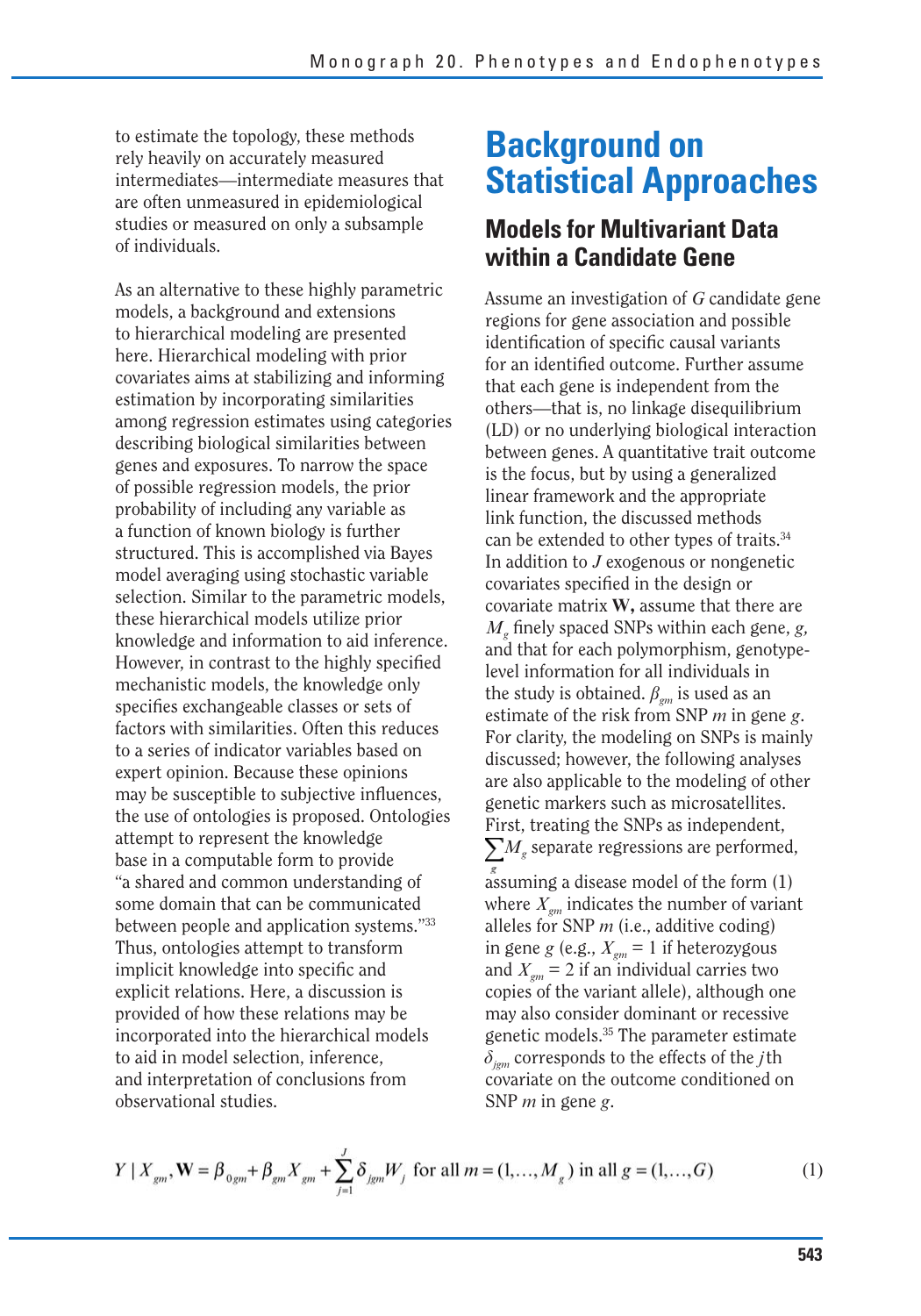Additional information may be incorporated if one accounts for the effect of an SNP conditional on all other SNPs within the candidate region. This is accomplished with a joint main effects model of the form (2).

Here, one sums over all the SNPs within a gene *g* but treat each gene as independent. The parameter estimate  $\delta_{gi}$  corresponds to the effects of the *j* th covariate on the outcome conditioned on the SNPs in gene *g*. By accounting for the correlations between SNPs, this model may be useful in determining the independent contribution of each SNP within a given region, but it ignores any effects due to the arrangement of SNPs either on the same chromosome (i.e., haplotypes) or combinations of SNPs within an individual (i.e., interaction).

Aiming to capture synergistic effects between SNPs within a single candidate gene, the model in equation (2) may be extended to incorporate all interaction terms between SNPs. This model builds on the joint model in equation (2), with the form (3) where  $X_{gm*g\ell} = X_{gm} * X_{g\ell}$  and "..." indicates potential higher-order interaction terms. Here, the focus is only on all pairwise second-order interactions within a gene, although one may expand this model to higher-order interactions.

In the above models, a test of the statistical significance for association to disease for each SNP can be obtained via a Wald test, score test, or likelihood ratio test (LRT) of each  $\beta_{\scriptscriptstyle{gm}}$ . In addition, for the main effects model (2) and interaction model (3), one

may perform an omnibus LRT comparing a full model in which  $\beta_{cm}$  is estimated for each of  $M_g$  markers,  $\hat{\beta}_g = (\hat{\beta}_{gm}, \dots, \hat{\beta}_{gM_g})$ , to the null model in which all SNP effects within the gene are set to zero. This global *Mg*-degree of freedom LRT provides evidence for an overall association of the chromosomal segment to disease.

When multiple SNPs are available within a gene, an alternative is to analyze the association of haplotypes to disease. For a given set of haplotypes,  $H<sub>g</sub>$ , the haplotypic risk may be modeled by using a similar logistic regression for  $H<sub>g</sub>$ –1 of the haplotypes (4).

Here,  $X_{gh}$  is used as an indicator variable denoting the number of haplotypes of type *h*  that an individual possesses within gene *g*. Usually for the haplotype model, the most common haplotype,  $h_{\sigma1}$ , acts as the referent haplotype. Similar to the SNP analysis, a Wald test, score test, or LRT statistic may be calculated for each  $\eta_{gh}$  to test associations with each haplotype. In addition, an omnibus LRT can test the overall association of the gene region to the trait. If haplotypes are unknown, one may substitute for *Xgh*  an expected probability for haplotype  $h^{36,37}$ Haplotype-based analysis as outlined in equation (4) has been advocated because of the potential reduction in the number of comparisons made (because there are usually fewer common haplotypes than common SNPs), the ability of haplotypes to better exploit patterns of LD, and the capacity to capture causal effects that may

$$
Y | X_{g1},...,X_{gM_g}, \mathbf{W} = \beta_{0g} + \sum_{m=1}^{M_g} \beta_{gm} X_{gm} + \sum_{j=1}^{J} \delta_{gj} W_j \text{ for all } g = (1,...,G)
$$
 (2)

$$
Y | X_{g1},...,X_{gM}, \mathbf{W} = \beta_{0g} + \sum_{m=1}^{M_g} \beta_{gm} X_{gm} + \sum_{m=1}^{M_g} \sum_{\ell \neq m}^{M_g} \beta_{gm \cdot g \ell} X_{gm \cdot g \ell} + ... + \sum_{j=1}^{J} \delta_{gj} W_j \text{ for all } g = (1,...,G) \quad (3)
$$

$$
Y \mid X_{g1}, \dots, X_{gH}, \mathbf{W} = \beta_{0g} + \sum_{h=2}^{H_g} \eta_{gh} X_{gh} + \sum_{j=1}^{J} \delta_{gj} W_j \text{ for all } g = (1, \dots, G)
$$
 (4)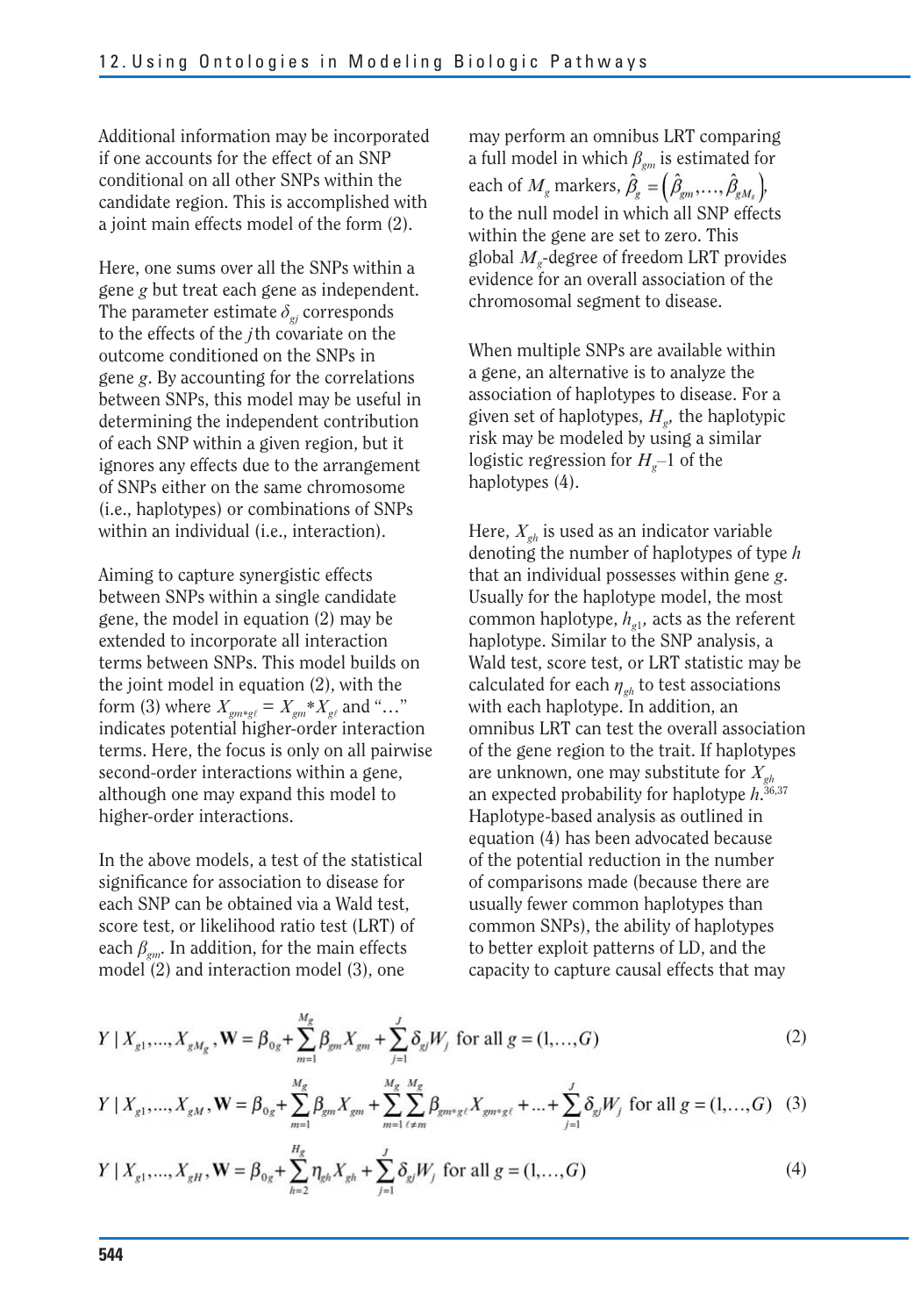be due to a combination of variants on the same chromosome.38,39 However, to attain these potential benefits one must often narrow each region to identify a limited number of haplotypes; this is typically done by identifying blocks or continuous regions of high LD along the chromosome. This, in turn, makes haplotype analysis subject to how one determines these regions via the underlying LD structure and the accompanying uncertainty in that determination.40–43

As an alternative to haplotype analysis, Conti and Gauderman<sup>44</sup> proposed a modified pairwise interaction term to capture phase information in equation (3) to allow for most of the haplotype information in the data to be exploited, without having to consider all possible haplotype resolutions, as required for equation (4). At the genotype level within gene *g,* one can approximate haplotype information by modifying the second-order interaction terms in model (3) to describe the phase between pairwise SNPs,  $m$  and  $\ell$ , and given the two haplotypes for individual *i*,  $h_{i\epsilon 1}$  and  $h_{i\epsilon 2}$ . Specifically, the definition is given in equation (5).

The above coding assumes that the *cis*  configuration or double variant haplotype is additive to disease. However, it is also possible that the *trans* configuration of the variant alleles, as defined here, may be at higher risk. In this alternative case, one can specify the reverse coding for the double heterozygotes (i.e., if  $X_{gm} * X_{gt} = 1$ , and  $h_{jet}$ ) or  $h_{i\epsilon 2}$  is the double variant haplotype, then

 $X_{\text{cm,gl}} = 1$ ). This parameterization allows for separate tests for each SNP effect  $(\beta_{\emph{om}})$ , pairwise phase term  $(\beta_{em,gl})$ , and the overall contribution of the candidate region to disease via a global LRT. When the phase is unknown, the *cis* phase term is altered to reflect the probability of a *cis* haplotype in the population for each pair of loci assuming Hardy-Weinberg equilibrium. As an example, assume two SNPs, **A** and **B,** each with two alleles,  $(A, a)$  and  $(B, b)$ , respectively, as well as the four possible haplotypes, *AB, Ab, aB,* and *ab*. Thus, one can calculate the probability of the *cis* configuration of the two SNP haplotypes as given in equation (6) where  $P(AB)$ ,  $P(Ab)$ ,  $P(aB)$ , and *P*(*ab*) are estimated from genotype data using the expectation maximization, or EM, algorithm.45 This is equivalent to altering the phase term in equation (5) by setting  $X_{gmgt} = \rho_{gmgt}^{(cis)}$  if  $X_{gm} * X_{gt} = 1$ . Thus, a genotype model with phase interaction terms not only avoids long-range haplotype estimation but also allows for the investigation of which SNPs are driving the association within each candidate gene. In addition, this model provides a flexible framework for incorporating relations among numerous SNPs over several candidate genes.

## **Extensions to Multiple Genes and Exposures**

The above models present various alternatives to the analysis of numerous variants within a candidate gene, with the

$$
X_{gm,gt} = \begin{cases} 2 & \text{if } X_{gm} * X_{gt} = 4 \\ 1 & \text{if } X_{gm} * X_{gt} = 2 \\ 1 & \text{if } X_{gm} * X_{gt} = 1, \text{ and } h_{lg1} \text{ or } h_{ig2} \text{ is a double variant haplotype} \\ 0 & \text{if } X_{gm} * X_{gt} = 1, \text{ and } h_{lg1} \text{ and } h_{ig2} \text{ is not a double variant haplotype} \\ 0 & \text{if } X_{gm} * X_{gt} = 0 \end{cases} \tag{5}
$$

$$
\rho_{A,B}^{(cis)} = \Pr(AB, ab) = \frac{P(AB)P(ab)}{P(AB)P(ab) + P(Ab)P(aB)}
$$
(6)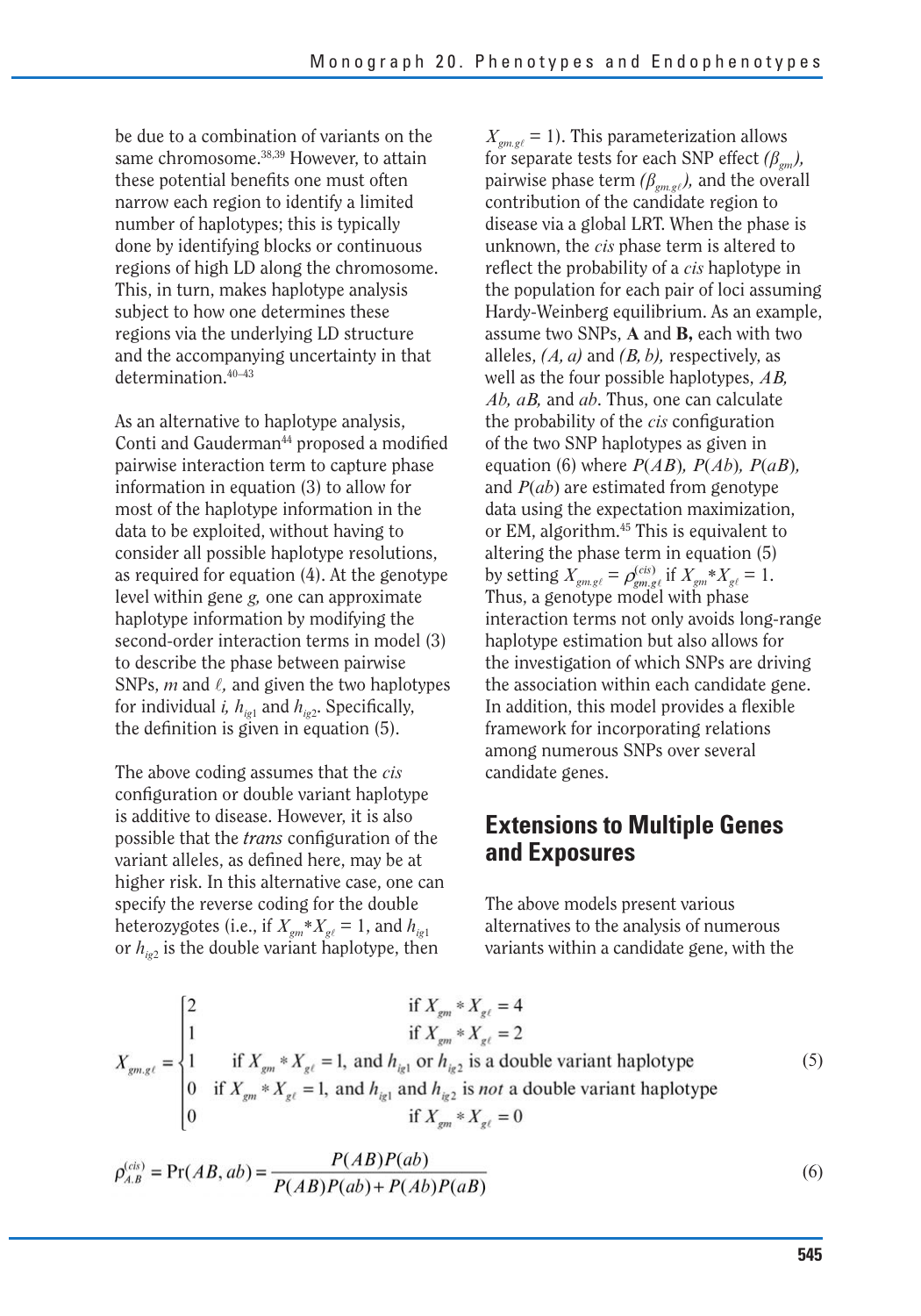increase in complexity aiming to better capture the LD and joint effects of multiple SNPs. The complexity may be warranted if a true causal SNP is not measured, and the analysis must rely on how the combination of measured SNPs captures the underlying effect. Of course, if a true causal variant(s) is measured, the most appropriate model may be the one that focuses solely on that variant(s), ignoring all others. In contrast, it may be the combination of several SNPs acting together that leads to variation in the outcome. In this case, simple tests of the marginal effect of each SNP may not be sufficient, and interaction terms may be necessary to detect these higher-order joint actions. Thus, even within a single gene, there are uncertainties regarding the most appropriate model to use. These uncertainties only increase as one attempts to evaluate multiple candidate genes, each with multiple polymorphisms. The previous models treat each candidate gene as independent. This assumption may be adequate if the genes are unlinked, and therefore, SNPs between candidate genes are not in LD. However, because a set of candidate genes is most often selected with a priori knowledge that they act via an underlying biological mechanism or pathway, there is a good possibility that interactions may be present across genes. Their linear modeling framework may be expanded to accommodate multiple gene effects as given in (7) by summing over all possible genes *G* 

and, within each gene, including all marker main effects and phase terms, and including interaction terms across genes (7).

For similar reasons, one may also want to investigate gene-environment interaction with measured covariates. This expands the model further as in (8).

## **The Challenge of Numerous Polymorphisms and Exposures**

The investigation of associations for numerous polymorphisms within a single candidate gene and across multiple genes can raise concerns about multiple comparisons and sparse data bias in estimation. As one extreme approach, each polymorphism can be treated as independent, as in model (1). This approach is problematic: these reduced models may result in underestimated variance, and they do not account for the correlation that may exist among the polymorphisms, such as two polymorphisms in LD with each other within a gene region.<sup>46</sup> Furthermore, treating each polymorphism as independent and relying on statistical tests across all polymorphisms can lead to issues of multiple comparisons. While one may perform adjustment in the declaration of significance, such as a Bonferroni correction or control of the false discovery rates,  $27,47,48$ these procedures may not accurately account for the relations between the

$$
Y | \mathbf{X}, \mathbf{W} | = \beta_{0} + \sum_{g=1}^{G} \left( \sum_{m=1}^{M_{g}} \beta_{gm} X_{gm} + \sum_{m=1}^{M_{g}} \sum_{\ell \neq m}^{M_{g}} \beta_{gm, g\ell} X_{gm, g\ell} \right) + \left( \sum_{g=1}^{G} \sum_{m=1}^{M_{g}} \sum_{k \neq g}^{G} \sum_{\ell=1}^{M_{k}} \beta_{gm \cdot k\ell} X_{gm \cdot k\ell} \right) + \sum_{j=1}^{J} \delta_{j} W_{j} \quad (7)
$$
  
\n
$$
Y | \mathbf{X}, \mathbf{W} | = \beta_{0} + \sum_{g=1}^{G} \left( \sum_{m=1}^{M_{g}} \beta_{gm} X_{gm} + \sum_{m=1}^{M_{g}} \sum_{\ell \neq m}^{M_{g}} \beta_{gm, g\ell} X_{gm, g\ell} \right) + \left( \sum_{g=1}^{G} \sum_{m=1}^{M_{g}} \sum_{k \neq g}^{G} \sum_{\ell=1}^{M_{k}} \beta_{gm \cdot k\ell} X_{gm \cdot k\ell} \right) + \sum_{j=1}^{J} \delta_{j} W_{j} + \left( \sum_{g=1}^{G} \sum_{j=1}^{J} \delta_{gj} X_{g} W_{j} \right)
$$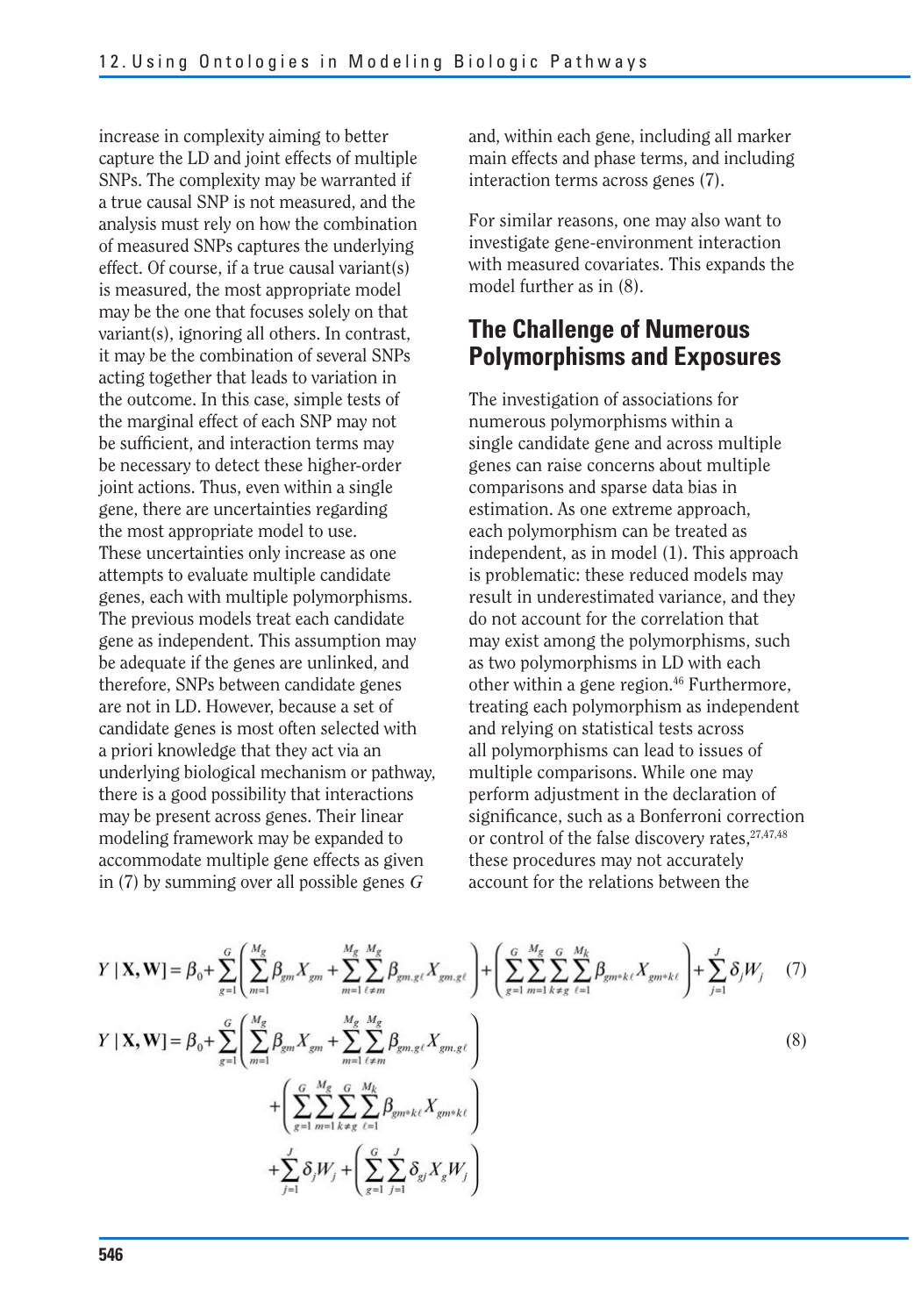polymorphisms, and they do not yield estimates of effect conditional upon other polymorphisms and exposures.

At the other extreme, the analyst may choose to model all main effects and interactions in one single model, as described in equation (8). Including all genetic polymorphisms and exposures in one model can lead to biased and unreliable estimates due to sparse data when the number of parameters approaches the number of individuals in the sample.<sup>21,49</sup> These models tend to overfit the data, resulting in estimates that explain the observed data well, but will lead to unrealistic predictions for any new data or biased inferences implied by the estimates. While conceptually attractive, in modern observational studies this approach quickly reaches the limits of the data, especially given the relatively large expense of enrolling an individual into a study in comparison to the rapidly dropping costs of obtaining a plethora of genotype-level information for a given individual. Often, a compromise in analysis approaches comes in the form of model selection or using the data and/or prior information to determine which set of polymorphisms and exposures may have substantial effects and only include those terms in the model. Models (1) through (7) may be viewed as types of reduced models in which polymorphisms and/or genes are assumed to be independent or interacting effects are assumed to be nonexistent. The use of knowledge or statistical tests is attractive in providing the analyst with simplified models in which to estimate and interpret. However, it is important to realize that, by not including a certain term in the model, the analyst is implicitly stating a belief that, with 100% certainty, that term's effect estimate is zero. Is previous knowledge reliable enough to justify the exclusion of a term, or is there a level of uncertainty? Clearly, relying solely on a priori decisions of what to include in the model is limited to the accuracy

of the prior knowledge and, moreover, these a priori decisions ignore the data completely. In contrast, model selection procedures that use only the data to decide which terms to include in the model may underestimate the variance for each term by not accounting for the uncertainty in the selection procedure itself. Furthermore, automated procedures are prone to increased type I errors (i.e., false positive errors) by relying strictly on statistical cutoffs in the model-building process.50

## **Potential Solutions**

To address these issues, an approach is proposed that uses hierarchical modeling and stochastic variable selection. Hierarchical modeling allows for the construction of complex probability models that incorporate higher-level information to yield more stable and plausible measures of association. Stochastic variable selection utilizes both the data and prior knowledge to determine which terms to include in the models, resulting in a guided model search leading to more representative and interpretable models. These approaches are possible because the hierarchical nature of the data—that is, polymorphisms within genes and genes within pathways—provides an opportunity to formalize a bottomup approach placing more emphasis on combinations of polymorphisms within a gene in comparison to combinations across genes. This hierarchy served as the foundation for the development of the various approaches outlined in equations (1) through (8). This culminates in the saturated model (8) in which one first sums over SNPs main effects and SNP interaction effects within a gene, then SNP interaction effects across genes, and finally, over  $SNP \times covariate$  interactions. It is proposed to formalize the combination of knowledgebased heuristics and model selection procedures in deciding which model is most appropriate. In this context, hierarchical modeling and stochastic variable selection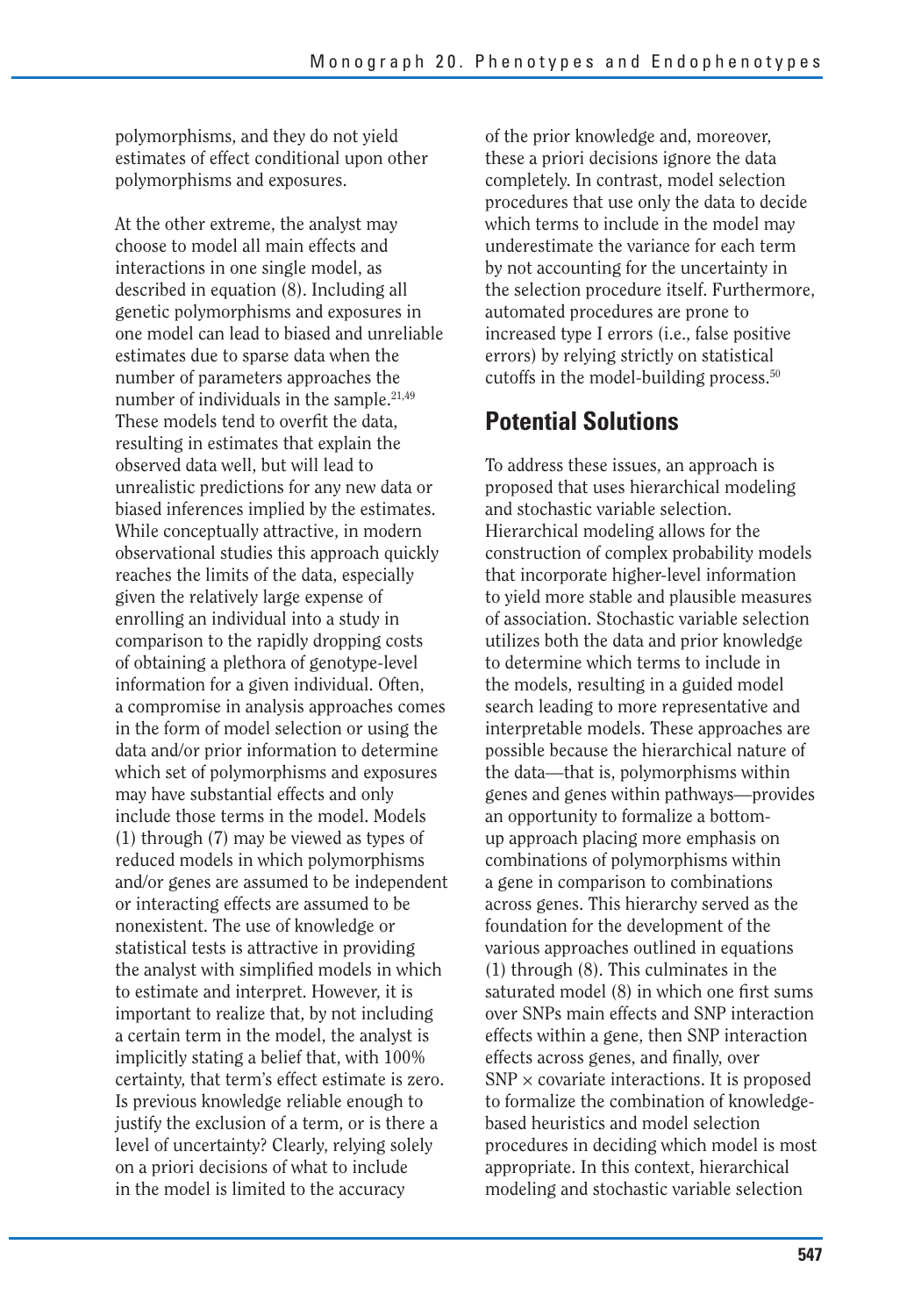as conventionally applied are briefly introduced, and then these approaches are combined in a pathway-based model.

#### *Hierarchical Modeling*

A primary motivation for using hierarchical modeling and stochastic variable selection with structured priors is to describe the joint distribution of the underlying genetic structure and biological mechanism represented by the data and, notably, the uncertainty in representing that structure and mechanism. In doing so, the parameter estimates and corresponding uncertainty intervals will better capture the dependency between terms; therefore, the resultant tests will more effectively reflect the evaluation of multiple polymorphisms and exposures.49–53 This is similar in spirit to an approach proposed by Wacholder and colleagues<sup>54</sup> in which they introduced a Bayesian procedure for multiple comparisons that incorporates a prior specification of the probability of any given polymorphism being associated with an outcome. While the notion of incorporating prior knowledge into testing and estimation is an important one, the false positive reporting probability of Wacholder and colleagues<sup>54</sup> frames the decision into a binary choice between the null hypothesis and an effect size determined from estimation using observed data.<sup>55</sup> Alternatively, one can specify a prior distribution for the effect size via a hierarchical model. By incorporating known information regarding the relations among the genetic polymorphisms, a joint distribution is specified that both stabilizes the final effect estimates and incorporates dependencies across multiple tests of association. Specifically, one can model the regression coefficients  $\beta_{\text{em}}$  from model (9) in terms of a regression on a vector of *q* "prior covariates"  $\mathbb{Z}_{gm} = (Z_{gh},...Z_{gp})$ . Thus, a secondlevel model of the form is adopted (9).

$$
\underline{\beta} = \mathbf{Z}_{\mu} \underline{\mu} + \underline{U} \underline{U} \sim N(0, \tau^2 \Sigma)
$$
\n(9)

The design matrix  $\mathbf{Z}_u$  contains the secondstage covariates reflecting higher-level relations between the polymorphisms,  $\mu$  is a column vector of coefficients corresponding to these higher-level effects on the trait outcome, *U* is a column vector of random effects capturing the residual variation after adjustment by the relations in  $\mathbb{Z}_n$ , and  $\Sigma$  is a covariance matrix specifying any residual covariance among the regression coefficients. This hierarchy results in posterior estimates of effect for the polymorphisms  $\tilde{\beta}$ , which are an inversevariance weighted average between the maximum likelihood estimates obtained from a conventional regression and the estimated conditional second-stage means  $\mathbf{Z}_{\mu}\mu$ . Thus, the final estimates of effect are dependent upon the amount of information available. Estimates with less information may be unstable and will tend to have larger variances. This, in turn, will result in a final posterior estimate more heavily weighted toward the prior information reflected by the conditional second-stage means  $\mathbf{Z}_u \mu$ .

An important assumption here is that the modeled parameters, the *b*s, are exchangeable. Formally, this means that conditional on the information in **Z***l*, the parameters have no prior ordering or grouping such that their joint distribution,  $f(\beta_{11},...,\beta_{cm})$ , is invariant to permutations of the indexes  $g = (1, \ldots, G)$ and  $m = (1, \ldots, M)$ . If this assumption holds, one may assume that the parameters are drawn from the same population distribution. In practice, the validity of this exchangeability assumption requires one to both focus on the interpretation of the  $\beta$ s and on how to group them via the design-matrix  $\mathbf{Z}_{\mu}$ . First, in linear regression, the *b*s represent the increase in the outcome, *Y,* given a one-unit increase in the independent variable, *X*. In the analysis of SNPs, these effect estimates are the increase in *Y* given one unit in change in the variant allele, assuming an additive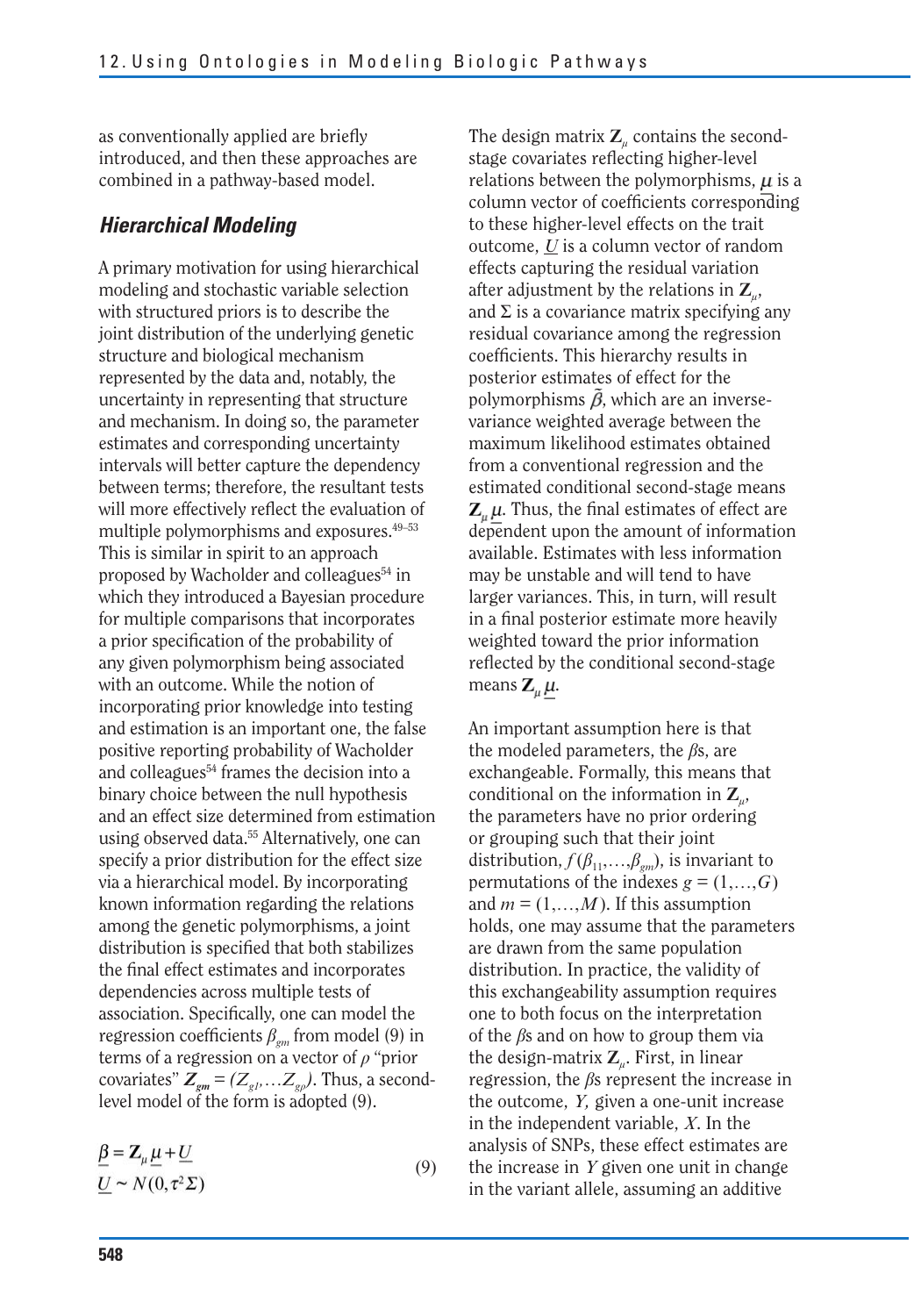coding for a selected variant. Here, across numerous SNPs, all the *ß*s reflect similar interpretations for their corresponding effect estimates, and the design matrix **Z***l* may be constructed to incorporate a priori knowledge of SNPs having similar estimates of effect, for example. However, even in this simple example of multiple SNPs, care must be taken in how the effect estimates are interpreted and the impact this interpretation will have on the construction of the prior covariates. Specifically, for a particular SNP, one must consider which of the two alleles describes the increase in effect.56 If it is known that two SNPs might share similar risks—that is, are exchangeable classes conditional on the design matrix—one is really assuming that the two variant alleles as defined at the two respective SNPs share similar effects *in the same direction.* If one does not have knowledge of the direction of effect for each variant, then one may incorrectly specify sharing of two effects that act in opposite directions and are thus not from the same population distribution.57 Further complications arise as the analysis is expanded to include environmental covariates. On what scale does one define the effect estimates corresponding to environmental covariates? And, is the corresponding effect estimate exchangeable with other covariate or SNP estimates? To address these difficulties, it is proposed that the hierarchical model be modified to model the test statistics rather than the effect estimates. This will be discussed later in the "Methods" section.

### *Model Selection via Stochastic Variable Selection*

Although hierarchical modeling can stabilize the estimates of effect across

$$
Pr(\beta_{v} | \gamma_{v}, \psi_{t}, \sigma) = \begin{cases} 0 & \text{if } \gamma_{v} = 0\\ N(0, (\psi_{t} \sigma)^{2}) & \text{if } \gamma_{v} = 1 \end{cases}
$$

the numerous terms, it is also of interest to highlight the linear combinations of SNPs and phase terms that best capture the gene-disease relations. Furthermore, it is desirable to account for varying prior beliefs that each polymorphism or term is involved in the trait outcome. That is, although all the genes were chosen with at least some belief that they are involved in the outcome under investigation, some genes are more likely to be involved given prior functional evidence or knowledge of the underlying biology. Similarly, within a specific gene, some polymorphisms are more likely to affect trait variation, with some polymorphisms chosen because of putative functional evidence and others chosen strictly to capture an unknown causal effect via LD. Thus, a stochastic variable selection approach is proposed to stochastically search the model space to highlight important SNP and phase terms and to average over all possible models. This approach has the advantage of accounting for uncertainty in model selection and allowing for a flexible prior structure in which one can incorporate the relations among terms when selecting representative models. Previously,58 a variation was implemented of the stochastic search variable selection algorithm, first presented by George and McCulloch,<sup>59</sup> by introducing a latent variable,  $\gamma_v = 0$  or 1, indicating whether a term,  $\nu$ , is included in a model  $(10)$ .

The above specification is conventionally implemented with a prior second-stage normal distribution with a mean of zero. While others have discussed the use of semi-Bayes or empirical-Bayes approaches to prespecify  $\psi$  and  $\sigma^2$ ,<sup>59–61</sup> a fully Bayesian approach can be adopted to integrate over posterior distributions using MCMC methods as implemented in WinBUGS.<sup>44,58,62</sup>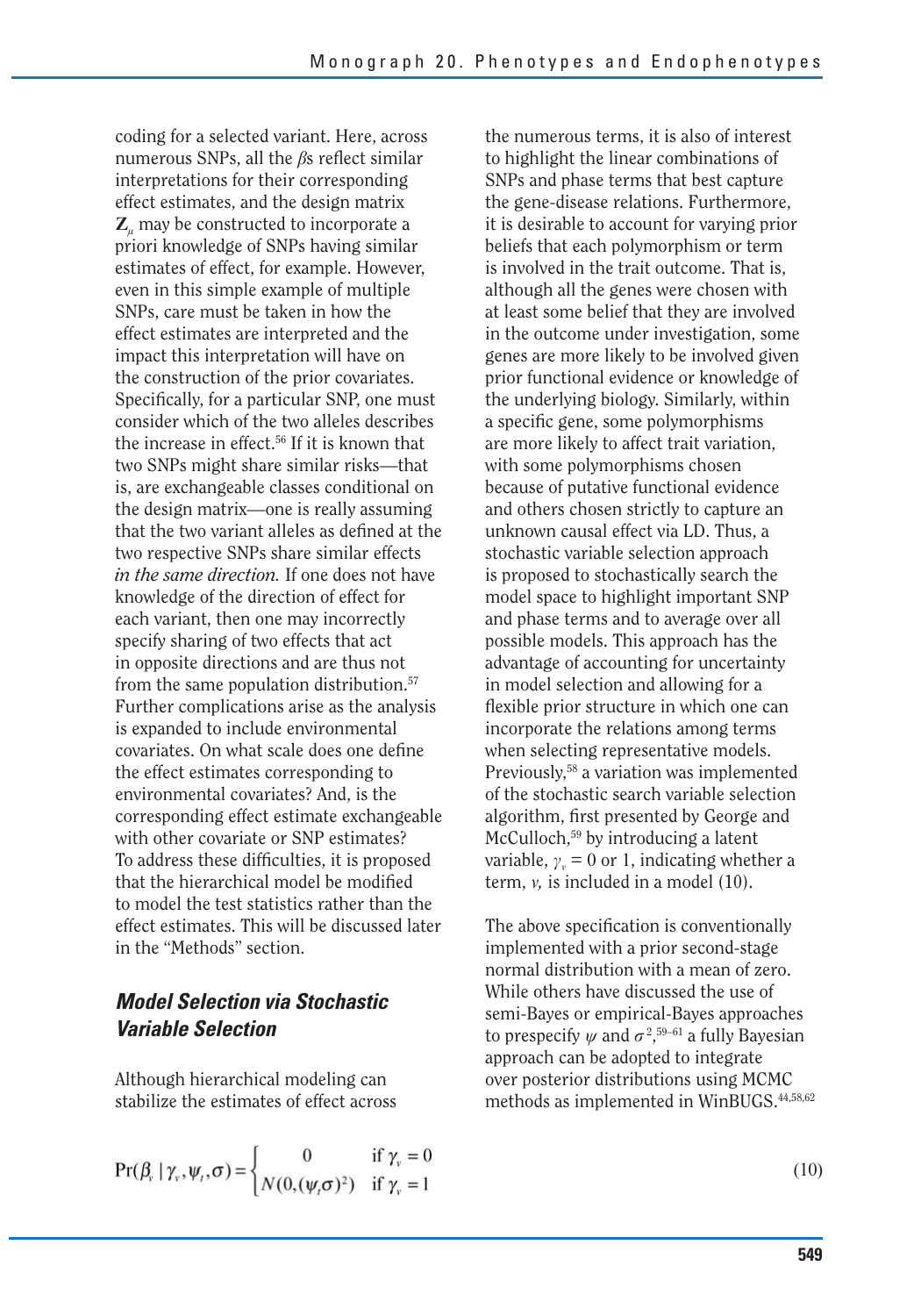The posterior probability of  $\gamma = 1$  and the set of possible models visited during the stochastic search can be used to gauge the impact of each term and the combinations of SNPs and phase terms that best explain the relation of genetic variation to disease. These posterior probabilities will depend on the specified prior distribution for  $\gamma$ . The simplest form of the prior is to assume a binomial prior distribution for  $\gamma$  (11) where  $\rho_v$  is the probability that  $\gamma_v = 1$ . By assuming that  $\rho$ <sup>*v*</sup> is constant for all terms, one assumes that the corresponding parameters,  $\beta_{\nu}$ , are exchangeable, as indicated in equation (10), and equally likely to be included in any given model. Specifically, main effects and interaction terms are equally likely. However, it is desirable to structure the prior in equation (11) to both guide the stochastic search to models that are more parsimonious in relation to the number of SNPs or terms included in any given model, and also to assist the stochastic search in the inclusion of phase terms, conditional on the inclusion of both "parent" SNPs used to define the pairwise interaction term.63 Following Conti and Gauderman,<sup>44</sup> the level of parsimony can be controlled by setting the prior for  $\rho$  for SNP main effects as  $Pr(\rho_{SNPs}) = Beta(1,3)$ . This gives a low expected probability  $(E[\rho_{SNP_S}] = 0.25)$  of inclusion for any given SNP and places emphasis on models with fewer SNPs.

Furthermore, following Chipman,<sup>63</sup> a conditional probability for inclusion of phase terms,  $\gamma_{gm,gt}$ , is defined as (12). This conditional prior reduces the model space visited by the stochastic search. This structure is invoked to reflect the approximation of the underlying haplotype

 $Pr(\rho_{gm, g\ell} | \gamma_{gm} = 1, \gamma_{g\ell} = 1) = Beta(3, 1)$ . This architecture with linear combinations of SNP and, if necessary, phase terms. Introducing a hierarchical dependency of phase terms on the "parent" SNP terms directs the stochastic search to simpler and more stable models, if appropriate. To offset this restriction and to encourage the exploration of the importance of phase, a higher probability is specified for the inclusion of phase terms, conditional on the inclusion of both "parent" SNPs, puts a higher prior expected probability on the phase terms  $(E[\rho_{gm,gt} | \gamma_{gm} = 1,$  $\gamma_{\gamma} = 1$ ] = 0.75). However, marginally, the prior expected probability for the inclusion of any given phase term is lower than the SNP main effects,  $E[\rho_{\text{g}_{max} \ell}] = 0.05$ . This structured prior in equation (12) acts to both guide the stochastic search to models that are more parsimonious in relation to the number of SNPs included in any given model, and also assists the stochastic search in the inclusion of interaction terms, conditional on the inclusion of both "parent" main effects used to define the interaction term. In a similar fashion, the structured priors can be used to limit and/or guide the model search to combinations of SNPs across genes within subpathways and networks, and models can thus be summarized.<sup>64</sup>

## **Methods**

General regression approaches to the analysis of multiple SNPs within and across candidate genes have been reviewed. Also, both hierarchical and model selection extensions to these regression models have been discussed. As mentioned earlier,

$$
f(\gamma_1, ..., \gamma_V \mid \rho_1, ..., \rho_V) = \prod_{v=1}^{V} \rho_v^{y_v} (1 - \rho_v)^{(1 - \gamma_V)}
$$
  
Pr( $\gamma_{gm,gt} = 1 \mid \gamma_{gm}, \gamma_{gt}) = \begin{cases} \rho_{gm,gt} & \text{if } (\gamma_{gm}, \gamma_{gt}) = (1,1) \\ 0 & \text{otherwise} \end{cases}$ 

$$
(11)
$$

(12)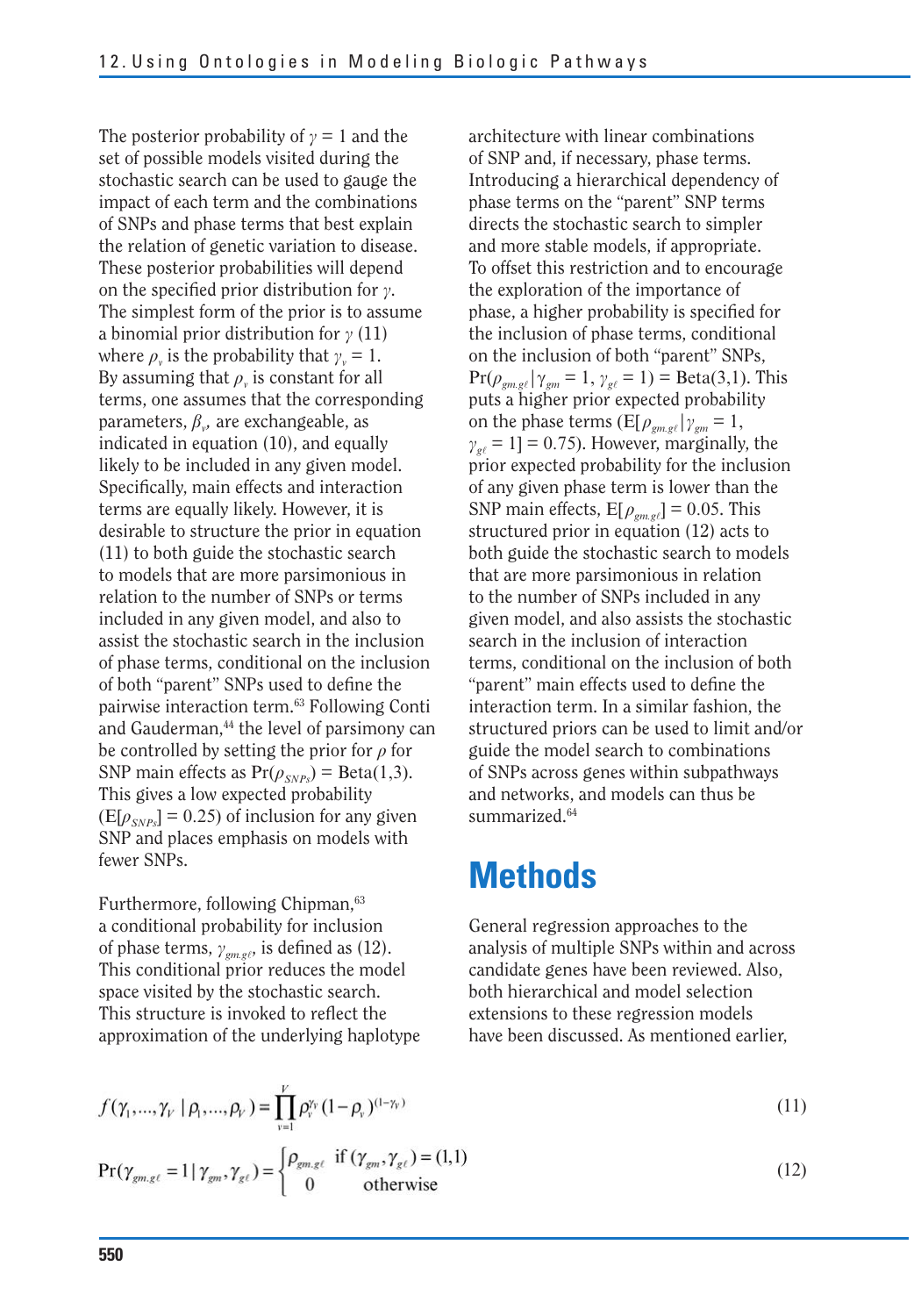it is desirable to combine the benefits of borrowing information from exchangeable classes via hierarchical modeling with the ability to search the expansive model space via stochastic variable selection. However, the combination of these two approaches introduces two notable practical difficulties. First, how does one reasonably define exchangeable classes across SNPs (and possibly microsatellites), environmental factors, and all possible interaction terms? Second, how does one search such a vast space of applicable models in a reasonable amount of computational time? One can begin by first framing the hierarchical model on unsigned summary statistics from the regression model rather than from the effect estimates. Thus, one only has to define exchangeable classes for the unsigned summary statistics and avoid specification for the effect estimates, which may vary in scale and direction. In addition, an empirical Bayes approach is used to regress these summary statistics on prior covariates to yield posterior estimates of the summary statistics and of the probability that a summary statistic is nonzero. This probability, in turn, determines the probability that a corresponding term is included in the model.

## **Hierarchical Model**

Following Lewinger and colleagues,<sup>65</sup> one can begin by defining a Wald test statistic,  $T_v^2 = \hat{\beta}^2 / \text{var}(\hat{\beta})$ , for a specific term, *v*, in a regression model. This test statistic has an asymptotic  $\chi^2$  distribution with one degree of freedom and a noncentrality parameter  $\lambda_{\nu}^2$ . Since the interest is in

defining exchangeable classes independent of the direction of effect, the focus is on the unsigned statistic 
$$
t_{\nu} = +\sqrt{T_{\nu}^2}
$$
 and the corresponding noncentrality parameter  $\lambda_{\nu} = +\sqrt{\lambda_{\nu}^2}$ , resulting in an asymptotic distribution for  $t_{\nu}$  as  $\chi_1(\lambda_{\nu}) = |N(\lambda_{\nu}, 1)|$ . Specifically, this distribution is of the form (13) where  $\varphi$  is the standard normal density. This places a second-stage distribution on the test statistics obtained from a first-stage regression model. Of interest is deciding if this test statistic provides evidence for the SNP or factor being involved in the outcome of interest. If  $\lambda_{\nu} = 0$ , there is no association with the outcome. Positive values for  $\lambda_{\nu}$  indicate an association with increasing evidence as  $\lambda_{\nu}$  grows in magnitude. This can be formalized by modeling the  $\lambda$ s as a mixture between a chi distribution with a positive noncentrality parameter and a point mass  $\delta(0)$  where  $\lambda_{\nu} = 0$  (14).

Here,  $H<sub>v</sub>$  is an indicator of whether a term is associated with the outcome and  $p_{\nu}$ is the corresponding probability of that association. Given that there is a true association, the expected noncentrality parameters are influenced by  $e_r$  and  $\sigma > 0$ .

The terms in a regression model are not all equivalent in regard to prior information that may be available (e.g., is the SNP known or predicted to affect gene function? Or, how important is the gene in a particular pathway?) and in regard to the hierarchical structure of the model (i.e., main effects versus interactions). Recognizing that differences exist across terms, both the probability that the association is true and magnitude of the noncentrality parameter are regressed on

$$
t_{v} | \lambda_{v} \sim \varphi(t_{v} - \lambda_{v}) + \varphi(t_{v} + \lambda_{v}), t_{v} \ge 0
$$

 $\lambda_v | H_v, e_v \sim H_v \sigma^{-1} \chi_1(\sigma^{-1} e_v) + (1 - H_v) \delta(0)$  $H_r \sim Bernoulli(p_r)$ 

$$
(13)
$$

(14)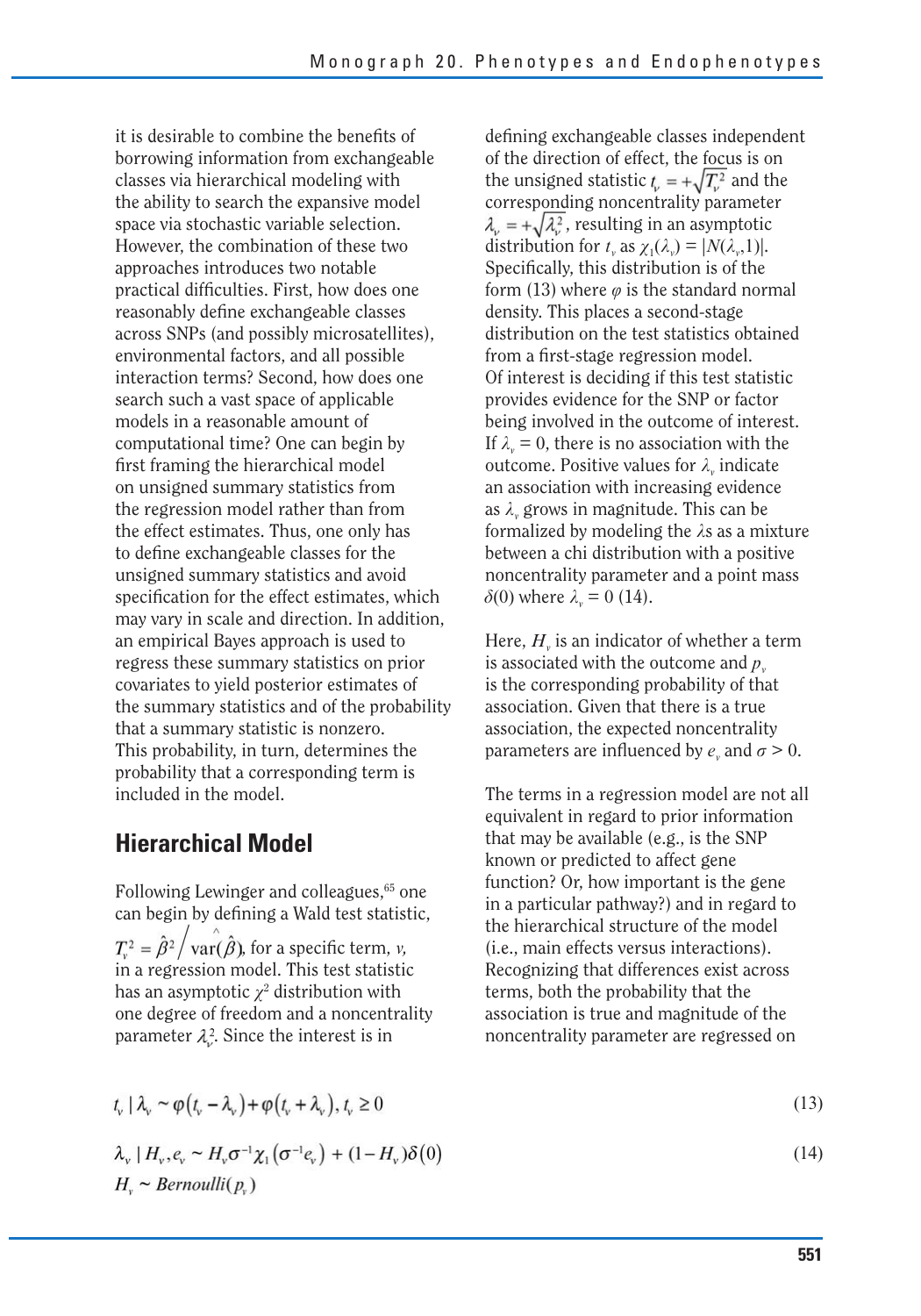a set of prior covariates constructed to indicate the prior knowledge (15).

$$
logit(P_v) = \underline{\pi}' \mathbf{Z}_{\pi,v}
$$
  
\n
$$
e_v = \left| \underline{\mu}' \mathbf{Z}_{\mu,v} \right|
$$
\n(15)

The intercept  $\mu_0$  is constrained to be nonnegative for identifiability. For details regarding the estimation of the relevant parameters, see appendix 1.

## **Model Selection via Stochastic Variable Selection**

The above hierarchical model incorporates prior information into the estimation of the posterior probability that a term is associated with an outcome and the magnitude of the test statistics. However, the model assumes that there is a given regression model in which to obtain the corresponding test statistics. Given the immense space of all possible models outlined in equations (1) through (9), it is desirable for the priors and the data to influence which models are examined. Following the previous discussion on stochastic variable selection, a vector of variables,  $\gamma$ , is introduced that indicates if a certain term is included in the model. Conditional on the selected terms, the test statistic is then calculated as (16).

$$
t_{v} | \gamma_{v} = \begin{cases} \frac{\hat{\beta}_{v}^{2}}{\hat{\text{var}}(\hat{\beta}_{v})} & \text{if } \gamma_{v} = 1\\ \frac{\hat{\text{var}}(\hat{\beta}_{v})}{\chi_{1}(0)} & \text{if } \gamma_{v} = 0 \end{cases}
$$
(16)

To allow for both the priors and the data to influence model selection, one sets the probability that a term is included in a regression model to be equal to the probability that an association is true, that is, (17).

$$
\gamma_{\nu} \sim Bernoulli(p_{\nu}) \tag{17}
$$

Because of the hierarchical nature of the terms within a given regression model, a similar conditioning as outlined in equation (12) for the inclusion of interaction terms is included. For more details regarding the model selection algorithm, see appendix 2.

The prior structure specified via  $Z_u$  and  $\mathbb{Z}_n$  and incorporated into this hierarchical model serves two purposes. First, it allows the posterior estimates of  $\hat{P}_a$  and  $\hat{E}_a$  to borrow information from exchangeable classes, and second, via  $\hat{P}_v$ , it will guide the stochastic search to regression models that include more biologically relevant terms. The overall impact of these structured priors is to narrow the space of possible models searched via the stochastic algorithm. Thus, instead of being faced with an impossible number of main effect and interacting terms and possible models, the process is reduced with biological knowledge to an informed and guided search procedure.

In the process of the stochastic search, the data will serve to update the prior probability and inform one of the impact of each factor via the posterior estimates for  $\hat{P}_\nu$ ,  $\hat{E}_\nu$ , and the posterior probability of certain terms being selected. For inference regarding the posterior magnitude of the test statistic, calculation (18) is made. For the posterior probability of an association to be true, calculation (19) is made.

Because the final inference regarding the importance of each factor via the posterior probability of association and the probability of each factor being selected must reflect the prior probability structure, one relies on Bayes factors for inference.<sup>66</sup> Bayes factors are the ratio of the posterior probability odds, comparing two hypotheses to the prior probability odds, and can be thought of as a type of marginal likelihood ratio for the comparison of two hypotheses. For example, calculate as in equation (20).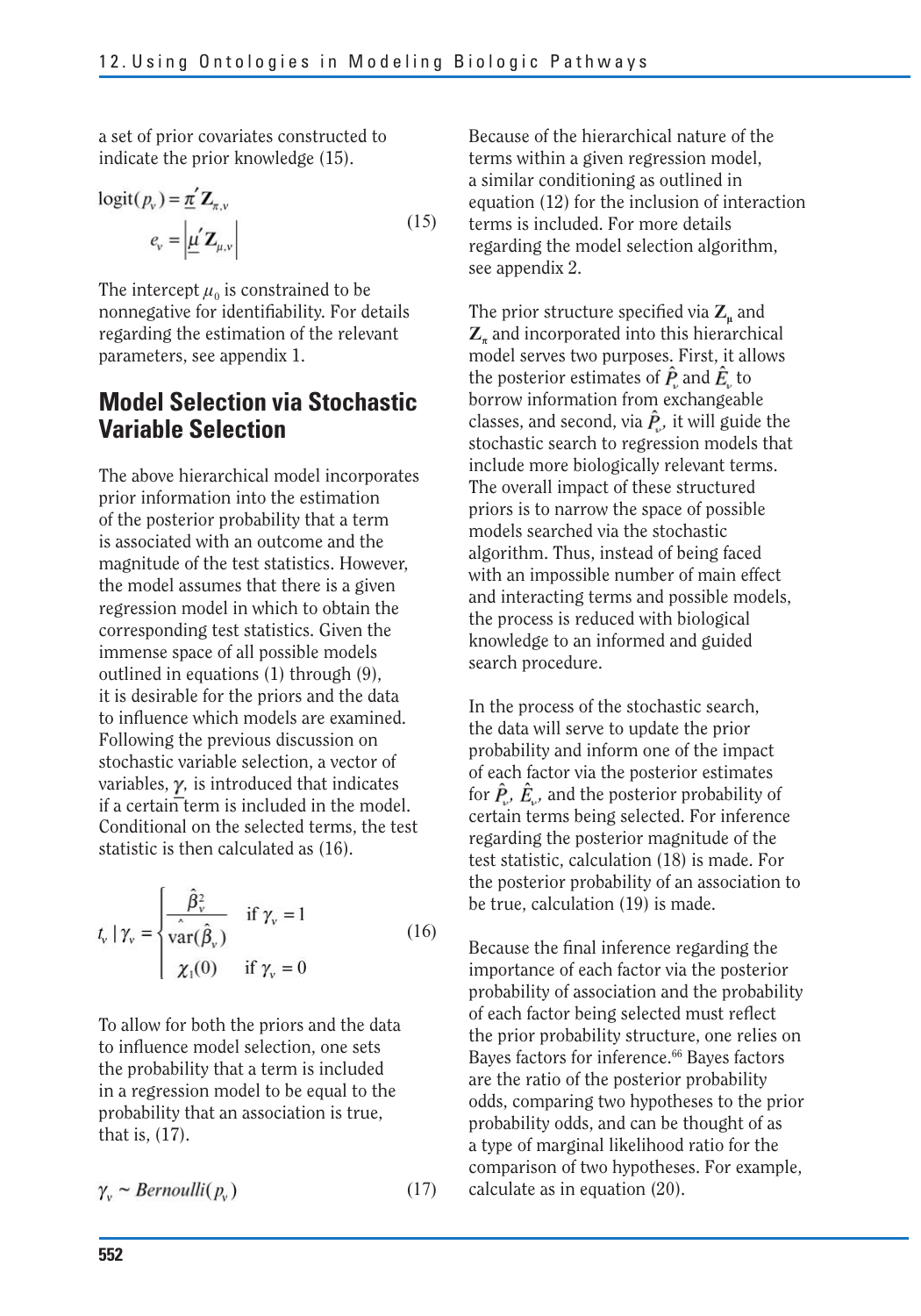$$
\tilde{E}_{\nu} = E[E_{\nu} \mid \gamma_{\nu} = 1, \mathbf{Y}, \mathbf{X}, \mathbf{Z}_{\mu}, \mathbf{Z}_{\pi}] = \frac{1}{N_{\nu}} \sum_{i=1}^{N_{\nu}} \hat{E}_{\nu}^{i}
$$
\n(18)

$$
\tilde{P}_{\mathbf{v}} = E[P_{\mathbf{v}} \mid \gamma_{\mathbf{v}} = 1, \mathbf{Y}, \mathbf{X}, \mathbf{Z}_{\mu}, \mathbf{Z}_{\pi}] = \frac{1}{N_{\mathbf{v}}} \sum_{i=1}^{N_{\mathbf{v}}} \hat{P}_{\mathbf{v}}^{i}
$$
\n(19)

$$
Pr(\gamma_v = 1 | \mathbf{Y}, \mathbf{X}, \mathbf{Z}_{\mu}, \mathbf{Z}_{\pi})
$$
\n
$$
BF(\gamma_v) = \frac{\sqrt{\left(1 - \Pr(\gamma_v = 1 | \mathbf{Y}, \mathbf{X}, \mathbf{Z}_{\mu}, \mathbf{Z}_{\pi})\right)}}{\Pr(\gamma_v = 1 | \mathbf{X}, \mathbf{Z}_{\mu}, \mathbf{Z}_{\pi})}
$$
\n
$$
(20)
$$

The numerator is calculated by using the frequency distribution of  $\gamma$ <sup>*v*</sup> = 1 from the MCMC iterations when examining the association to **Y.** In a similar fashion, the denominator is calculated by calculating the frequency distribution of  $\gamma_v = 1$  under the null of no association to **Y,** or effectively removing **Y** from the conditioning. Also, a Bayes factor should be calculated for the posterior probability of a true association. For each hypothesis comparison, a Bayes factor between 3 and 20 can be considered as "positive" evidence, 20 to 150 as "strong" evidence, and greater than 150 as "very strong."66

### **Prior Knowledge and Ontologies**

The list of candidate genes has been chosen because they are involved in biological pathways suspected in the trait process. Thus, in branching out from assessing the impact of a single candidate gene to comprehensively evaluating the factors within interconnected pathways, one is faced with the a priori possibility that many interactions, often of higher order, will exist between factors (as represented in model [9]).

For genetic association studies, one wants to encode in computational form prior knowledge that can either (1) estimate the likelihood of effects from a specific genotypic or phenotypic variable or (2) hypothesize a relationship between two or more variables that would otherwise be assumed to be independent: genotype-genotype

relationships, phenotype-phenotype relationships, and genotype-phenotype relationships. Knowledge of these types has been used in association studies, but only in either the study design phase or as an independent analysis, not as an integral part of a global analysis as proposed here. As a familiar example, "coding SNPs" are often prioritized in genotyping studies because they cause a change in the protein product of a gene—either a missense (amino acid substitution) or nonsense (premature stop codon) change—that is, more likely to have a phenotypic effect than a random, noncoding SNP. Interactions are often tested between polymorphisms within a particular gene because they have a relatively high likelihood of interacting simply by virtue of being in the same gene. The LD provides knowledge of haplotype structure in the population that can be used to select SNPs for genotyping.<sup>67</sup>

### *Prior Knowledge About Potential Functional Effects of Genetic Polymorphisms*

A number of prediction algorithms exist for estimating the probability that a given genetic polymorphism may have phenotypic consequences. Most human polymorphisms are believed to have little or no detectable phenotypic effect;68 it is almost certainly true that in any given genetic association study, the probability that a randomly chosen polymorphism affects the phenotype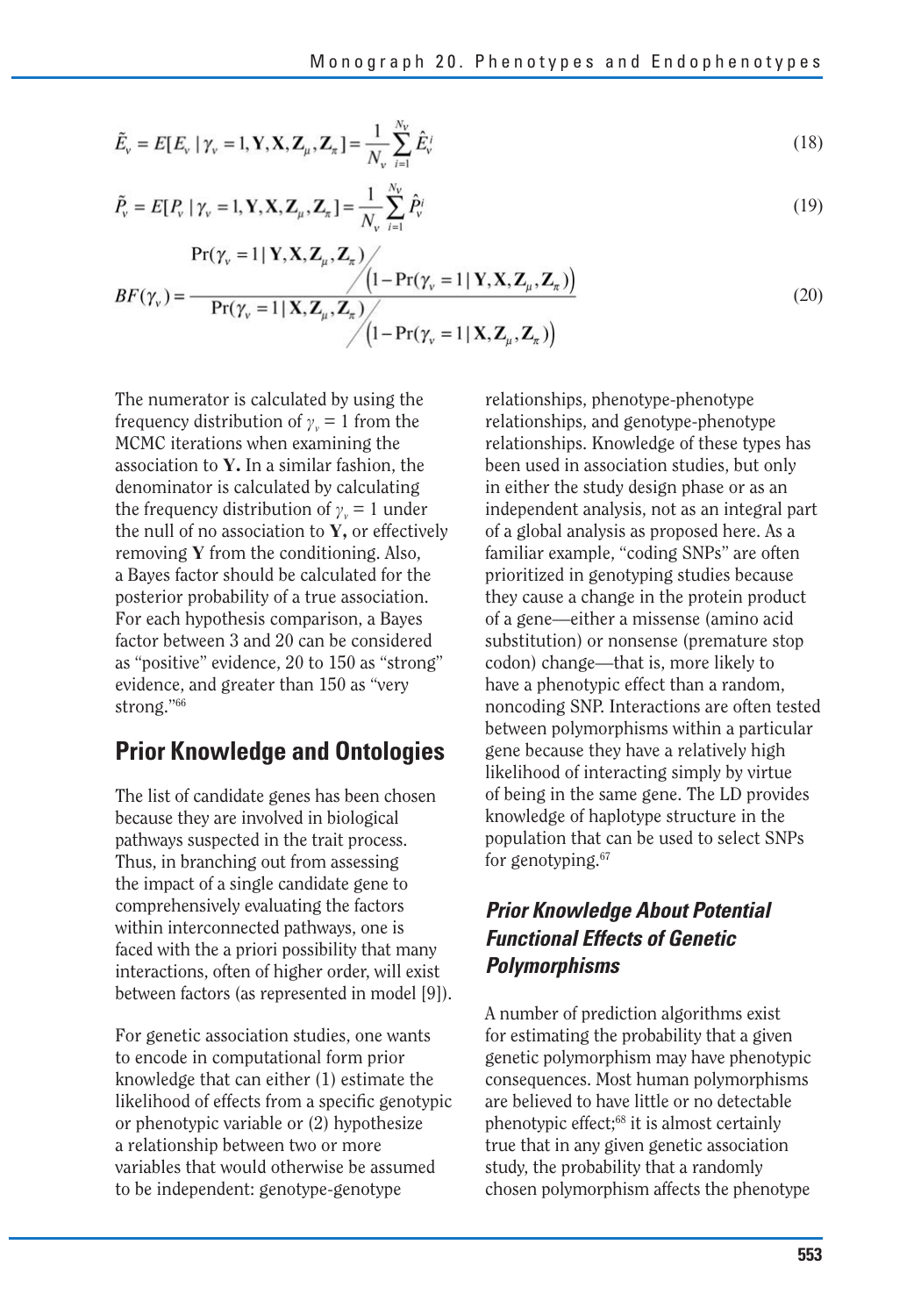of interest is vanishingly small. A number of computational methods have been developed to estimate the probability that a polymorphism has a functional effect, such as the Sorting Intolerant From Tolerant, or SIFT, procedure;<sup>69</sup> PolyPhen (polymorphism phenotyping);70 and subPSEC (substitution position-specific evolutionary conservation).71

Most of these methods apply to nonsynonymous coding SNPs (SNPs that result in an amino acid substitution in the protein product of a gene), and they predict the probability specifically of a deleterious effect. The most commonly used methods analyze either (1) related protein sequences and judge a polymorphism to be deleterious if it causes a substitution at a highly conserved site (because conservation is due to natural selection *against* substitutions at that site)<sup>72–74</sup> or (2) how the change may disrupt known elements of protein 3D structure (e.g., substitutions in the interior of proteins are more likely to destabilize protein structure).72,75 Figure 12.1 shows examples of these analyses, applied to the *\*2* variant of *CYP2A6* (cytochrome P450, subfamily 2A, polypeptide 6), which changes leucine 160 to histidine (L160H). This substitution completely inactivates the enzyme. This substitution can be predicted as deleterious by using evolutionary analysis (figure 12.1A): all CYP2A (and 2B and 2G, not shown) enzymes have either leucine, isoleucine, or phenylalanine (large hydrophobic amino acids) at that position, so histidine, which is polar, would be predicted to be deleterious. A structurebased analysis (figure 12.1B) shows that position 160 is on the interior of the protein, also predicting a probable deleterious effect.

Analysis of conservation patterns can also be applied to noncoding DNA sequences,<sup>76</sup> although there is generally less statistical power than for coding SNP analysis. Noncoding DNA sequences generally diverge faster than protein sequences, and local mutation rates can be difficult to estimate

in the absence of known, neutrally evolving sites (which in proteins can be estimated from synonymous coding changes).

It is important to note that these analyses provide prior information about the likelihood of a particular genetic change resulting in a phenotypic change, although not necessarily the phenotypic change (or changes) assayed in any particular association study.

### *Systems Biology and Genetic Association Studies*

Of interest is building a model of the system (including both biological and environmental variables) that represents how a perturbation in any one variable will affect other variables in the system. The more information in the model, the more information can be used to infer effects of changes in genetic or environmental variables. In genetic association studies, the minimal set of variables includes genetic polymorphisms and phenotypic effects (outcomes). One way to visualize this system is in terms of a network model, in which nodes represent variables and edges represent potential paths for propagating perturbations to the system. Examples of networks are given in figure 12.2. In this model, a variant allele (e.g., a polymorphism) of a gene is a "perturbation" of the system relative to the wild-type allele. An association between a polymorphism and a phenotype implies that the perturbation due to the polymorphism was propagated through the system to affect the phenotype. If the phenotype is a defined event—for example, smoking cessation—then the polymorphism might affect the probability of occurrence of the event. If the phenotype is a quantitative trait—for example, cigarettes smoked per day—then the polymorphism might affect the magnitude or variance of the trait.

In the simplest case, a genetic association study will collect data only on one or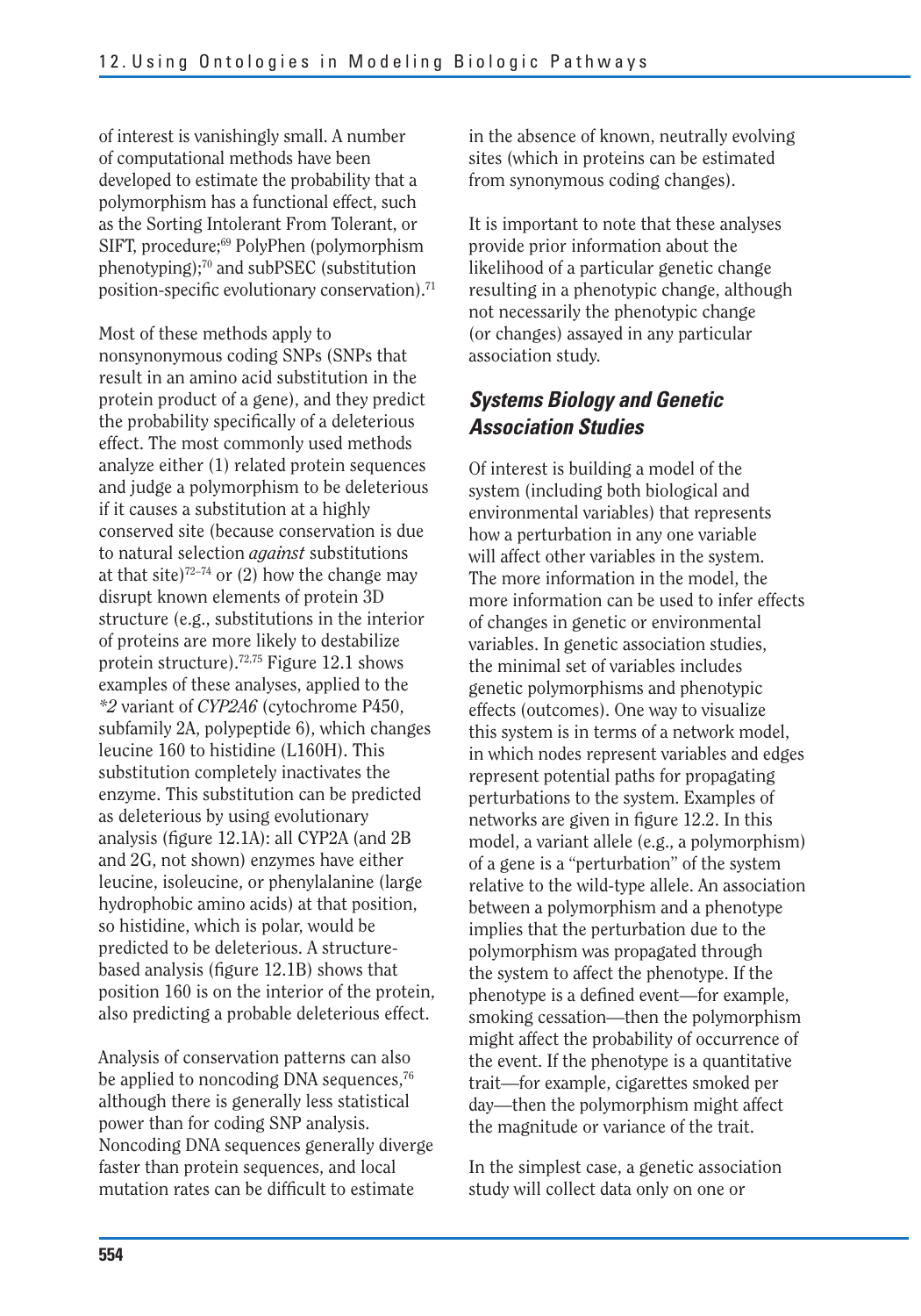

have reduced function. Only large, hydrophobic amino acids (L:leucine, F:phenylalanine, I:isoleucine) are found in all homologues while the CYP2A6\*2 variant codes for a histidine at this position. The left panel shows a phylogenetic tree of some mammalian homologues of human CYP2A6, the middle panel provides information about each sequence including the gene and organism (mouse: Mus musculus; rat: Rattus norvegicus; dog: Canis familiaris; pig: Sus scrofa; cow: Bos taurus; macacque: Macaca mulatta; human), and the right panel shows part of the sequences of the corresponding protein near position 160 in CYP2A6. The tree was constructed using nonsynonymous divergence as the distance metric. mRNA = messenger RNA. In the bottom figure (B), protein structure analysis predicts that CYP2A6\*2 will have reduced function. Leucine 160 is buried inside the hydrophobic core of CYP2A6, where a substitution to histidine in CYP2A6\*2 would be predicted to destabilize the protein. Picture drawn with ProteinWorkshop.<sup>77</sup>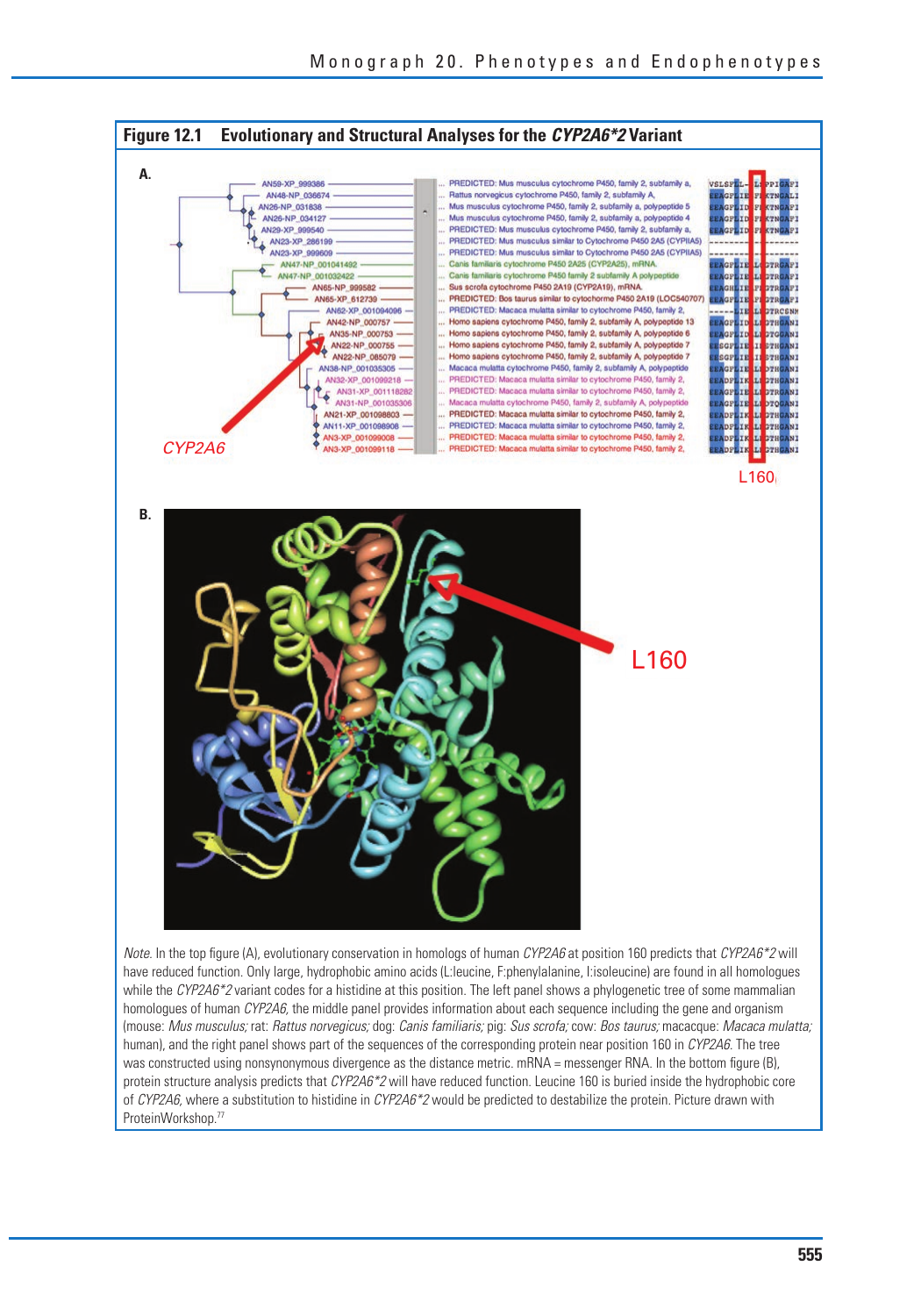more phenotypes and one or more genetic polymorphisms. If there is no prior knowledge about the potential relationships between these genetic polymorphisms and the phenotype, one implicitly assumes a completely connected network, in which any polymorphism can affect any phenotype by any path. An example of such a network, for the genes and phenotypes considered in this paper, is shown in figure  $12.2A$ . In this network, each polymorphism is assumed, prior to data analysis, to have an equal probability of affecting the phenotype. All interaction terms are also considered a priori to be equally probable. The model makes no assumptions about the underlying mechanisms by which genetic (or environmental) perturbations will propagate to the phenotypes of interest. In this sense, it is hypothesis free, although in practice most genetic association studies focus on "candidate genes" that are hypothesized a priori to have a potential role in a particular phenotype.

An increasing amount of information is becoming available about the underlying

structure of these systems networks, which can be applied to genetic association studies. Computational representations are now available for a number of biochemical pathways,78 modeling detailed (mostly intracellular) interactions between proteins, genes, and small molecules. One relevant example is the nicotine metabolism pathway now available in the HumanCyc<sup>79</sup> and PANTHER Pathways<sup>80</sup> databases. Higherlevel representations are also available that model the relationships between various "constructs" (concepts) in a field, such as nicotine dependence, withdrawal, and smoking relapse.<sup>81</sup> These data sources can be used to define a network structure that relates genetic and environmental variables to phenotypes (and endophenotypes) in a detailed manner, as illustrated in figure 12.2B. This network differs from the network in figure 12.2A in two main aspects. First, the actual number of edges (connections) can be much smaller than in the "hypothesis free" network, which reduces the "search space" of likely models for genotype-phenotype effects. Second, there are intermediate nodes between

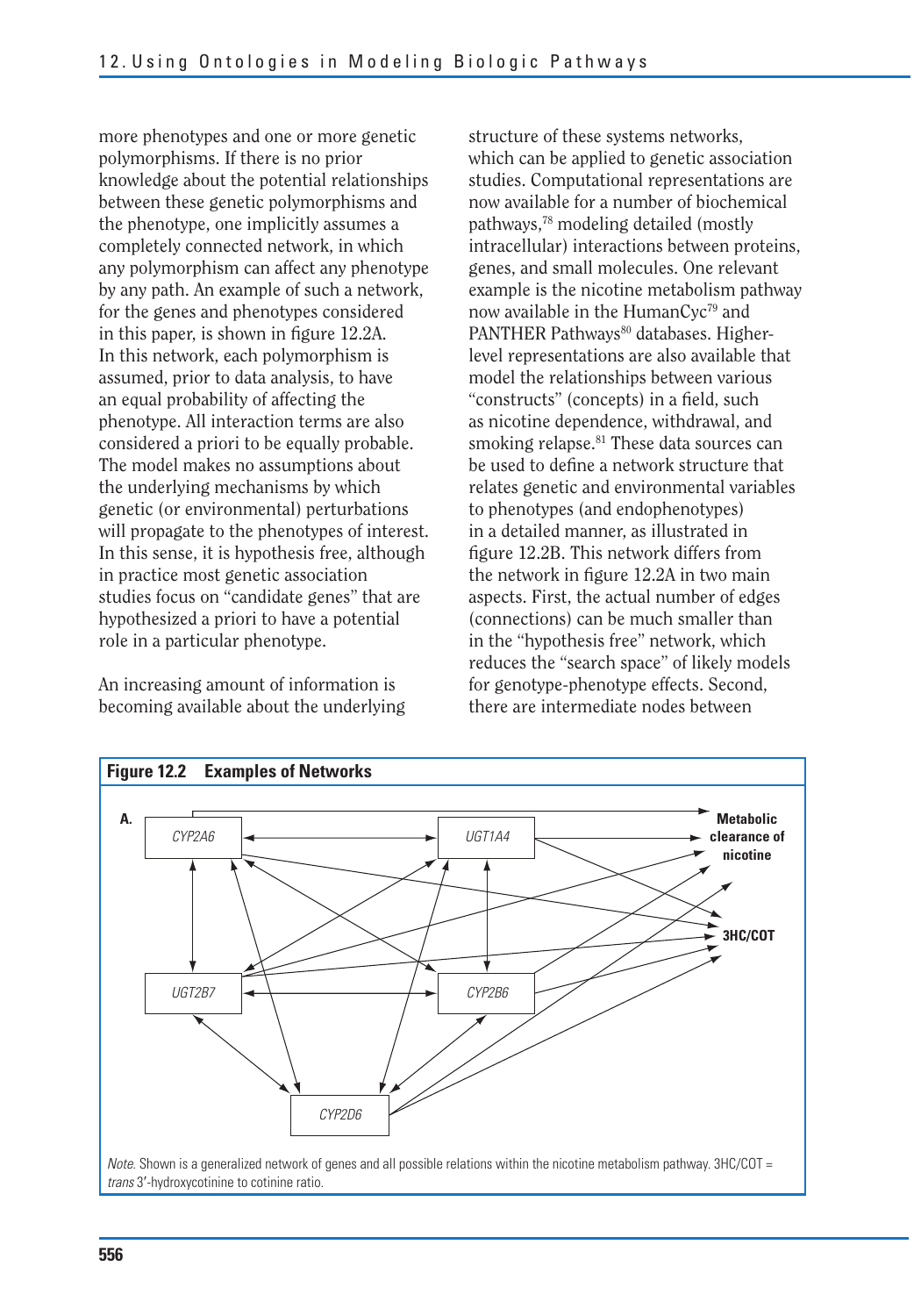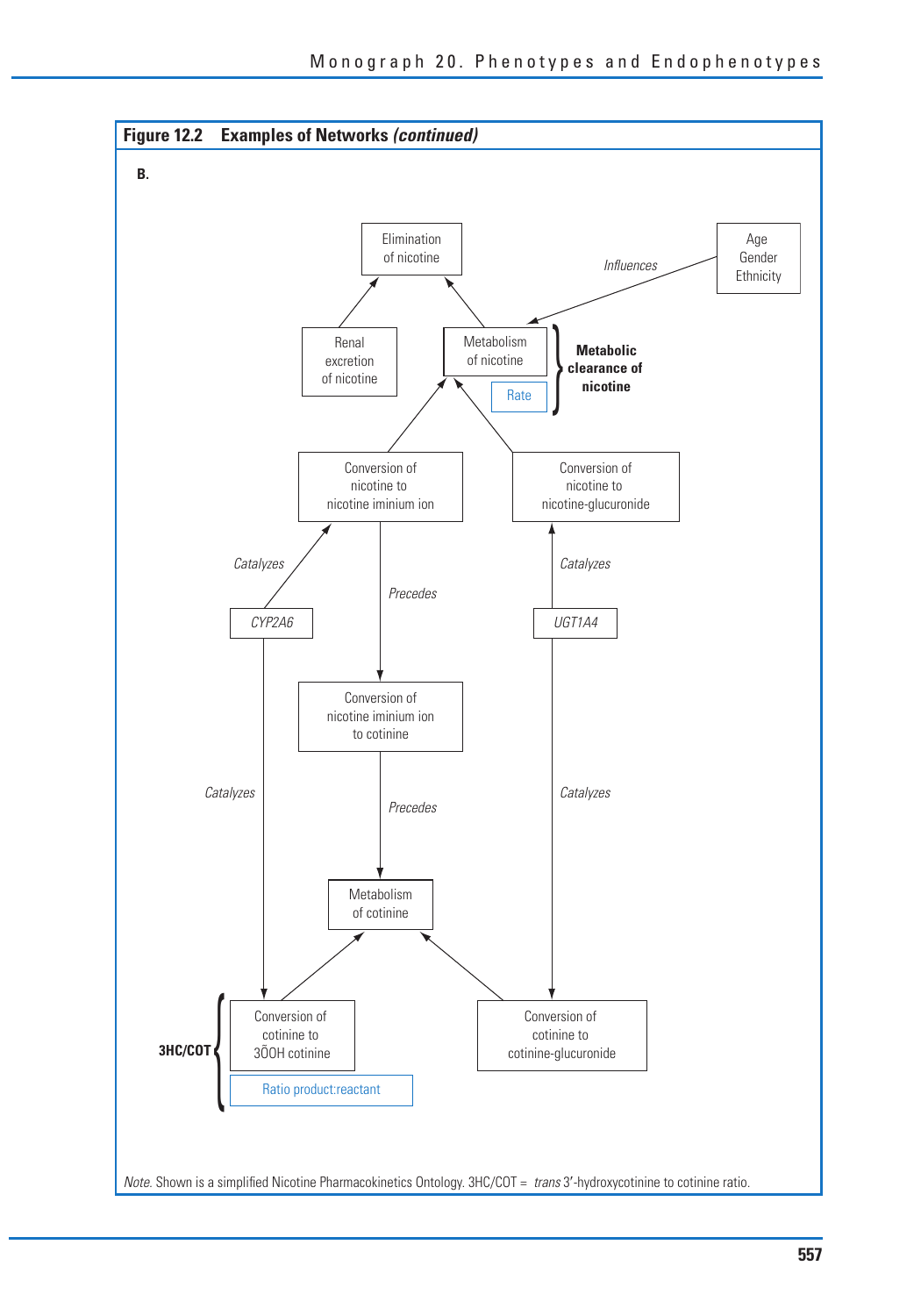

genotype and phenotype that can serve as "endophenotypes," which can be assayed to model (and validate) mechanistic relationships between genotype and phenotype. For the purposes of this paper, the network structure can be used to estimate prior probabilities of effects and interactions that are different for different genetic and environmental variables, as well as for different interaction terms.

## *Using Ontologies to Represent Prior Knowledge About Relationships Between Variables*

In genetic association studies, there is often prior knowledge of relationships that is applied to hypothesis testing. The most commonly used relationships are physical or genetic distance-based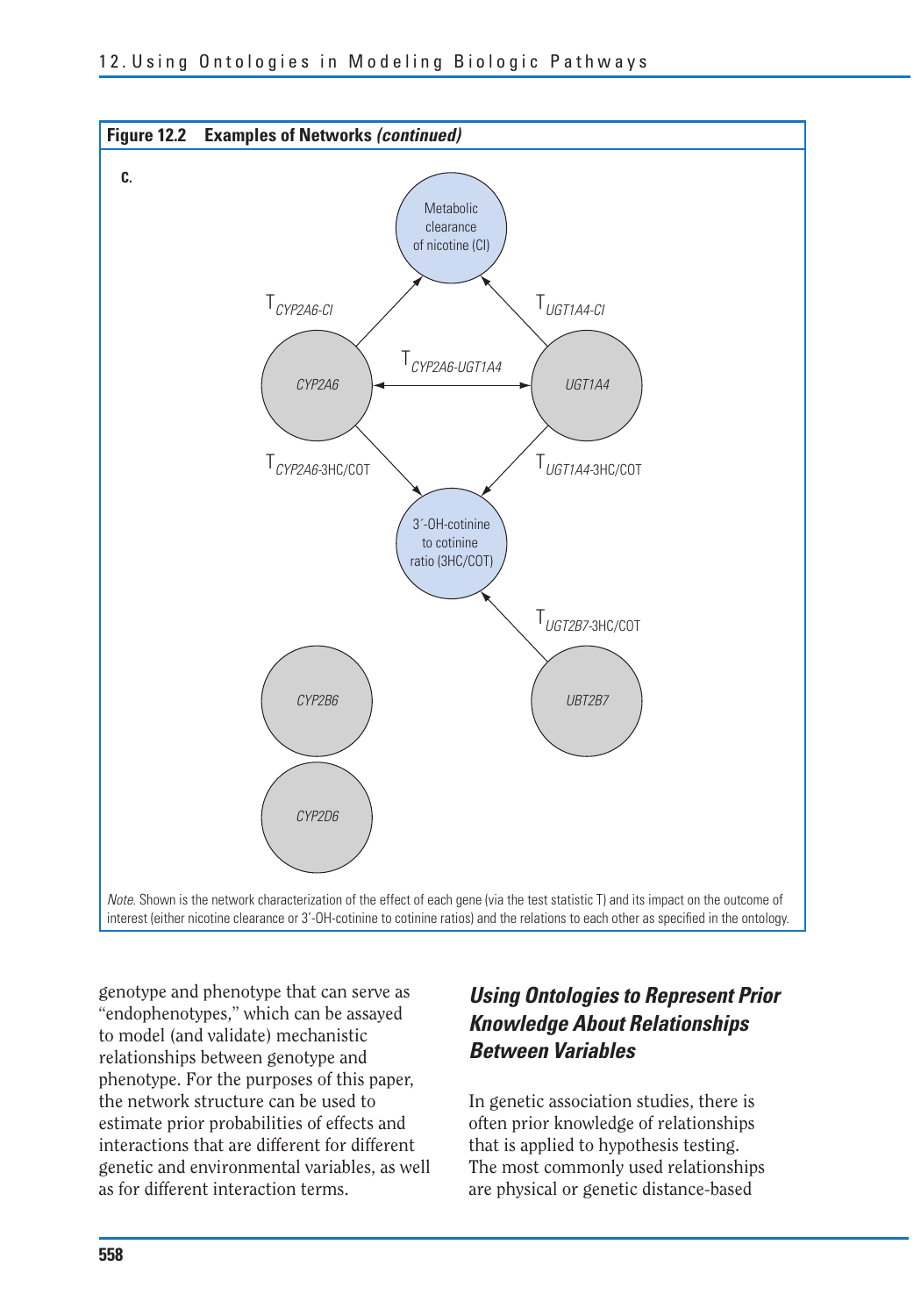relationships between individual singleposition genotypes, such as LD, or, for functional relationships, presence in the same gene or in a list of "candidate genes." Candidate genes are generally selected using prior knowledge, such as previously reported associations with the same or similar phenotypes or known or hypothesized biological relationships. Here, it is suggested that ontologies provide a useful formalization of these relationships, enabling the incorporation of multiple types of prior knowledge into computational analyses of genetic association data.

The goal of genetic association studies is to uncover statistical correlations between genetic (germline) variation and phenotypic variation. To be useful for genetic association studies, an ontology must represent concepts (or "entities") in the domains of both genotypes and phenotypes and the relations between these concepts.

An ontology is a formal structuring of knowledge.82 For the purposes here, an ontology is a *formal model* of a domain of knowledge, and consists of *entities* and *relations* between entities. An entity is simply a class, or category, of things that one wishes to model. An entity can be either a *continuant* (an object existing at a particular point in time) or an *occurrent*  (an event or process occurring over time). Relations can be of many types, depending on the knowledge domain being represented, but two of the most common are the "is a" relation, which specifies one class as a subclass of another (for example, human is a mammal), and the "part of" relation (e.g., finger part\_of hand). Ontologies have their origins in Aristotelian philosophy, but computer science has driven a renaissance in ontology development and use—namely, by the problem of representing computational knowledge in the artificial intelligence field and the Semantic Web.

### *Why Build an Ontology?*

 scientific research field. First, it can help Formalizing a particular knowledge domain can have two main impacts on a to *clarify* and *communicate* the (often) implicit models used by scientists to formulate and test hypotheses. It clarifies the models by making them formal and explicit. Trying to formalize an implicit model can often be a useful exercise in itself, but for knowledge domains that are too large or complex for a single scientist to be an expert in all relevant subdomains, it is critical. A structured representation can help to clearly communicate a model to other researchers and allow iterative community development and revision of the model.

Second, an ontology can make expert domain knowledge accessible to *computation.* A computer may not yet "understand" the knowledge (in the human sense, whatever that means), but it can take advantage of the relations between entities in computational models and numerous useful algorithms, such as those aiding humans to find relevant information on the Web. The focus in this paper is on one such application: ontologies can facilitate the building of computational models for the testing of genotype-phenotype associations.

Clearly, then, ontology development will have the greatest impact on a given scientific area of inquiry when the field is sufficiently complex to be beyond the expertise of (most) single researchers. Such fields are interdisciplinary almost by definition, including or depending on many subfields of specialized expertise. As noted by Karp,<sup>83</sup> a scientific theory can be structured "within a formal ontology so that it is available for computational analysis." The resulting *computational symbolic theory* enables "analysis and understanding for theories that would otherwise be too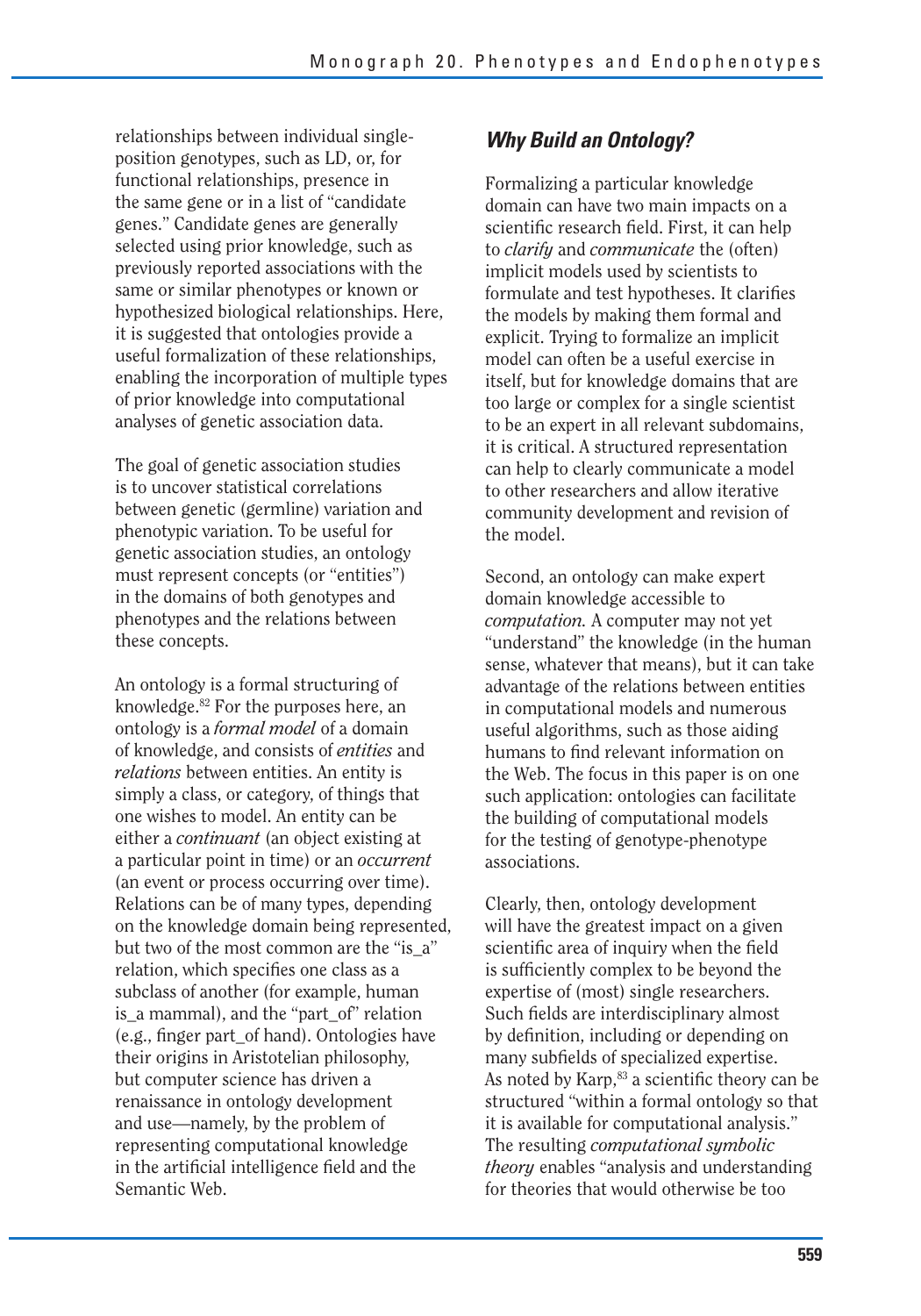large and complex for scientists to reason with effectively."

### *How To Build an Ontology Relating Genotypes and Phenotypes*

Ontologies have been developed for a number of biomedical domains, including anatomy, gene function, biochemical pathways and mutant and strain phenotypes in experimental model organisms such as mouse, zebrafish, fruit fly, and yeast. The experiences of these groups, as well as groups from other domains, have led to a number of proposed best practices for ontology development.84–88 Here, the focus is on building an ontology that relates genotypes and phenotypes. A well-known ontology development process<sup>89</sup> has been adopted for this purpose.

#### **Step 1: Determine the domain and scope.**

A genotype-phenotype ontology must include concepts from the molecular level (such as gene and genetic variation) to the phenotypes (such as a disease), including any intermediate-level concepts that may bridge the genotype-phenotype gap (such as biochemical pathways, or particular cell types or organs). Obviously, the concepts will be specific to the phenotype(s) of interest. This is a good point in the process to define "competency questions";90 these are questions that the ontology, once completed, should be able to address. For a genotypephenotype ontology, the competency questions should cover such areas as

- What are the prevailing models for disease etiology?
- What are the relevant phenotypes/ endophenotypes?
- What biological processes are thought, or hypothesized, to be involved?
- What is known at the molecular level about these biochemical pathways and underlying genes?
- Are there any clues from previous association studies, or from linkage or twin studies?
- What are possible confounding/ environmental factors?

#### **Step 2: Consider using existing ontologies.**

As mentioned above, a number of ontologies exist already in the biomedical domain. One of the best sources for existing ontologies is the Open Biomedical Ontologies (OBO) project.91 Existing OBO ontologies cover many relevant domains such as anatomy (Foundational Model of Anatomy92), biological processes (Gene Ontology93), molecular "events" such as biochemical reactions (Event Ontology  $[EVO]^{94}$ , phenotype-directed qualities (Phenotype and Trait Ontology [PATO]), sequence types and features, such as genes and genetic variation (Sequence Ontology<sup>95</sup>), and human disease (Disease Ontology [DO]). OBO ontologies are completely open, and most have ongoing active discussion groups and a process for community maintenance and expansion of the ontology. Of the ontologies mentioned above, all but EVO and DO are also part of the OBO Foundry project, which ensures adherence to strict principles of ontology development.<sup>91</sup>

#### **Step 3: Enumerate important terms.**

This step involves simply listing terms that are important in the domain of interest. At this point, it is not necessary to decide whether these terms will become entities (a class, or category desirable to model) or qualities (inherent "attributes") of entities. These terms will help to refine the scope of the ontology and to provide the basis for formalizing ontology.

#### **Step 4: Define entities (classes) and relationships between entities.**

At this stage, one begins to define entities and relationships between them. When possible, terms from existing ontologies should be used. When a new entity is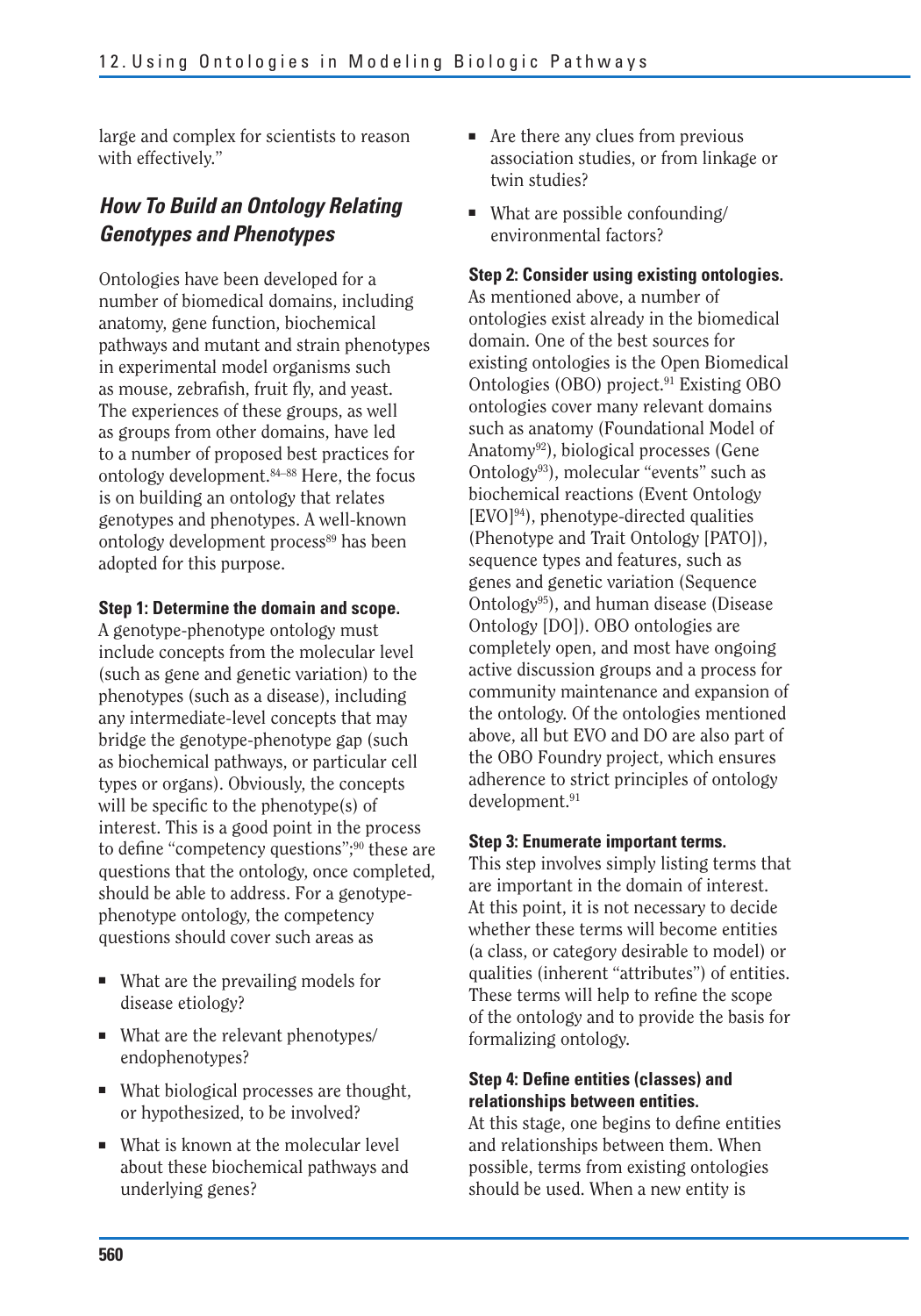introduced, it is critical that a definition also be provided, to ensure that the term can be interpreted correctly (preferably even by a nonexpert). Most of the necessary relationship types already exist in the OBO Relation Ontology, although one additional relationship, *influences*, was found to be useful for describing putatively causal relations between entities that are critical for a model of the existing domain knowledge. For example, in the Nicotine Pharmacokinetics Ontology given here (NPKO, figure 12.2B), age *influences* metabolism\_of\_nicotine.

A number of software packages are available for simplifying the task of constructing ontologies. The added benefit of using one of these packages is that at the end of the process, the ontology is stored in a standard ontology format, such as the OBO format. As a result, the ontology can be imported into a number of software tools, such as those developed for the Ontology Web Language, or OWL, 84,96 for analyzing the ontology for consistency and for computational reasoning over the ontology. Among the most popular packages for developing biomedical ontologies are OBO-Edit<sup>97</sup> and Protégé.<sup>98</sup>

For biochemical pathways, the BioPAX Ontology<sup>99</sup> is beginning to enter widespread use. Well-known pathway resources such as BioCyc,100 Kyoto Encyclopedia of Genes and Genomes,<sup>101</sup> Reactome,<sup>102</sup> and PANTHER<sup>103</sup> have made a relatively large number of pathways available in BioPAX format<sup>99</sup> and SBML (Systems Biology Markup Language).104 SBML has the advantage of being able to specify quantitative data such as reaction rate constants, but BioPAX has greater expressive capability for genomic and protein sequence data that is critical for treating genetic variation data. If a relevant pathway does not yet exist in sufficient detail in one of these resources, PANTHER Pathways has a community curation Web site where domain experts can take

advantage of the CellDesigner<sup>105</sup> program's interface to draw a pathway and store a formal ontology representation directly from the drawing.

#### **Step 5: Define qualities important for representing phenotypes.**

Once the entities are defined, *qualities* can be enumerated for each of the entities. The emerging standard for phenotypes is the PATO syntax. In this "bipartite" entity:quality definition, a phenotype (e.g., metabolic clearance of nicotine) is expressed as a combination of an entity (e.g., metabolism of nicotine) and a quality inherent in the entity (e.g., rate). Phenotypes can be quantitative or qualitative. For example, a particular chemical reaction type (entity) might have a rate (quality), which would then be specified by a particular quantitative measurement (value).

Most ontology development projects begin with the formation of a small working group that brings together expertise in the relevant knowledge domain, with expertise in ontology construction. In the biomedical field, the National Center for Biomedical Ontology (NCBO) has been established; one of its primary missions is to provide the ontology construction expertise to facilitate development of new ontologies for biomedical applications.106 The NCBO is an excellent resource for expert guidance and software tools for this purpose.

The product of the initial working group is a draft ontology. If appropriate, this draft ontology can provide a framework and starting point for a larger, communitydriven project to expand and refine the ontology. At this point, the ontology enters a completely new phase of development. Community projects such as this require an infrastructure for managing discussions to come to a resolution on proposed changes and then rapidly incorporate accepted changes to the ontology. The OBO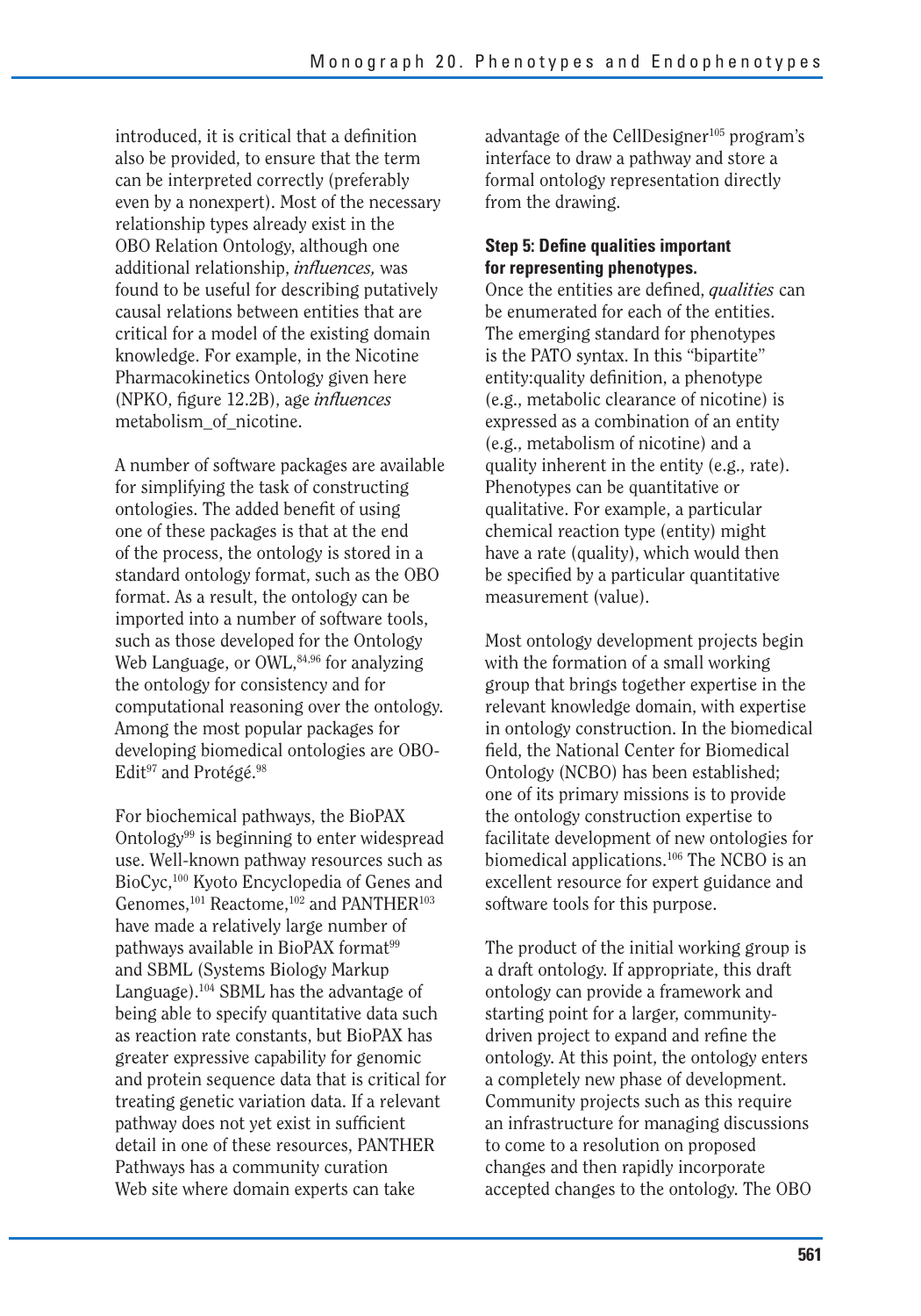project provides a platform for facilitating community ontology projects, leveraging resources originally designed to support Open Source software development projects, such as the SourceForge Web site.<sup>107</sup>

## **Example: Nicotine Metabolism**

### **Data**

As an example, data are used from a study involving the volunteer-based Northern California Twin Registry.1,2 This study of the heritability of nicotine metabolism included 278 individuals between the ages of 18 and 65 years. Individuals were excluded for the following: greater than 30% above normal weight range; pregnancy; use of known drug metabolismaltering medications (e.g., barbiturates, phenytoin, rifampin [or INN, rifampicin]); uncontrolled hypertension or diabetes; heart, lung and cardiovascular disease; cancer; liver and kidney diseases; substance abuse or dependence; positive human immunodeficiency virus status; history or evidence of hepatitis B or C; and discomfort with venipuncture procedures. Both nonsmokers and smokers were recruited. Further details regarding the study description can be found elsewhere.<sup>1,2</sup> Quantitative data were obtained to measure the impact of genetic variants on the disposition kinetics and metabolism of nicotine after systemic administration. As such, participants of the twin study were administered intravenous deuteriumlabeled nicotine and cotinine (the major proximate metabolite of nicotine) and blood samples were obtained for genotyping. From blood concentrations obtained at intervals over 72 hours and urinary excretion data, pharmacokinetic parameters were estimated using model-independent methods.<sup>108</sup> Here, attention is confined to two outcomes of interest: the total clearance of nicotine, and *trans* 3-hydroxycotinine to cotinine ratio (3HC/COT). *Trans* 3 hydroxycotinine is the major metabolite of cotinine, and its formation is catalyzed almost or entirely exclusively by *CYP2A6,*  the enzyme that is primarily responsible for the metabolism of nicotine. The 3HC/COT ratio has been used as a marker of *CYP2A6* activity and of the clearance rate of nicotine.109 Because this data set has a limited number of smokers, and previous analyses have demonstrated that inference for pharmacokinetics of nicotine remained largely unchanged after controlling for smoking status, smoking status is not included in the present analysis for simplicity. The analysis is limited to only Caucasians  $(N = 211)$ , and age is included as the only covariate for demonstration purposes. Genotypes available for analysis include "wild-type" *CYP2A6\*1* and its most common variants: *CYP2A6\*2, CYP2A6\*4, CYP2A6\*7, CYP2A6\*8, CYP2A6\*9, CYP2A6\*10, CYP2A6\*12;* four SNPs within *CYP2B6;* a single SNP within *CYP2D6;*  seven SNPs in *UGT1A4;* and four SNPs in *UGT2B7.* 

## **Analysis**

To begin, a univariate analysis was performed by comparing the means for the kinetic parameters by each variant by using a mixed linear model for the first-stage likelihood,  $f(Y | X, \beta, \gamma)$ , in which a random effect is included for twins to control for nonindependence. For *CYP2A6,* a previously reported analysis was followed,<sup>108</sup> and three categories were created on the basis of the impact of individual genotypes on nicotine clearance, fractional clearance, cotinine clearance and the 3HC/COT ratio: (A) *\*1/\*1;* (B) *\*1/\*9*  or *\*1/\*12;* and (C) any of the following variants: *\*1/\*2, \*1/\*4, \*9/\*12, \*9/\*4, \*9/\*9*  (*CYP2A6\*7, \*8, \*10* were not found in this data set). Thus, the linear model has two dummy variables for groups (B) and (C), reflecting the difference in means relative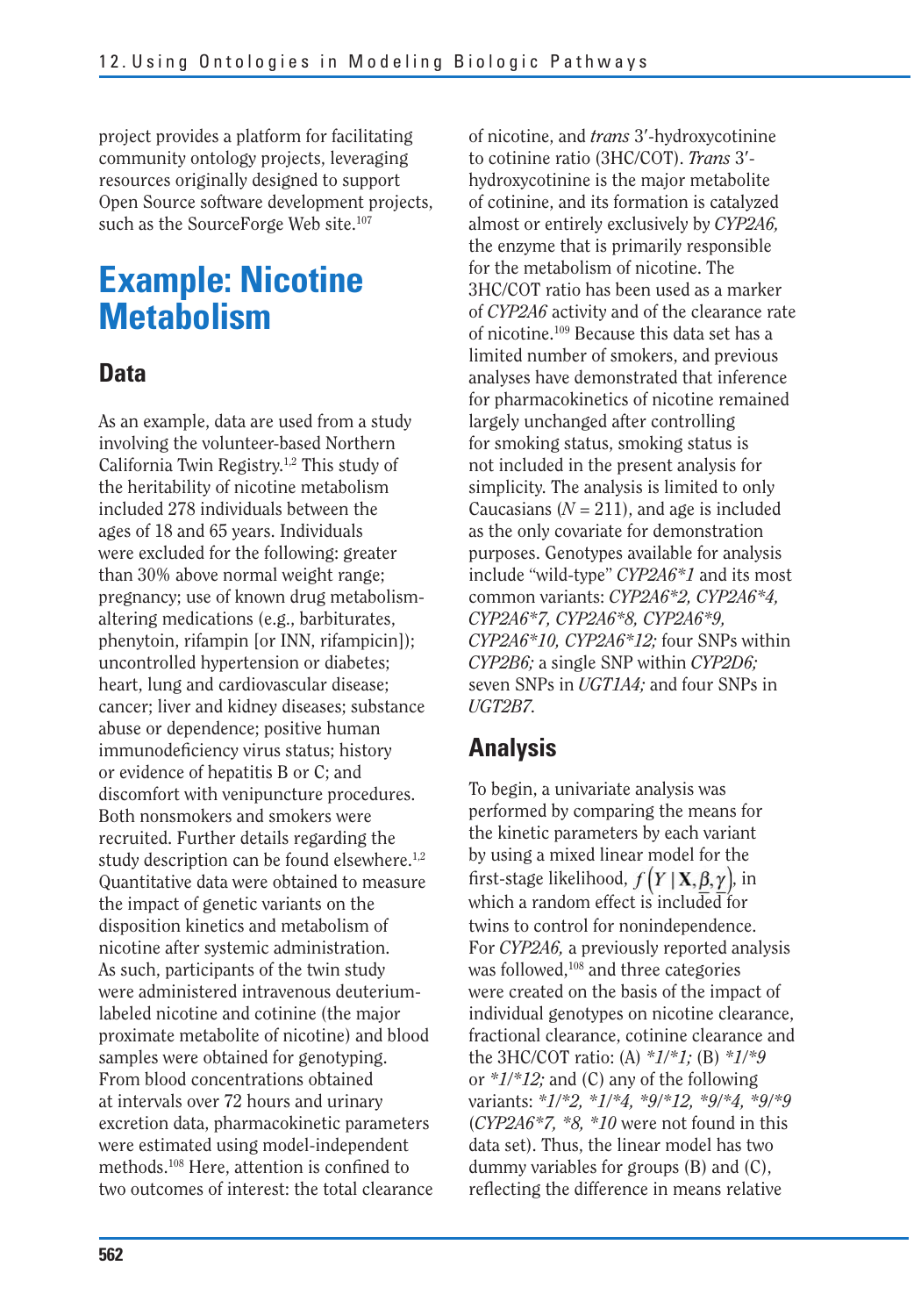to the referent group (A). For the remaining SNPs in the other genes, an additive coding representing the number of variant alleles was used. For the three SNPs with individuals with missing genotypes. the expected coding was substituted as a function of allele frequency. While this may result in an underestimated variance, one should not expect an appreciable difference in that the number of individuals with missing values is small  $(N = 1, 6,$ or 7, respectively). Age is included as a continuous covariate in every model.

For the hierarchical stochastic search, the first step was to outline a full model in which there are 18 main effects for gene polymorphisms (two dummy variables for *CYP2A6* and 16 SNPs across the other four genes), one main effect for age, and 170 pairwise interaction terms that include within and across gene interactions and gene-by-age interactions. For interpretability, the two dummy variables for *CYP2A6* are always included in the model together. Because the SNPs within a single gene were in relatively low LD, only the conventional interaction term (i.e., a deviation form additivity) was modeled and a phase term as described in equation (5) was not created. For the stochastic search, a hierarchical constraint on interaction terms was included, allowing interactions in the model only if their parental main effect terms are included. For this example, interaction terms were included to illustrate the feasibility and computational challenge of searching over a substantial model space. However, in this particular application, one should not expect to be able to detect interaction effects because of the limited sample size. Under favorable assumptions for two genes interacting (i.e., common allele frequencies and a large effect size—comparable to that observed in Benowitz and colleagues<sup>108</sup> for the main effect of *CYP2A6*)—the power to detect an interaction with this sample is about 10%–20%.

## **Ontology and Incorporation into the Hierarchical Stochastic Search Model**

## *An Example Ontology Linking Genotypes and Phenotypes for Nicotine Pharmacokinetics*

As part of the Pharmacogenetics of Nicotine Addiction and Treatment project funded by the National Institute on Drug Abuse, the authors of the chapter are developing a draft ontology in the areas of nicotine pharmacokinetics, dependence, and treatment outcomes. Figure 12.2B shows part of the initial draft of the NPKO relevant to the outcome phenotypes addressed in this paper. The ontology has several notable properties. First, it is hierarchical (more properly, the structure is a directed acyclic graph, or DAG, meaning that a child class can have more than one parent). Second, it spans the range from genotype to phenotype, representing high-level phenotypes, intermediate-level "endophenotypes" down to molecules and genotypes. Third, phenotypes are represented using the emerging PATO standard,<sup>110</sup> shown as two adjacent ontology terms, an *entity* (black typeface) and a *quality* (blue typeface) in figure 12.2B.

## *Using the Nicotine Pharmacokinetics Ontology to Derive Priors*

A discussion follows on how the information encoded into the ontology can help to define priors in the context of the Bayesian model selection process outlined previously.

What does figure 12.2B reveal in terms of prior information regarding the influence of genes on the phenotypes? In other words, how might the different effect estimates as summarized in the test statistics be related to each other? The first phenotype, 3HC/COT, is the ratio of the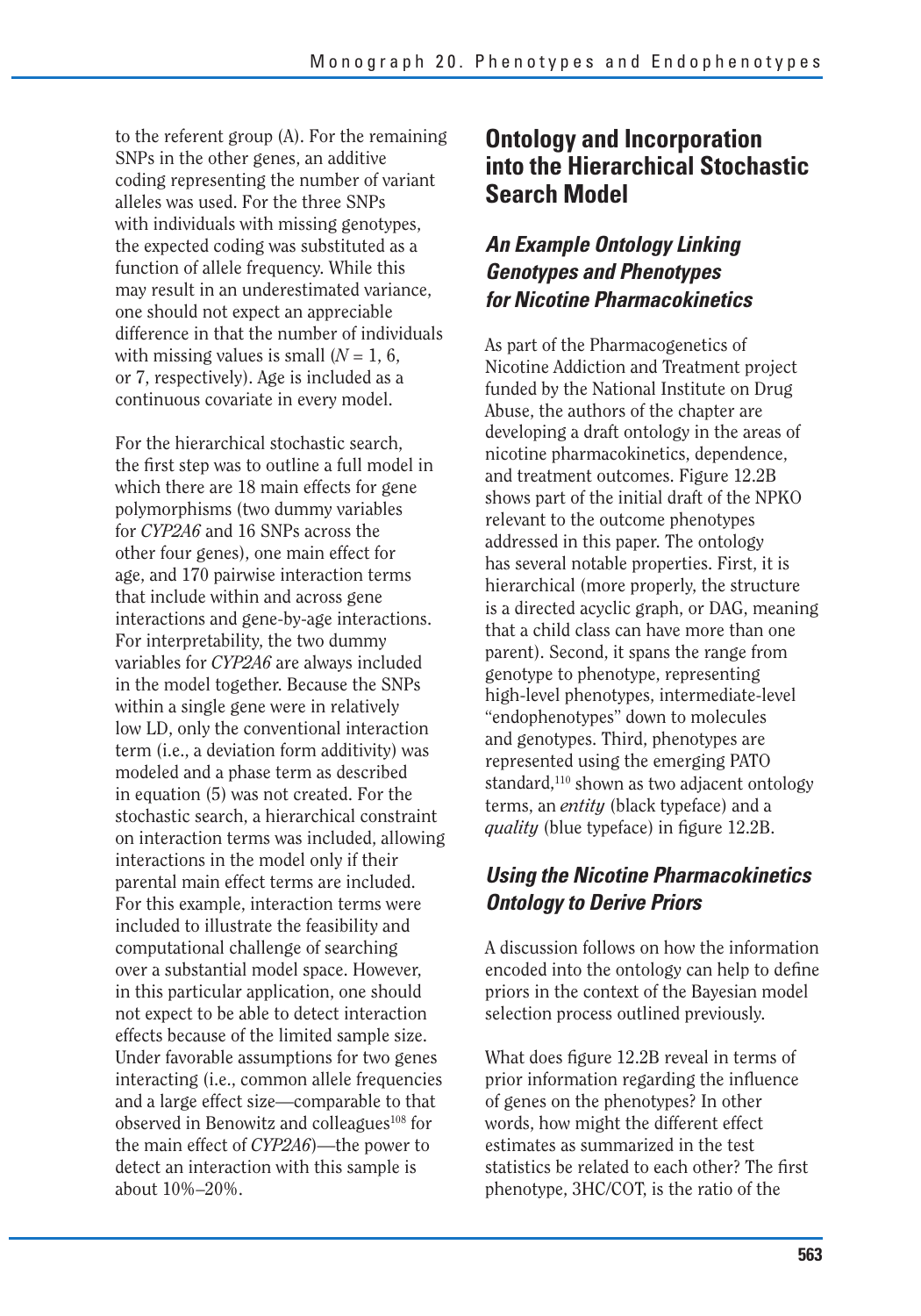concentrations of 3HC and cotinine, and therefore variation in any genes connected in the network (figure 12.2B) to either 3HC or cotinine, or both, could have an effect on this ratio. *CYP2A6* catalyzes the conversion of 3HC to cotinine, which would clearly be expected to have the primary effect on the 3HC/COT ratio. However, since *UGT1A4* activity depletes cotinine by conversion to cotinine-glucuronide and *UGT2B7* activity depletes 3HC by conversion to 3HC glucuronide, variation in both *UGT1A4* and *2B7* could also affect the 3HC/COT ratio.

 In the simplified NPKO (figure 12.2B), there The second phenotype, metabolic clearance of nicotine, relates to the rate at which nicotine is converted to other compounds. are two pathways for nicotine metabolic clearance: nicotine can be converted into either cotinine or nicotine glucuronide, reactions catalyzed by *CYP2A6* and *UGT1A4,*  respectively. The ontology, therefore, specifies that variation in both *CYP2A6*  and *UGT1A4* would be expected to affect nicotine metabolic clearance. One can use further prior information—namely, in most individuals, more nicotine was found to be metabolized through the cotinine pathway than the nicotine-glucuronide pathway, by a factor of about 15,111 to specify the prior belief that *CYP2A6* variation will have a larger effect on nicotine metabolic clearance than does *UGT1A4.* The relative rates of these reactions are stored in the ontology in the following form:

conversion\_of\_nicotine\_to\_nicotine\_ iminium\_ion:relative\_ \_rate

Compar conversion\_of\_nicotine\_to\_ nicotine-glucuronide

#### M 15,

where Compar denotes "in comparison to" and M denotes "measurement," using the PATO standard terms.

The relations between genes and phenotypes, represented in the ontology (figure 12.2C), therefore provide a list of nonzero priors for the effects of variation in each gene on each of the phenotypes. They also provide expected relative contributions to the phenotype; namely, *CYP2A6* is expected to have the primary effect on both 3HC/COT and nicotine metabolic clearance. For simplicity, the expected effect of *CYP2A6*  on the 3HC/COT ratio was set to be four times as large as the expected effect of either *UGT2B7* or *UGT1A4.* The ontology can also provide prior effect estimates for gene-gene interactions. *CYP2A6* and *UGT1A4* are both involved in the two phenotypes, nicotine clearance and 3HC/COT, so the gene-gene interaction term is expected to be nonzero for these two genes in both phenotypes.

Finally, relatively little is known regarding the specific polymorphisms within each gene, so a single prior value applicable to all SNPs within a gene is assigned. Taken together, the ontology yields the following matrix of priors:

| Gene                   | <b>Metabolic</b><br>clearance<br>of nicotine | 3HC/COT<br>ratios |
|------------------------|----------------------------------------------|-------------------|
| CYP2A6                 | 4                                            |                   |
| CYP2B6                 | 05                                           | 0.5               |
| CYP2D6                 | Λ                                            |                   |
| UGT1A4                 |                                              |                   |
| UGT2B7                 |                                              |                   |
| CYP2A6-UGT1A4          |                                              |                   |
| All other interactions |                                              |                   |

## *Incorporating Priors into Statistical Analysis*

In addition to the above prior covariates for each respective analysis, an intercept term and a dummy prior covariate are included for main effects versus interaction effects. The same prior covariates are used for both the means and probability portions of the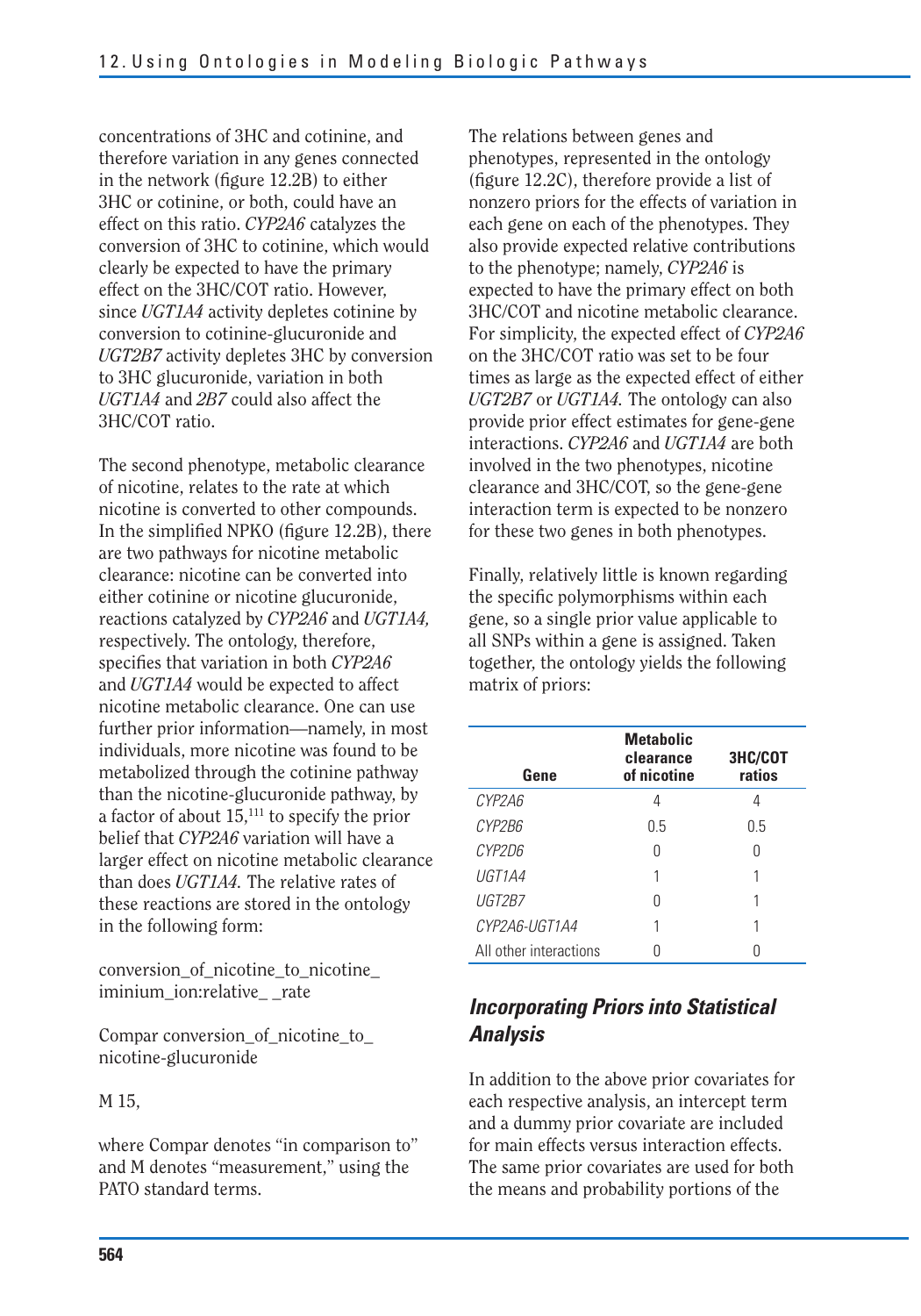mixed model. Furthermore, in the means model, the intercept of the noncentrality parameter  $e<sub>v</sub>$  is constrained to be equal to the expectation of a chi distribution under the null of no associated terms in the regression model for identifiability. This causes the interpretation of the remaining effects of the prior covariates on the magnitude—that is, the  $\mu$ s—to reflect a deviation from the null expectation. In the probability portion of the model,  $\pi_0 = 1$ and  $\pi$ <sub>1</sub> < 0 are constrained, corresponding to the effects of all the terms and the main effects on the probability of inclusion. These constraints limit the inclusion of main effects via  $\pi_1$  and thus guide the stochastic search to more parsimonious models in terms of the number of main effects included in the model. This is important in that the relatively small sample size in this example  $(N = 211)$  prohibits the fitting of models with too many main effects. However, once a set of main effects is included in a model, one wants to encourage the exploration of models with interactions. Thus, by setting  $\pi_0 = 1$ , the expectation of the inclusion of an interaction conditional on the inclusion of the parental main effects is relatively high (21).

### **Sensitivity to Prior Specification**

To compare and investigate the sensitivity of inference to the prior covariate specification, two alternative specifications are used. First, the above prior covariate matrix is altered by the assumption that *CYP2A6* has the same impact as *UGT1A4.*  This is accomplished by replacing the "4" with a "1" in the previously described prior covariate matrix. Second, in assuming that the prior knowledge is limited, a prior covariate design matrix is used with five dummy variables indicating the gene in which a specific polymorphism

is found. Here, it is assumed that all the polymorphisms within a gene are exchangeable or share a common mean with a different mean for each gene. This allows sharing among polymorphisms within a gene, but not across genes.

## **Results**

Univariately, polymorphisms for groups (B) and (C) for *CYP2A6* were significantly associated with measured nicotine clearance levels as seen in table 12.1  $(t_B = 2.15, p-value = 0.03; t_C = 3.86,$ and  $p$ -value =  $0.0002$ , respectively). In addition, SNP 4 within *UGT1A4* had a statistically significant result  $(t_{SNP4} = 2.19,$  $p$ -value = 0.03). Because of the small sample size, a model could not be fitted in which all possible polymorphisms were included as represented in equation (2), thus limiting any further exploration of full joint models with interactions without some type of model selection procedure.

The hierarchical stochastic search model was implemented by using the statistical software R.112 Posterior inference was based on 50,000 samples from a single chain after discarding the first 10,000 samples (i.e., burn-in) to ensure that the final inference is independent of the starting values.113 Visual inspection of time series and sensitivity to inference over time was used to check for convergence and model performance. The burn-in period was selected because it was found that the constraints in both the means and the probability portions of the model allowed for a nonzero probability of including any given main effect in the model. This results in sufficient mixing within the model space and a very limited dependence on the starting model. For example, under the null of no association between any

$$
Pr(\gamma_{m\partial} = 1 | \gamma_m = 1, \gamma_\ell = 1) = \frac{\exp(0)}{(1 + \exp(0))} = 0.5
$$
 (21)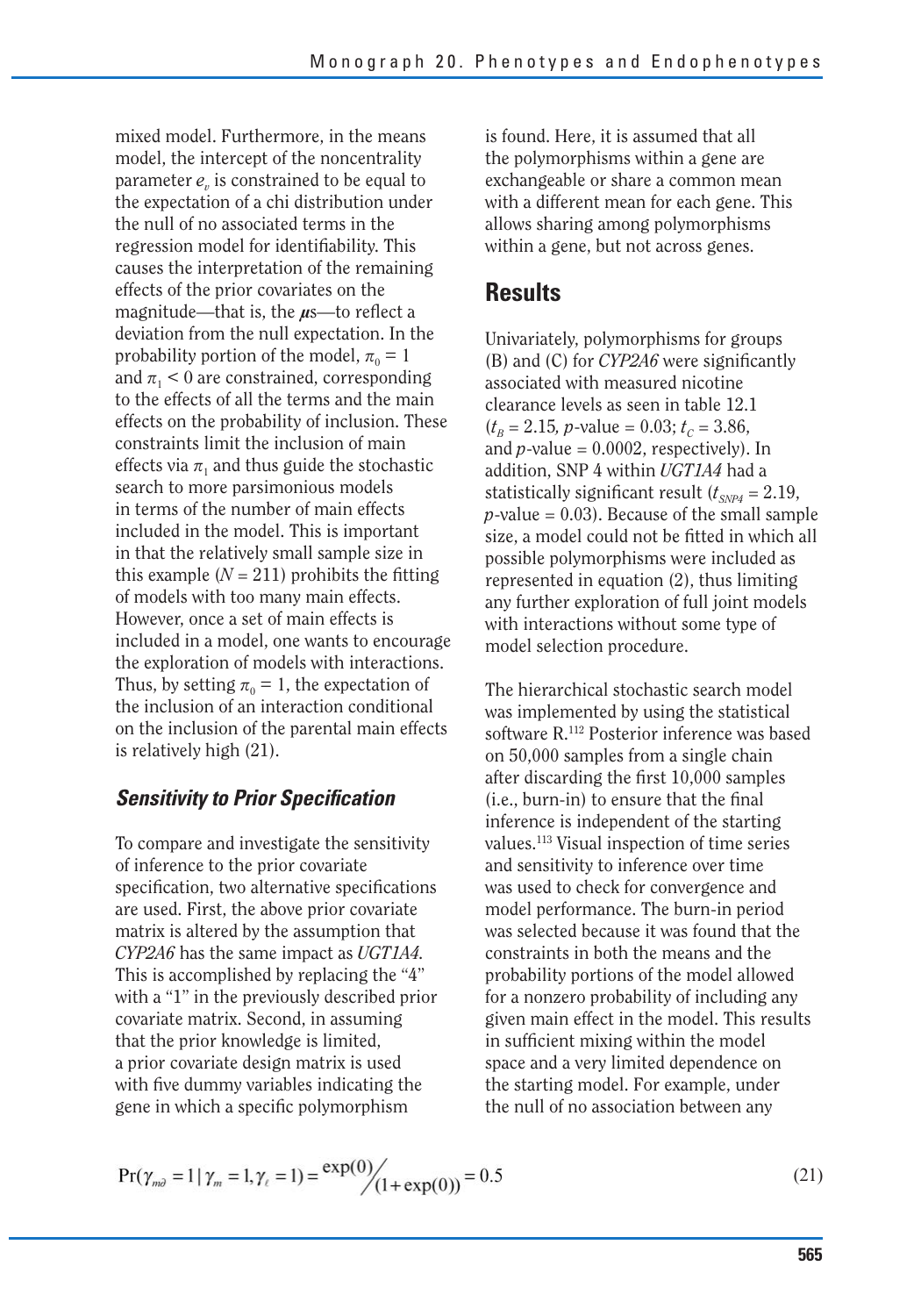|        |                                                        | <b>Univariate</b> |         | <b>Hierarchical model</b> |                                                                      |                     |                      |
|--------|--------------------------------------------------------|-------------------|---------|---------------------------|----------------------------------------------------------------------|---------------------|----------------------|
| Gene   | <b>Variant</b>                                         | $T^1$             | p-value | $\tilde{E}_{\rm v}^2$     | $\tilde{P}_{\!\scriptscriptstyle\mathcal{V}}^{\scriptscriptstyle 3}$ | $BF(\tilde{P_v})^4$ | $BF(\gamma_v = 1)^s$ |
| CYP2A6 | Group A<br>$(*1/*1)$                                   |                   |         |                           |                                                                      |                     |                      |
|        | Group B<br>(*1/*9 or *1/*12)                           | 2.15              | 0.03    | 3.53                      | 0.09                                                                 | 3.16                | 17.38                |
|        | Group C<br>$(*1/*2; *1/*4; *9/*12;$<br>$*9/*4; *9/*9)$ | 3.86              | 0.0002  | 3.53                      | 0.94                                                                 | 534.37              | 17.38                |
| CYP2B6 | SNP <sub>1</sub>                                       | 1.22              | 0.23    | 2.14                      | 0.02                                                                 | 0.62                | 0.82                 |
|        | SNP <sub>2</sub>                                       | 1.82              | 0.07    | 2.27                      | 0.04                                                                 | 1.33                | 0.82                 |
|        | SNP <sub>3</sub>                                       | 1.56              | 0.12    | 1.78                      | 0.04                                                                 | 1.36                | 0.74                 |
|        | SNP <sub>4</sub>                                       | 1.69              | 0.09    | 2.32                      | 0.03                                                                 | 0.90                | 0.82                 |
| CYP2D6 | SNP <sub>1</sub>                                       | 0.21              | 0.83    | 1.51                      | 0.02                                                                 | 0.49                | 0.70                 |
| UGT1A4 | SNP <sub>1</sub>                                       | 0.38              | 0.70    | 2.19                      | 0.01                                                                 | 0.40                | 0.84                 |
|        | SNP <sub>2</sub>                                       | 0.02              | 0.98    | 2.18                      | 0.01                                                                 | 0.40                | 0.84                 |
|        | SNP <sub>3</sub>                                       | 0.07              | 0.94    | 1.64                      | 0.02                                                                 | 0.56                | 0.81                 |
|        | SNP <sub>4</sub>                                       | 2.19              | 0.031   | 2.01                      | 0.08                                                                 | 3.90                | 0.76                 |
|        | SNP <sub>5</sub>                                       | 0.55              | 0.58    | 1.69                      | 0.02                                                                 | 0.52                | 0.77                 |
|        | SNP <sub>6</sub>                                       | 1.57              | 0.12    | 2.43                      | 0.02                                                                 | 0.75                | 0.81                 |
|        | SNP <sub>7</sub>                                       | 0.81              | 0.42    | 2.16                      | 0.02                                                                 | 0.65                | 0.84                 |
| UGT2B7 | SNP <sub>1</sub>                                       | 1.22              | 0.23    | 1.58                      | 0.03                                                                 | 0.84                | 0.73                 |
|        | SNP <sub>2</sub>                                       | 0.12              | 0.90    | 1.83                      | 0.02                                                                 | 0.42                | 0.76                 |
|        | SNP <sub>3</sub>                                       | 0.50              | 0.62    | 1.53                      | 0.02                                                                 | 0.54                | 0.67                 |
|        | SNP <sub>4</sub>                                       | 0.05              | 0.96    | 2.23                      | 0.02                                                                 | 0.58                | 0.73                 |

#### **Table 12.1 Results for Nicotine Clearance**

Note. Results were obtained by using a conventional univariate regression analysis and from the hierarchical stochastic search by using informative prior covariates derived from the ontology.

The absolute value of the  $\chi$  test statistic obtained from the Wald-type test from a univariate regression model.

<sup>2</sup> Posterior expectation of the  $\chi$  test statistic.

3 Posterior expectation of the probability that the association is true.

4 Bayes factor for the probability that the association is true.

5 Bayes factor for the inclusion of the corresponding term in the regression model.

polymorphisms and nicotine, the average probability of including any term was 3%. This encourages sampling the model space, but since the probability of including a term is nonzero under the null, it also highlights the need to compare posterior estimates of the probability of a true association and the probability of including a given term conditional on the data to those under the null via Bayes factors to obtain valid inference. To guarantee sufficient mixing within the local model space, a random

walk over 500 iterations was incorporated in which an additional main effect to the model under evaluation was included.

The focus initially is on the posterior estimates of the magnitude of the association  $\tilde{E}_{\nu}$  for nicotine clearance. Recall that the ontology specified that the two groups of polymorphisms in *CYP2A6* would have twice the effect of polymorphisms in *UGT1A4* and that there would be no effect for all other variants in other genes.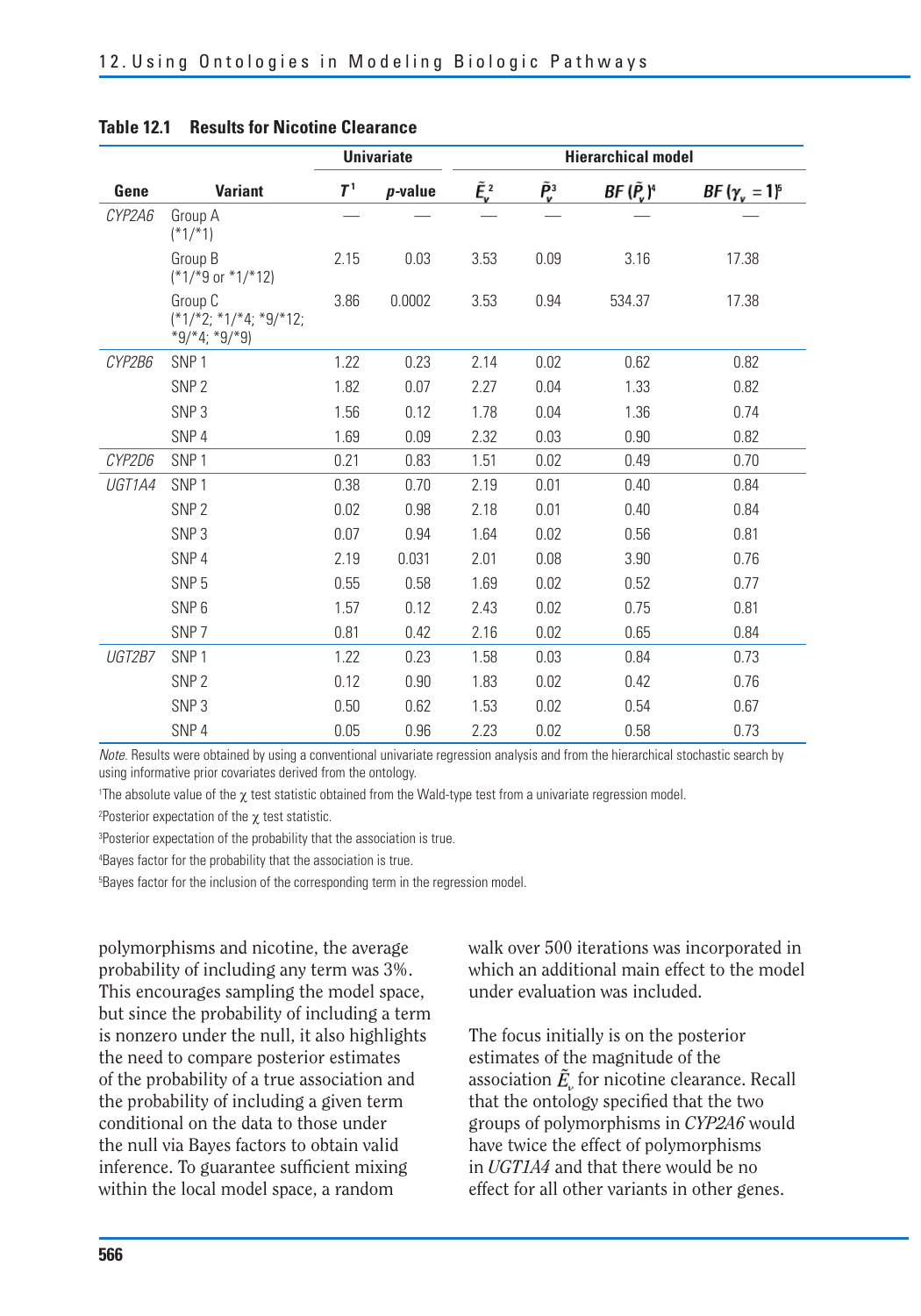

estimate, demonstrating shrinkage to a conditional mean specified by the prior covariate structure.

This structure is reflected in the posterior estimates for  $\tilde{E}_v$  summarized in table 12.1. The two groups of polymorphisms in *CYP2A6* have similar posterior estimates of  $\tilde{E}_{\text{CYP246,B}}$  = 3.53 and  $\tilde{E}_{\text{CYP246,C}}$  = 3.53. Similarly, the estimates for the posterior magnitude of the test statistics for SNPs within *UGT1A4*  are shifted toward each other, albeit at a lower magnitude. The combined effect of the prior covariates is more clearly seen in figure 12.3, which demonstrates the shrinkage of the original test statistic to the posterior estimates. First, by grouping all main effects via the second covariate in  $\mathbf{Z}_{\mu}$ , all the posterior estimates are shrunk upward toward a group effect. Furthermore, within this upward shrinkage, the prior covariate based on the ontology allows further borrowing of effects within *CYP2A6*  (the bold solid lines) to be four times the magnitude of that of the SNPs within

*UGT1A4* (the thin solid line). All other polymorphisms (dashed lines) have upward shrinkage based solely on the grouping of main effects.

In focusing on the posterior estimates of the probability of a true association  $\tilde{P}_y$ , it can be seen that *CYP2A6* group C has a much larger probability of being true ( $\tilde{P}_{\text{CYP246},C} = 0.94$ ) in comparison with group B ( $\tilde{P}_{\text{CYP246},B} = 0.09$ ) despite their similar posterior estimates for  $\tilde{E}_a$ . This is due to the contribution of the data for each polymorphism group reflected through their corresponding firststage test statistic of  $T = 3.86$  and  $T = 2.15$ , respectively. Furthermore, because the posterior probability is not zero under the null, inference into the significance of this estimate should be made via the Bayes factor. Here, very strong evidence can be seen for a true association for group C in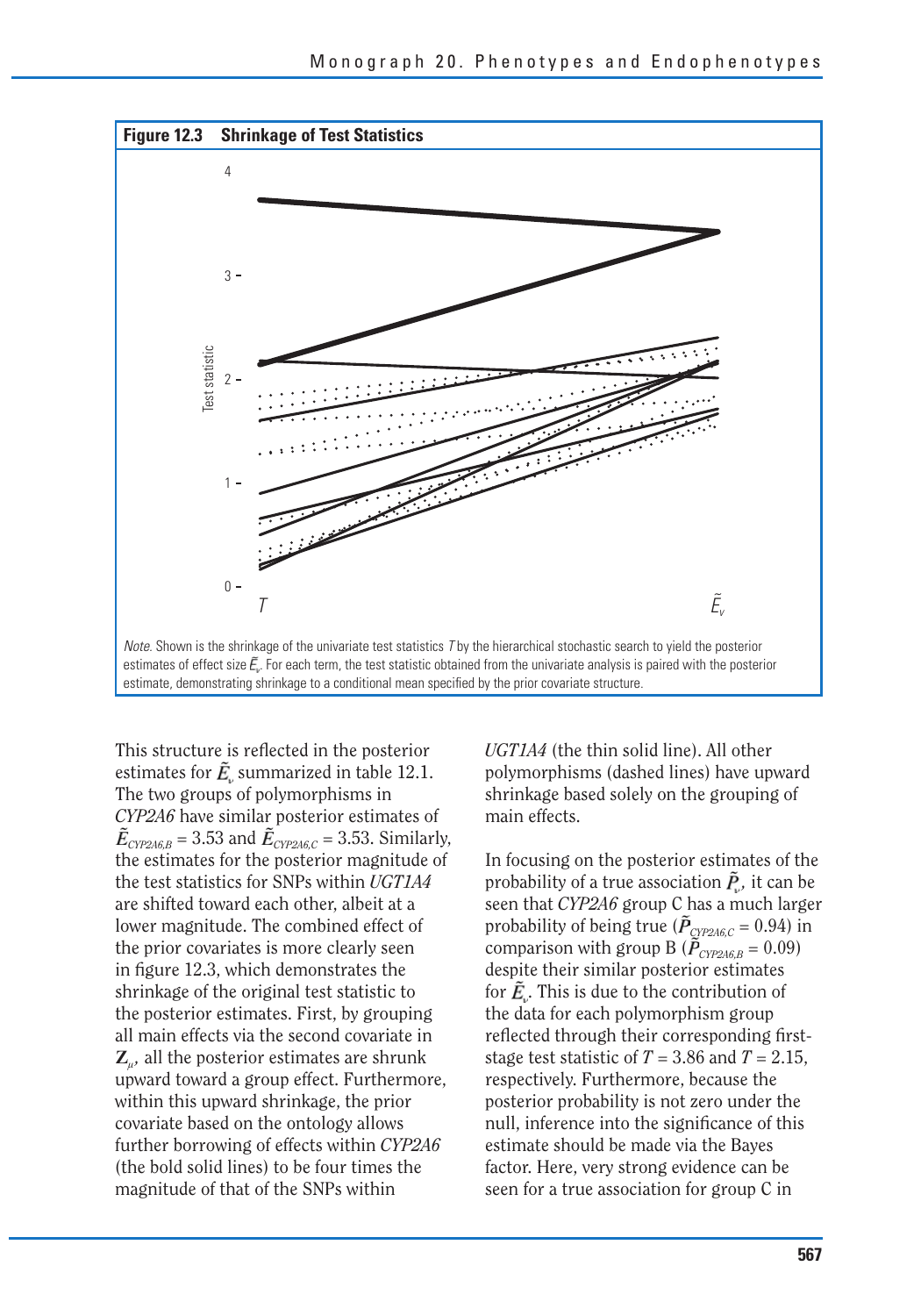$CYP2A6$  ( $BF(\tilde{P}_{\text{CYP246,C}}) = 534.37$ ) as well as positive evidence for an association of group B in *CYP2A6* (*BF*( $\tilde{P}_{\text{CYP246,C}}$ ) = 3.16). In addition, an indication can be seen for positive evidence of an association for SNP 4 in *UGT1A4* with  $BF(\tilde{P}_{UGT1A4,4}) = 3.90$ . Although these conclusions are qualitatively similar to conclusions based on the results obtained from the univariate analyses, there are some notable differences. For example, the test statistics obtained for group B in *CYP2A6* and for SNP 4 in *UGT1A4* are similar, suggesting comparable evidence for an association. However, they have very different posterior estimates for  $\tilde{E}_{\nu}$  with  $\tilde{E}_{\text{CYP246,B}}$  = 3.53 and  $\tilde{E}_{\text{UGT144,4}}$  = 2.01, reflecting the borrowing of information via the prior structure; mainly, the test statistic for group B is shrunk upwards toward group C within *CYP2A6.* When one accounts for the influence of the prior structure and focuses on the Bayes factors for a true association, there is slightly more evidence for SNP 4 in *UGT1A4: BF(* $\tilde{P}_{UGTIA4.6}$ *)* = 3.90 versus *BF(* $\tilde{P}_{\text{CVP246,B}}$ *)* = 3.16. The evidence for group B is tempered because of the strong prior for the influence of *CYP2A6*—that is, it would have a fourfold increase in effect. In contrast, it was believed that *UGT1A4*  would have a much smaller effect, and thus, the impact of the data relative to the prior is greater.

The hierarchical stochastic search model did not find any evidence for interactions between polymorphisms or between the polymorphisms with age. Most likely, this is mainly a reflection of the limitations for obtaining statistical significance for interactions with such a small sample size  $(N = 211)$  of a narrow age range. However, one of the major goals of incorporating prior knowledge was to have an efficient stochastic search across the model space. In this regard, guiding the stochastic search via the proposal distribution as a function of the probability that an association is true results in a very high acceptance rate during the MCMC iterations (across the various

analyses, on average 90% of the proposed models are accepted). At first glance, this high acceptance rate may indicate poor mixing in the MCMC chain, leaving one unable to move around in the model space. To some extent, the exploration of the entire space is limited, but sampling of models believed to be more biologically plausible is actively encouraged. Specifically, the prior structure given from the ontology indicates the desirability of investigating interactions between *CYP2A6* and *UGT1A4.*  As evidence of a guided search, it was found that, conditional on the inclusion of the two polymorphism groups within *CYP2A6,*  interactions with SNPs within *UGT1A4* are included in 3% of the models searched. In contrast, in performing a stochastic variable selection and substituting a binomial proposal distribution that is not dependent on a prior structure but has probabilities reflective of the hierarchical model under the null, it is found that interactions between *CYP2A6* and *UGT1A4*  are included in less than 0.1% of the models searched.

To gauge the sensitivity of the results to prior specification, two additional analyses were run using different prior covariates. To mimic the influence of incorrect priors and assuming a lack of knowledge for *CYP2A6,* a "1" was substituted in place of the "4" for *CYP2A6* in the previous prior covariate matrix. This had little impact on the final inference in regard to the posterior estimates corresponding to *CYP2A6,* further indicating that the data are driving the results for *CYP2A6.* However, under this prior structure, estimates for polymorphisms within *UGT1A4* were slightly attenuated because they were no longer shrunk upward toward the *CYP2A6*  estimates, for SNP 4  $\tilde{E}_{\text{UGT1A4.4}}$  = 1.73. Despite the change in estimates, the Bayes factor for the posterior probability of a true association still indicated some positive evidence for SNP 4,  $BF(\tilde{P}_{UGT1A4,4}) = 3.81$ . With the genespecific prior covariate matrix that includes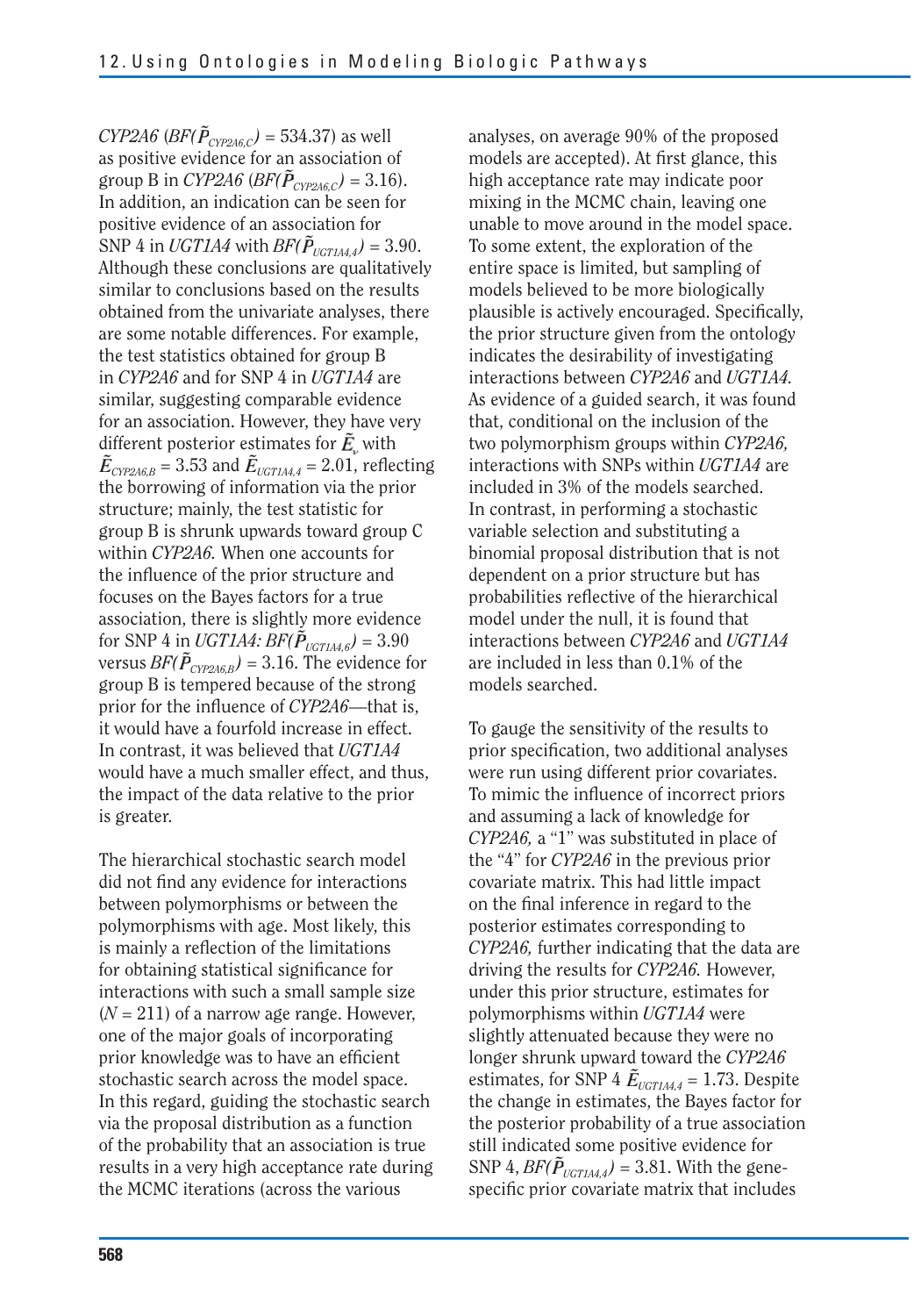a set of dummy variables indicating which gene an SNP is in, qualitatively similar results are found. Of course, inference in terms of both posterior estimate and the magnitude of the Bayes factors varies, reflecting differences in the borrowing of information across polymorphisms as specified by the prior structure (results not shown).

Results for the analysis in regard to 3HC/COT are presented in table 12.2. As before, similar

patterns are apparent in posterior estimates with the most notable evidence provided for the two groups of polymorphisms in *CYP2A6.* Of note are the estimates for SNPs in *UGT2B7.* For 3HC/COT, a prior covariate matrix was specified that placed a slight emphasis on *UGT2B7* in conjunction with *CYP2A6.* For the posterior estimation for the magnitude  $\tilde{E}_{\omega}$ , the four SNPs in *UGT2B7* are shrunk upward, reflecting a borrowing of information from the larger *CYP2A6*  estimates.

|        |                                                      | <b>Univariate</b> |            | <b>Hierarchical model</b> |                                                           |           |                      |
|--------|------------------------------------------------------|-------------------|------------|---------------------------|-----------------------------------------------------------|-----------|----------------------|
| Gene   | <b>Variant</b>                                       | T <sup>1</sup>    | $p$ -value | $\tilde{E}_{\rm v}^2$     | $\tilde{P}_{\mathsf{v}}^{\scriptscriptstyle{\mathrm{3}}}$ | BF (P, )ª | $BF(\gamma_v = 1)^5$ |
| CYP2A6 | Group A<br>$(*1/*1)$                                 |                   |            |                           |                                                           |           |                      |
|        | Group B<br>$(*1/*9$ or $*1/*12)$                     | $-2.53$           | 0.01       | 4.39                      | 0.09                                                      | 2.83      | 13.87                |
|        | Group C<br>$(*1/*2; *1/*4; *9/*12;$<br>*9/*4; *9/*9) | $-4.9$            | 4.0E-06    | 4.39                      | 0.92                                                      | 291.79    | 13.87                |
| CYP2B6 | SNP <sub>1</sub>                                     | $-1.47$           | 0.15       | 1.17                      | 0.06                                                      | 1.28      | 1.10                 |
|        | SNP <sub>2</sub>                                     | 2.39              | 0.02       | 1.35                      | 0.14                                                      | 3.47      | 1.02                 |
|        | SNP <sub>3</sub>                                     | 1.31              | 0.19       | 1.16                      | 0.04                                                      | 1.02      | 0.64                 |
|        | SNP <sub>4</sub>                                     | 2.18              | 0.03       | 1.22                      | 0.09                                                      | 2.25      | 1.05                 |
| CYP2D6 | SNP <sub>1</sub>                                     | $-0.51$           | 0.61       | 1.32                      | 0.03                                                      | 0.58      | 0.86                 |
| UGT1A4 | SNP <sub>1</sub>                                     | 0.13              | 0.90       | 0.95                      | 0.03                                                      | 0.71      | 1.03                 |
|        | SNP <sub>2</sub>                                     | $-0.68$           | 0.50       | 1.00                      | 0.03                                                      | 0.77      | 1.03                 |
|        | SNP <sub>3</sub>                                     | 0.93              | 0.35       | 0.98                      | 0.04                                                      | 1.03      | 0.97                 |
|        | SNP <sub>4</sub>                                     | 1.56              | 0.12       | 1.02                      | 0.05                                                      | 1.19      | 0.86                 |
|        | SNP <sub>5</sub>                                     | 0.89              | 0.38       | 0.95                      | 0.03                                                      | 0.80      | 1.00                 |
|        | SNP <sub>6</sub>                                     | 1.55              | 0.12       | 0.97                      | 0.04                                                      | 1.20      | 1.06                 |
|        | SNP <sub>7</sub>                                     | $-0.34$           | 0.74       | 0.94                      | 0.03                                                      | 0.71      | 1.00                 |
| UGT2B7 | SNP <sub>1</sub>                                     | $-0.94$           | 0.35       | 1.03                      | 0.03                                                      | 0.87      | 1.05                 |
|        | SNP <sub>2</sub>                                     | 0.16              | 0.87       | 0.86                      | 0.03                                                      | 0.80      | 0.97                 |
|        | SNP <sub>3</sub>                                     | 0.6               | 0.55       | 0.95                      | 0.04                                                      | 1.08      | 1.05                 |
|        | SNP <sub>4</sub>                                     | $-2.49$           | 0.01       | 1.36                      | 0.17                                                      | 4.90      | 1.16                 |

#### **Table 12.2 Results for 3HC/COT Ratios**

Note. Results were obtained by using a conventional univariate regression analysis and from the hierarchical stochastic search by using informative prior covariates derived from the ontology. 3HC/COT = trans 3'-hydroxycotinine to cotinine ratio.

The absolute value of the  $\chi$  test statistic obtained from the Wald-type test from a univariate regression model.

<sup>2</sup> Posterior expectation of the  $\chi$  test statistic.

3 Posterior expectation of the probability that the association is true.

4 Bayes factor for the probability that the association is true.

5 Bayes factor for the inclusion of the corresponding term in the regression model.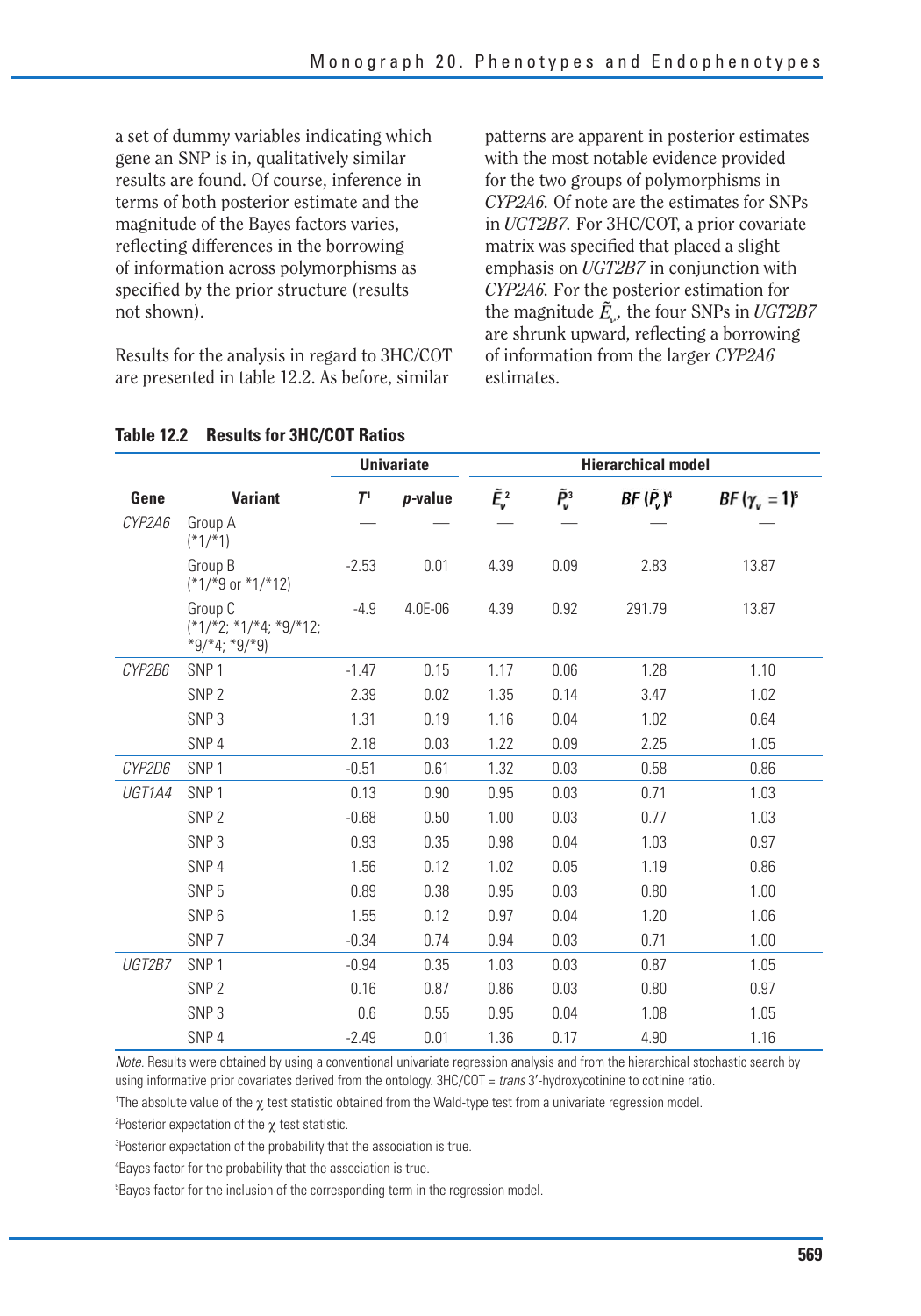## **Discussion**

Statistical modeling does have limits, especially when evaluating multiple exposures and genes with a limited sample size. In light of these limitations, conventional univariate analyses can be appealing in their ease of implementation and straightforward interpretation. However, building upon the knowledge that guided the initial selection of the SNPs and genes for investigating, most researchers feel compelled to go beyond the independent treatment of each gene and attempt to model more complex joint action and interactions. Often, this includes ad hoc criteria for model building on the basis of prior biological knowledge with the analyst balancing the complexity of each model investigated with real world limitations of the data, such as multicolinearity, sparse data bias, and instability. Rarely do final models accurately reflect the statistical costs in terms of multiple comparisons or the uncertainty in arriving at a given "best" model. As an alternative, the analyst may opt to use strictly data-driven approaches and search for significant interactions by using statistical criteria. Within this context, the method presented here represents the use of a hierarchical model together with a means of using prior knowledge to guide statistical model selection by means of an ontology.

The idea of placing more emphasis on more biologically relevant SNPs is not new. Several other approaches have been presented. The false positive report probability uses prior information in the form of an investigator's prior belief that an association is true. Likewise, a weighted FDR and Bayesian FDR approach have been presented to incorporate outside information on the a priori impact of a particular SNP. However, these approaches rely on prespecification of the weight or prior for every SNP and interaction term without allowing the data to enhance

or attenuate the influence of the prior information. In contrast, the hierarchical modeling approach discussed here relies on prespecification of only *how* it is believed that SNPs and interaction terms are related, but it relies on the data to determine *the degree* or the weight of the various specifications or prior covariates. This has the advantage of giving some flexibility in the prior specification, and correspondingly, final inference and conclusions may be less sensitive to those specifications. Thus, the posterior estimates for the importance of each term and interaction are conditional on the prior knowledge, and within this modeling framework these parameters are naturally interpreted in the context of that knowledge. This avoids having post hoc justification and rectification of conventional results with what is known. As knowledge changes, the analyses can be rerun to gauge how new knowledge combined with the sampled data may alter final conclusions. While sensitivity analysis is a vital part of any comprehensive Bayesian analysis, with subjective priors one does not expect the results to be quantitatively similar across a variety of prior structures. In fact, the goal is just the opposite. One would like to use subjective knowledge as a guide to models that would not have been found otherwise or to enhance posterior estimates that may have been overlooked without shrinkage to other SNPs or genes. But, one must also be careful that the final inference does not solely reflect specific prior beliefs. The use of Bayes factors gauges the evidence for the conclusions conditional on the data and in the context of the priors.

Ultimately, it is a fine line between deterministic weights and informative priors. The authors of this chapter believe that this line is drawn by the quality of the prior information. While much has been done with hierarchical modeling in epidemiological analysis, relatively little research has been done on the quality of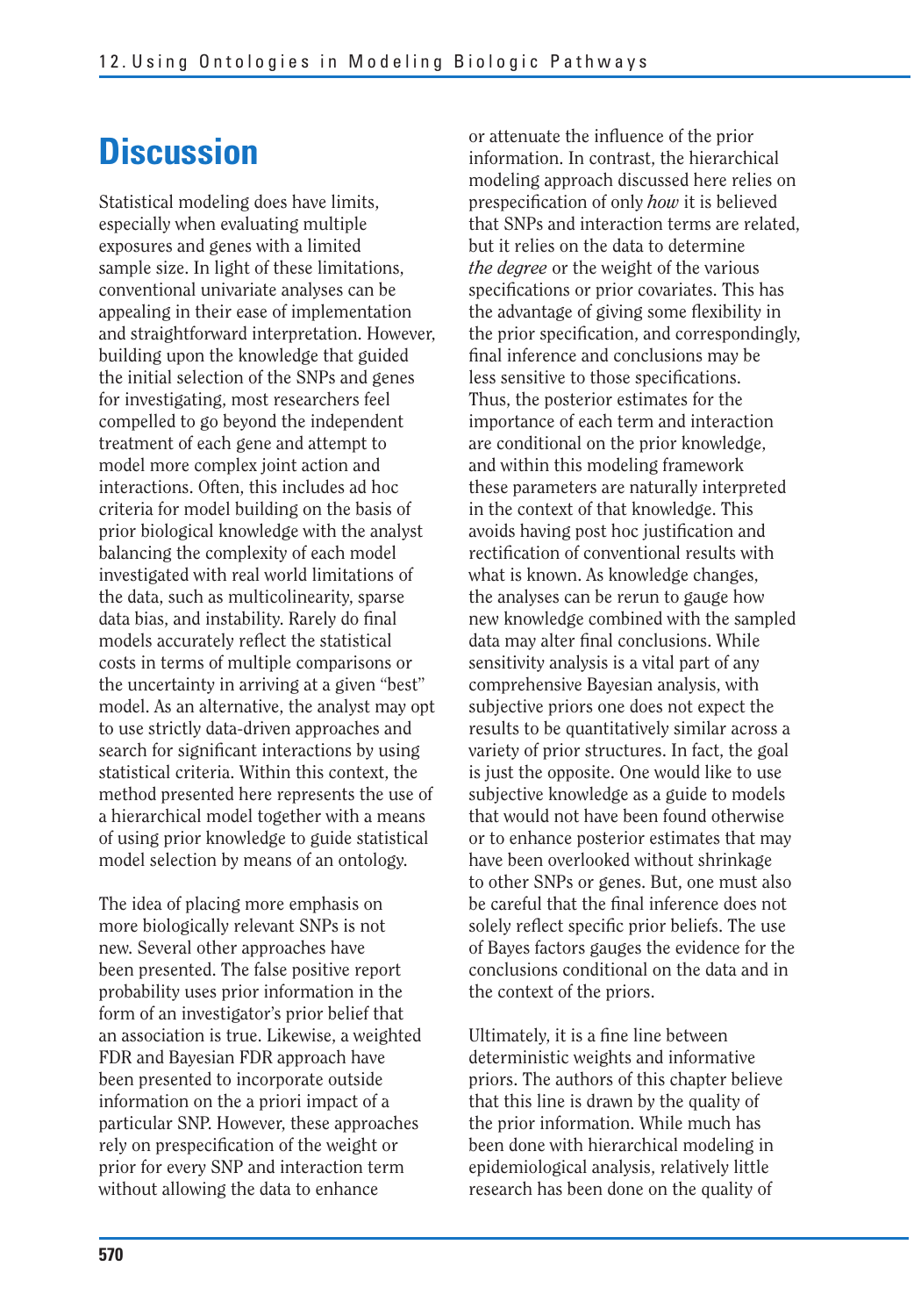the prior covariate specification. Here, an approach is described that attempts to formalize the prior knowledge via an ontology. Ontologies provide a mechanism for investigators to specifically structure their prior knowledge in a usable format. Of course, what is specified in the ontology is not the truth, but only reflective of the available state of knowledge. As such, ontologies can and should be dynamic. In fact, how an ontology changes over time is instructive in indicating areas for advancement and further research.

Ontologies provide a structure for encoding prior knowledge or hypotheses. The existing PATO syntax allows for specifying relationships between concepts and for specifying relative quantities. An example has been given of how both relationships and relative quantities can be used to derive priors in the context of Bayesian model selection, which is, as far as known, a novel application of biological ontologies. The ontology provided a structure for estimating the prior probability that a given gene is involved in a phenotype of interest, as well as the probabilities that different pairs of genes interact with each other.

The part of the NPKO used here is based on extensive evidence from experimental studies, but it would also be possible to encode a more speculative, and even completely untested, hypothesis into an ontology structure to guide model selection. These priors would ensure that the hypothesis will be tested, with high probability, during the model selection step. Of course, whether the hypothesis is accepted will depend on the posterior probabilities after considering the data, and the strength of the evidence as reflected, for example, in the Bayes factors reported here.

In the example given, the ontology structure has been converted into quantitative priors by using expert interpretation. The reasoning followed was simple

and could be straightforwardly coded into a computational algorithm. Graph connectivity was used between phenotypes and genes to determine which priors would be nonzero: if a gene was closely connected to the phenotype of interest, the prior was set to be greater than zero. Relative measurements (of reaction rates, in this case) was also used from previous experiments to set the relative values of nonzero priors.

One can expect that one of the most valuable contributions of an ontology for larger studies will be in prioritizing the testing of potential gene-gene and SNP-SNP interactions. The sample data set used was too small to draw any conclusions regarding interactions, but for larger studies that assay a large number of polymorphisms, prioritizing interactions will be critical. Ontologies are one way of estimating a priori probabilities of different interactions. For instance, genes that are closely connected in the ontology relationship network can be hypothesized as being more likely to interact.

Finally, it is straightforward to extend this approach to provide different priors for different individual polymorphisms. For instance, rather than setting the prior expected effects for all polymorphic *CYP2A6*  alleles to be the same (relative to the *\*1/\*1*  homozygote), functional polymorphism predictions could have been used to provide additional prior information. For instance, allele-specific priors could have been used for *CYP2A6.* The *CYP2A6\*9* and *CYP2A6\*12*  alleles are known to have reduced activity (*\*9* reduces gene expression through an SNP in the TATA box,114 while *\*12* includes exons from the closely related *CYP2A7,* resulting in 10 amino acid substitutions relative to *\*1* and reduced activity115). The *CYP2A6\*2*  allele116 has a single amino acid substitution that completely inactivates the enzyme, and, in the *CYP2A6\*4* allele, the entire gene is deleted.117 One could, therefore, have used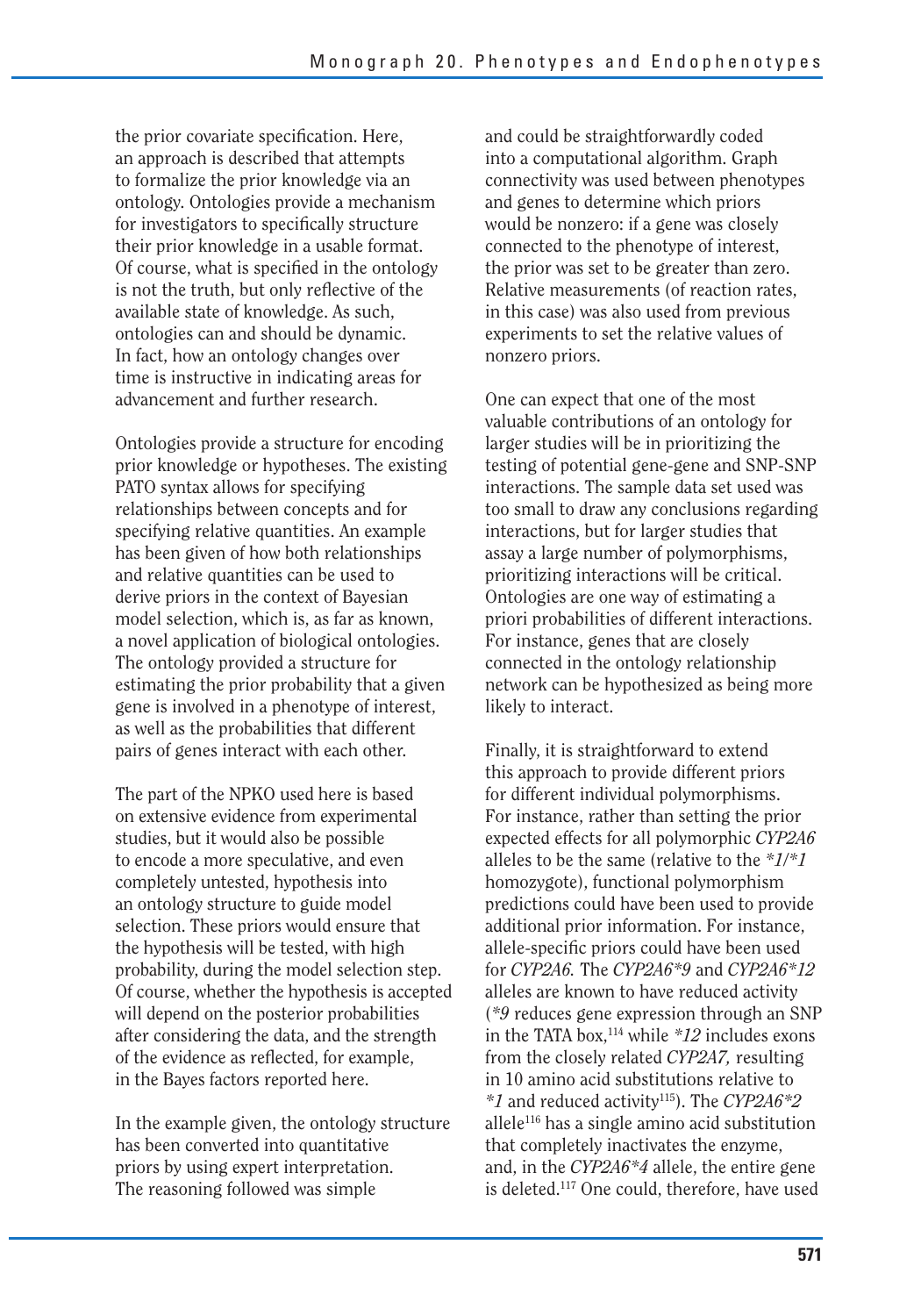this prior knowledge (much of which could have been predicted from sequence data alone, e.g., figure 12.1) to specify different priors for the different *CYP2A6* genotypes, with the largest effects expected for individuals having the *\*4* or *\*2* alleles. Using functional information about each SNP yields a prior probability that a given SNP will affect gene function. To estimate a prior for the effect of the SNP *on the phenotype of interest,* one could take the product of (1) the conditional prior of the effect of a gene on the phenotype of interest (given an effect on gene function) estimated from the ontology and (2) the prior of the effect of the SNP on gene function.

 of terms included in any specific model via When including ontological knowledge in statistical analysis, it is desirable to capture potential real world complexities while also addressing the practical limitations of the data—for example, sample size. It is believed that a stochastic variable selection procedure via a hierarchical model offers a potential approach to knowledge-based pathway analyses. Given modeling limitations, one can probabilistically restrict the number constraints on the conditional probabilities of including a given term. This limits the overall complexity for a regression model evaluated for each iteration of the stochastic search. However, when inference is averaged over all the models, one can begin to describe complex relations between SNPs and genes. In addition, it was demonstrated how prior knowledge can guide the stochastic search efficiently within the model space, yielding more biologically plausible models (in terms of the defined prior covariates). Of course, there is a trade-off of directing the search too narrowly and possibly missing some well-fitting models or of having a broad, nonfocused search in which one may spend most of the stochastic search in an area in which the models are not biologically relevant. Again, this hierarchical framework is a flexible approach that allows multiple sources of information (via the prior

covariates) to be included while having the advantage that their actual influence on posterior estimation and the stochastic search does not need to be prespecified but can be estimated from the data.

Details of the specific performance of the statistical model presented here in terms of estimation, sensitivity to prior covariates, ability to identify significant terms, and so on are being pursued in a separate, more statistically oriented paper. While this statistical framework makes use of MCMC methods for the stochastic search across the model space, for computational efficiency maximum likelihood approaches to estimate the firststage generalized linear model parameters were chosen. Thus, a simplification is made when conditioning on the first-stage maximum likelihood estimates when modeling the second-stage mixture model. Clearly, one can imagine a fully Bayesian analysis in which the uncertainty in the first-stage estimates is propagated into subsequent stages. However, for model selection purposes across such a large model space, it was decided that computational efficiency trumps subtle refinement in estimation. Likewise, the second-stage mixture model uses a maximum likelihood estimation procedure as opposed to a fully Bayesian approach. Again, this decision was made for computational efficiency, and comparisons to the fully Bayesian approach for the mixture model demonstrated suitable performance.<sup>65</sup> With these simplifications, the computations are now on the order of hours as opposed to days with actual times depending on the specific computer. In addition to statistical issues surrounding estimation, there are also issues with how one deals with missing data across all the variables. At the heart of this model selection procedure is a likelihood comparison that requires the likelihoods to be calculated on the same number of individuals. Thus, individuals cannot be removed across models. In the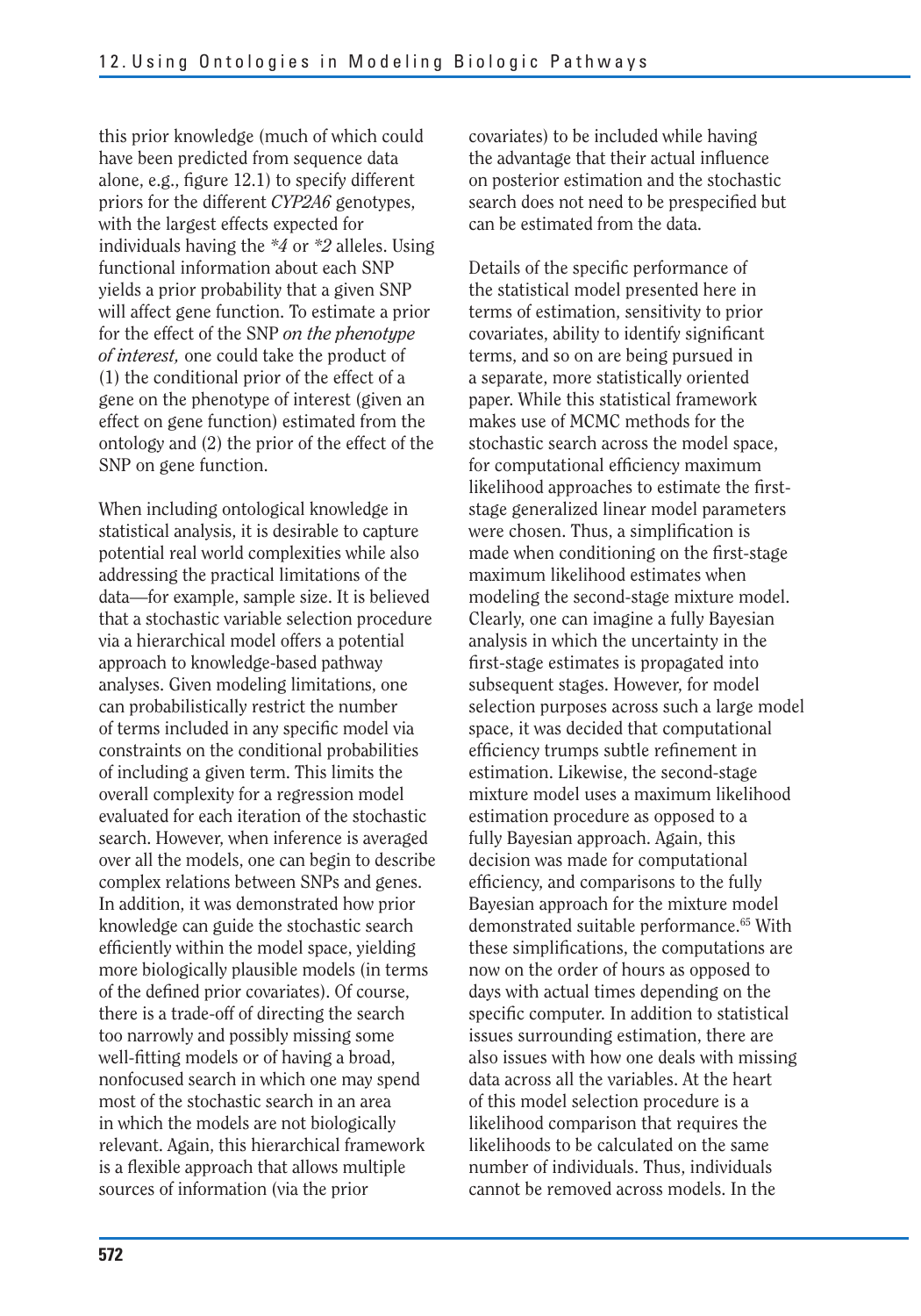nicotine example, analysis was limited to individuals with complete data or, for the few individuals with missing genotypes, an expected score was imputed. As the number of polymorphisms examined increases, the number of individuals with any missing data will also increase, making this issue a much more serious concern. While the specifics of missing data analysis is beyond the scope of this particular work, the MCMC procedure for model selection provides a flexible framework in which to implement an imputation strategy.

Hierarchical modeling and stochastic variable selection can offer some robustness against multiple comparisons when deciding statistical significance. In 2007, Wakefield<sup>118</sup> formalized the control of false discoveries in genetic epidemiology studies via a prior specification by presenting a Bayesian False Discovery Probability (BFDP). This method is relatively simple to implement and has the advantage of other proposed methods, such as the false positive report probability, $54$ by specifying distributions for the null and alternative hypotheses for a given test of association. Furthermore, the BFDP may be calibrated to explicitly incorporate the costs of false discovery versus the costs of nondiscovery. The major limitation of this approach is that it treats each test of association across all polymorphisms as independent. The approach described in this chapter overcomes this limitation by representing a joint distribution over all the test statistics. That is, this method places a full distribution upon the test statistics (i.e., the second-stage mixture model) and allows for the posterior estimation of a probability of a true association conditional on the prior covariate structure. Because the hierarchical nature of the data—that is, SNPs within genes and genes within pathways—provides an opportunity to test from the "bottom up" in this analysis procedure, the method places more emphasis on tests of main effects or combinations of SNPs within a gene

in comparison to SNP interactions across genes. By formalizing the joint distribution of all the test statistics, the prior beliefs in the relations between them, and the uncertainty of the model form, the parameter estimates and corresponding uncertainty intervals will better capture the dependency between terms. This, in turn, results in tests that more effectively reflect the evaluation of multiple factors. This is in contrast to more conventional approaches, such as the Bonferoni correction and controlling for false discovery rates, in which a uniform adjustment of the critical level is made across all *p*-values. By focusing on the posterior estimates for final inference, some of the multiple comparison pitfalls may be avoided. However, when relying on Bayes factors to gauge statistical significance, the influence of the prior structure is removed and the focus is solely on what the data tell us. Here, one must be careful when determining a cutoff level for declaring significance and should consider the number of comparisons made in deciding what is truly significant.

## **Summary**

An overview has been presented of the analysis of numerous SNPs across multiple genes in a pathway focusing on the overall idea of incorporating prior knowledge via ontologies into a Bayesian hierarchical framework. The method presented is viewed as a unified approach by guiding statistical model selection with one's knowledge. In this framework, the method is based on the belief that polymorphisms, genes, and corresponding interactions vary in their biological plausibility and that by formally incorporating this differentiation into the statistical analysis, some of the difficulties in evaluating numerous factors may be lessened.

While there are many difficulties in pathwaybased analyses, a pathway perspective has considerable promise. Many insights of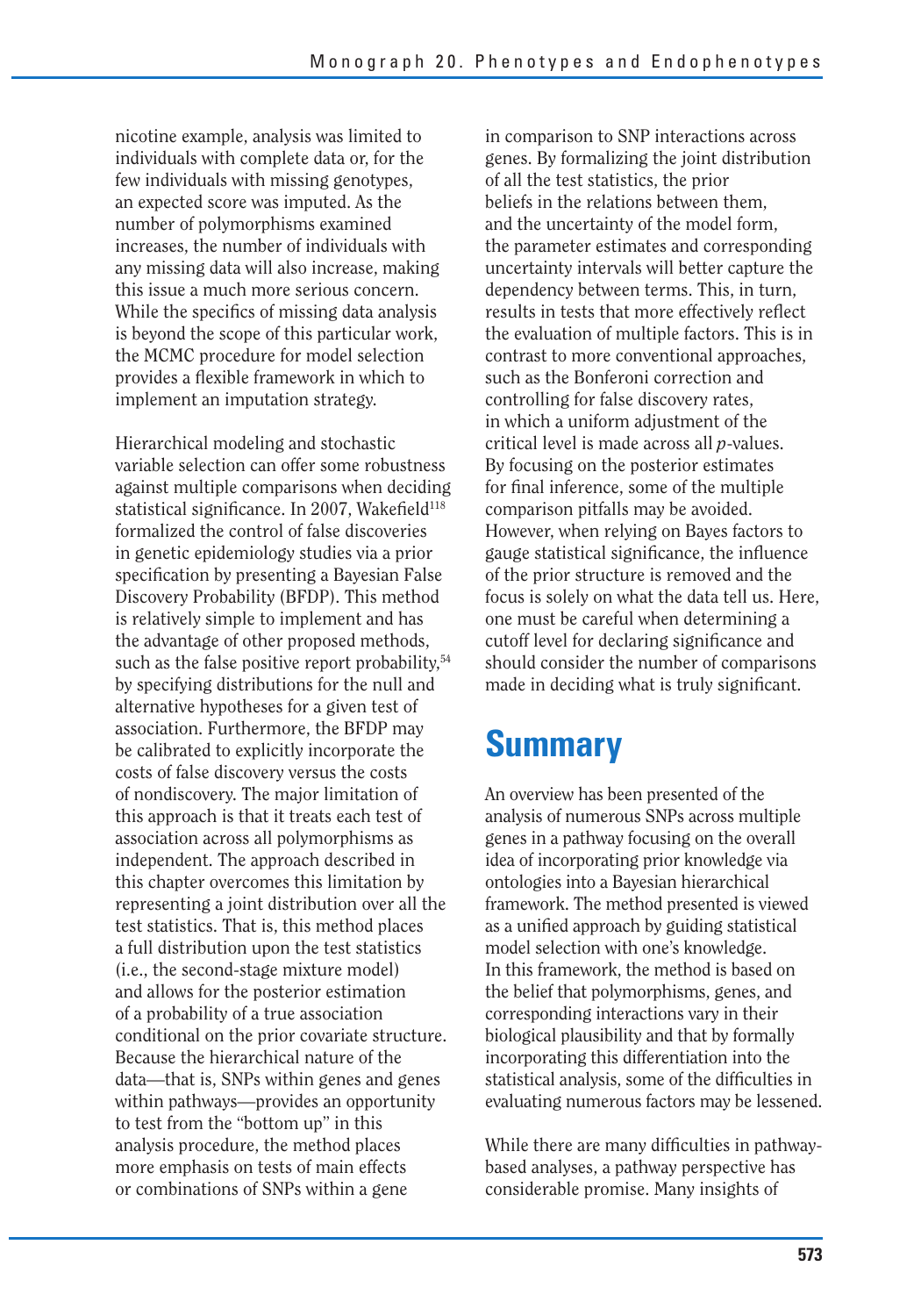relations and assumptions may be gained by properly representing one's knowledge of the underlying processes via ontologies and corresponding graphical representations. Furthermore, the formal incorporation of one's knowledge into the statistical framework can both guide the model search to more relevant models and allow interpretation of findings specifically in the context of one's knowledge base. Ultimately, confirmation of results by further studies is the key to valid conclusions in this area of research. However, this hierarchical model selection procedure with the incorporation of prior knowledge can help not only in identifying individual components but also in the characterization of the underlying complexity of a particular trait's variation.

# **Conclusions**

- 1. The available knowledge of nicotine dependence arises largely from studies that model the independent association of candidate genes with outcome measures. Such studies often fail to reflect the complexity of interacting factors and discrete events that can influence smoking behavior and, therefore, may not provide a clear picture of biological mechanisms affecting nicotine dependence.
- 2. A promising approach to the study of nicotine dependence involves the use of prior biological knowledge about the relations between genotypic and phenotypic variables in a hierarchical modeling framework. This allows prior knowledge to aid in estimating specific genotypic effects and to guide

a stochastic search over all possible statistical models.

- 3. The use of ontologies is a promising new direction for the elucidation of the genetic basis of nicotine dependence. An ontology is a construct or model that represents entities in both genotypic and phenotypic domains as well as their interrelations. The use of an ontology permits the modeling of hierarchical relationships by using directed acyclic graphs spanning genotypes and endophenotypes and phenotypes, while taking advantage of prior knowledge to quantify these relationships, making them amenable to computational analysis.
- 4. A study of nicotine metabolism that used data from the Northern California Twin Registry to examine the total clearance of nicotine and the *trans* 3-hydroxycotinine to cotinine ratio, with the Nicotine Pharmacokinetics Ontology as a framework, showed a significant association between specific polymorphisms for *CYP2A6* and measured nicotine clearance levels as well as statistically significant results for single nucleotide polymorphism 4 within *UGT1A4.*
- 5. Hierarchical modeling combined with the use of an ontology defining relationships between constructs of interest represents a promising area for further research in studying a possible genetic basis for nicotine dependence as well as for understanding the interaction between genetics and social and environmental influences on tobacco use and dependence.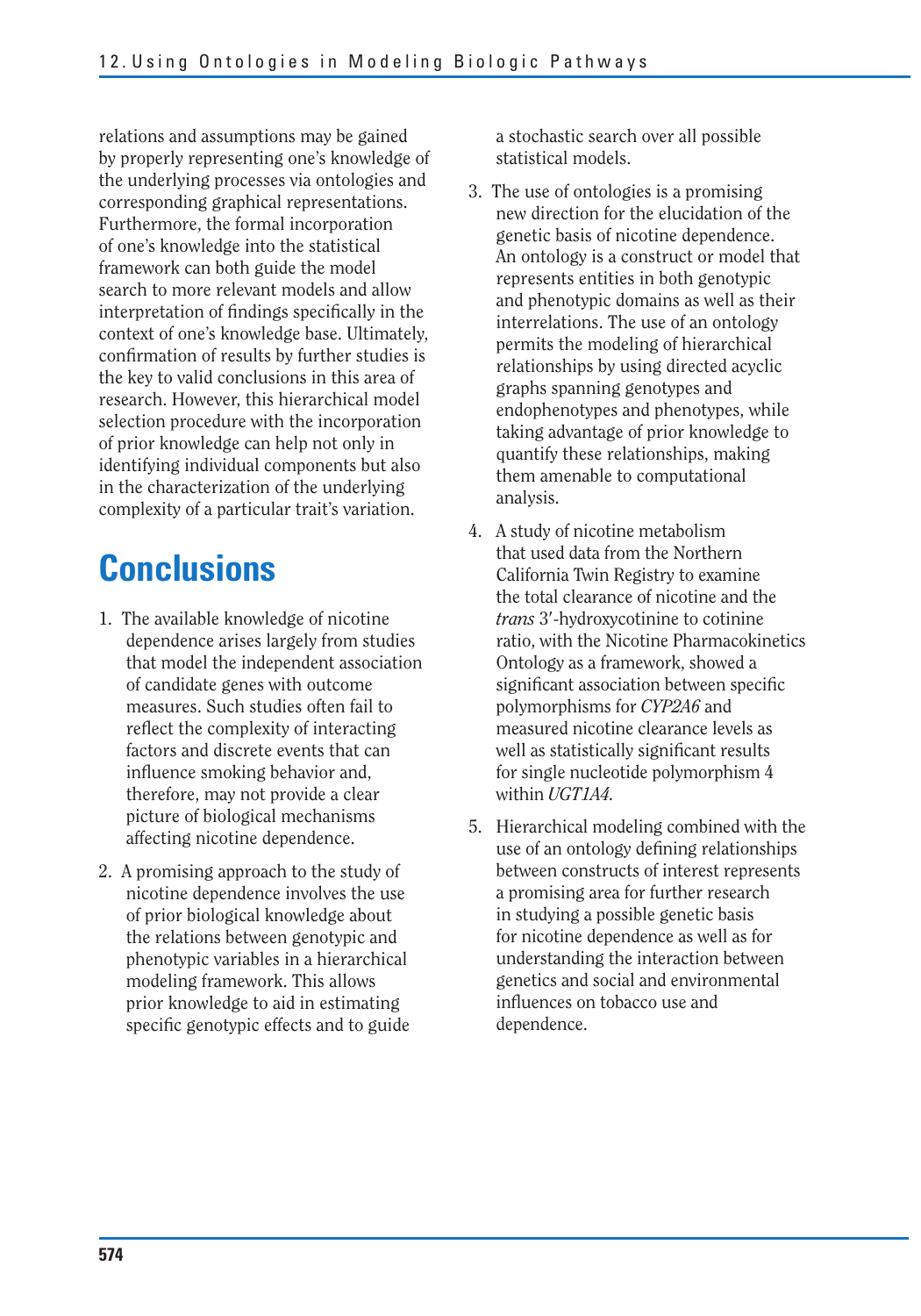## **Appendix 12A. Estimation for the Hierarchical Model**

A two-step estimation procedure is performed. First, for a given regression model, obtain the

maximum likelihood estimates for  $\hat{\beta}_{\mu}$  and var( $\hat{\beta}_{\mu}$ ) from a generalized linear model likelihood,  $f(Y|X,\beta)$ , and calculate the corresponding test statistic,  $t<sub>r</sub>$ . Second, conditional on the set of test statistics, the contribution to the likelihood for each term in the second-stage model is the marginal distribution of  $t_v$ .

$$
g(t_v | \underline{\mu}, \underline{\pi}, \sigma, \mathbf{Z}_{\mu}, \mathbf{Z}_{\pi}) = \int a(t_v | \lambda_v) b(\lambda_v, \underline{\mu}, \underline{\pi}, \sigma, \mathbf{Z}_{\mu}, \mathbf{Z}_{\pi}) d\lambda_v
$$
  
=  $p_v \frac{a((t_v / \sqrt{1 + \sigma^2}) / (\underline{\mu'} \mathbf{Z}_{\mu} / \sqrt{1 + \sigma^2}))}{\sqrt{1 + \sigma^2}} + (1 - p_v) a(t_v | 0)$ 

where  $a()$  is the chi distribution given in equation (13) and  $b()$  is the mixture distribution given in equation (14). The full log-likelihood for the second-stage model is then the marginal distribution summed over the entire set of test statistics,

$$
\sum_{v} \log \Bigl( g\bigl(t_v \,|\, \underline{\mu}, \underline{\pi}, \sigma, \mathbf{Z}_{\mu}, \mathbf{Z}_{\pi}\bigr) \Bigr)
$$

and maximized with respect to  $\Theta = (\mu, \pi, \sigma)$ .

Application of the Bayes formula results in expressions for the posterior of the probability of an association being true:

$$
P_v = \Pr(\lambda_v > 0 \mid t_v, \mathbf{Z}_{\mu}, \mathbf{Z}_{\tau}; \Theta)
$$
  
= 
$$
\frac{1}{1 + \frac{(1 - p_v)}{p_v} \frac{a(t_v \mid 0)}{(1 + \sigma^2)^{-1/2} a\left((t_v / \sqrt{1 + \sigma^2}) / (\underline{\mu'} \mathbf{Z}_{\mu} / \sqrt{1 + \sigma^2})\right)}}
$$

and for the posterior magnitude of the association:

$$
E_{v} = E(\lambda_{v} | \lambda_{v} > 0, t_{v}, \mathbf{Z}_{\mu}; \Theta)
$$
  
= 
$$
\frac{2}{\sqrt{1 + \sigma^{2}}} \frac{2(\sigma^{2} t_{v}^{2} + (\mu^{2} \mathbf{Z}_{\mu})^{2})}{2\sigma^{2}} + \lambda_{v} \varphi(E_{-})(2\Phi(\lambda_{v}) - 1) + \lambda_{v} \varphi(E_{+})(2\Phi(\lambda_{-}) - 1)
$$
  
= 
$$
\frac{\sigma}{\sqrt{1 + \sigma^{2}}}
$$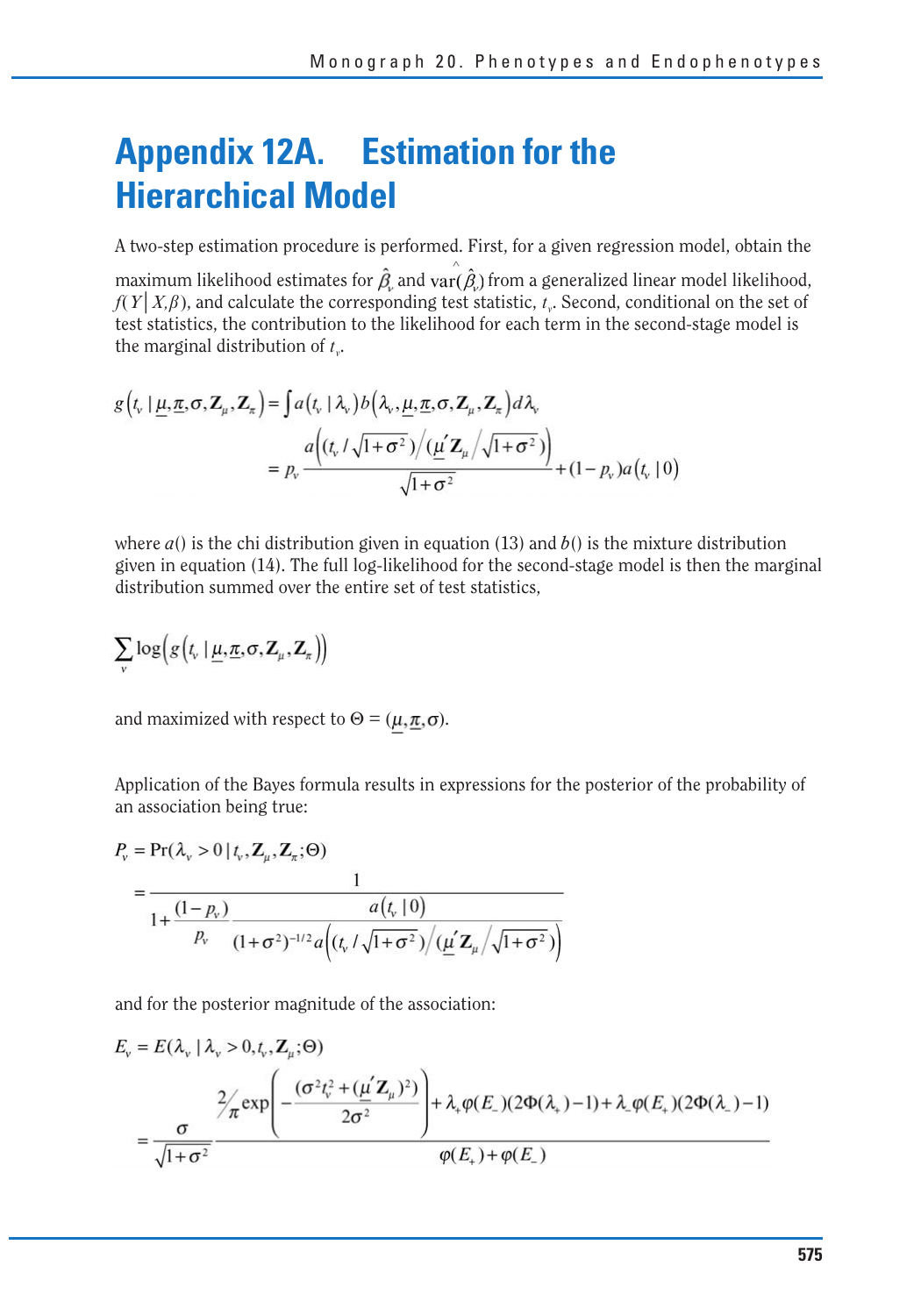where

$$
\lambda_{+} = (\underline{\mu}' \mathbf{Z}_{\mu} + \sigma^{2} t_{v}) / \sigma \sqrt{1 + \sigma^{2}}
$$

$$
\lambda_{-} = (\underline{\mu}' \mathbf{Z}_{\mu} - \sigma^{2} t_{v}) / \sigma \sqrt{1 + \sigma^{2}}
$$

$$
E_{+} = (t_{v} + \underline{\mu}' \mathbf{Z}_{\mu}) / \sqrt{1 + \sigma^{2}}
$$

$$
E_{-} = (t_{v} - \underline{\mu}' \mathbf{Z}_{\mu}) / \sqrt{1 + \sigma^{2}}
$$

and  $\Phi$  denotes the cumulative distribution function of a standard normal. Use a standard numerical maximization algorithm to maximize  $\Theta$ . The estimated parameters  $\Theta$  are then substituted in the posterior expression to obtain  $P_a$  and  $E_a$ .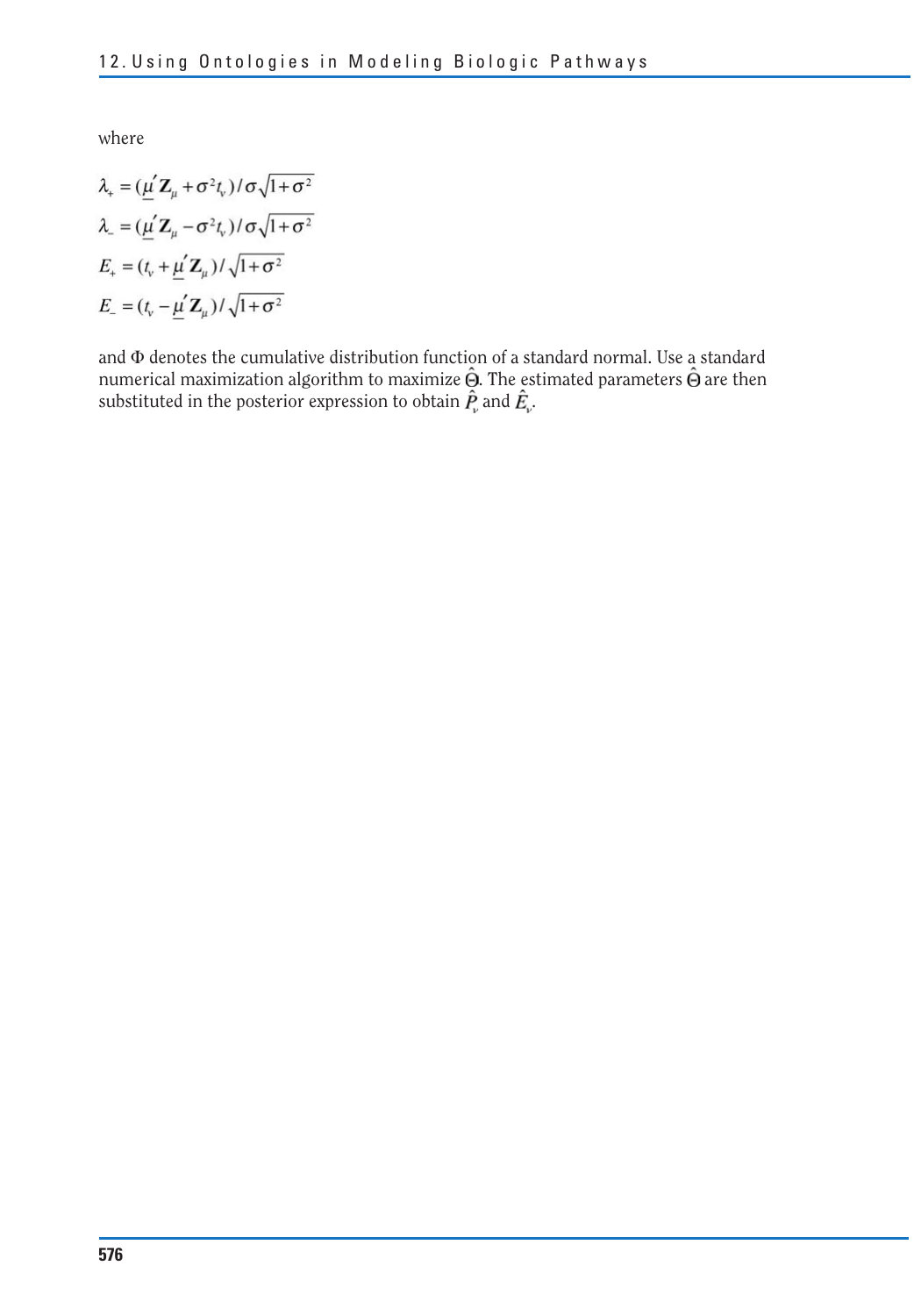## **Appendix 12B. Model Selection Algorithm**

Assuming that the second-stage mixed model is independent of the regression model conditional on the test statistics, first define the posterior probability as

$$
h(\underline{\gamma} | Y, \mathbf{X}) \propto \sum f(Y | \mathbf{X}, \underline{\beta}, \underline{\gamma}) \prod g\big(t_v | \mathbf{Z}_{\mu}, \mathbf{Z}_{\pi}; \Theta\big) q\big(\underline{\gamma}\big) d\gamma
$$

where  $f(Y | X, \beta, \gamma)$  is the log-likelihood of the first-stage regression model. Because the model space is tremendous, one should not attempt to obtain a posterior estimation for the  $\gamma$ s by integrating over all possible models. Instead, adopt an MCMC approach by using a Metropolis-Hastings algorithm.113 Thus, during the iterations of the Markov chain, accept a new vector of  $\gamma s$ ,  $\gamma^*$  at iteration (*i* + 1) with probability

$$
\alpha(\underline{\gamma}', \underline{\gamma}^*) = \min\left[1, \frac{h(\underline{\gamma}^* \mid Y, \mathbf{X})}{h(\underline{\gamma}' \mid Y, \mathbf{X})} \frac{PD(\underline{\gamma}' \mid \underline{\gamma}^*)}{PD(\underline{\gamma}^* \mid \underline{\gamma}')}\right]
$$

Here, a proposal distribution *(PD)* is defined as a function of  $\hat{P}_y$ , the probability that a term is associated with the outcome. Specifically, *PD* is defined as

$$
PD(\underline{\gamma}^* \mid \underline{\gamma}^i, \underline{\hat{P}}^i) = \prod_v \hat{P}_v^i \gamma_v^* + (1 - \hat{P}_v^i)(1 - \gamma_v^*)
$$

where  $\hat{P}_v^i = \Pr(\lambda_v > 0 | t_v, \gamma_v^i Z_u, Z_x; \Theta)$ . That is, the probability of a proposed vector of  $\gamma s$  is dependent upon the probability that the terms are associated with the outcome given the vector of γs at iteration *i*.

The MCMC algorithm is

(continued on next page)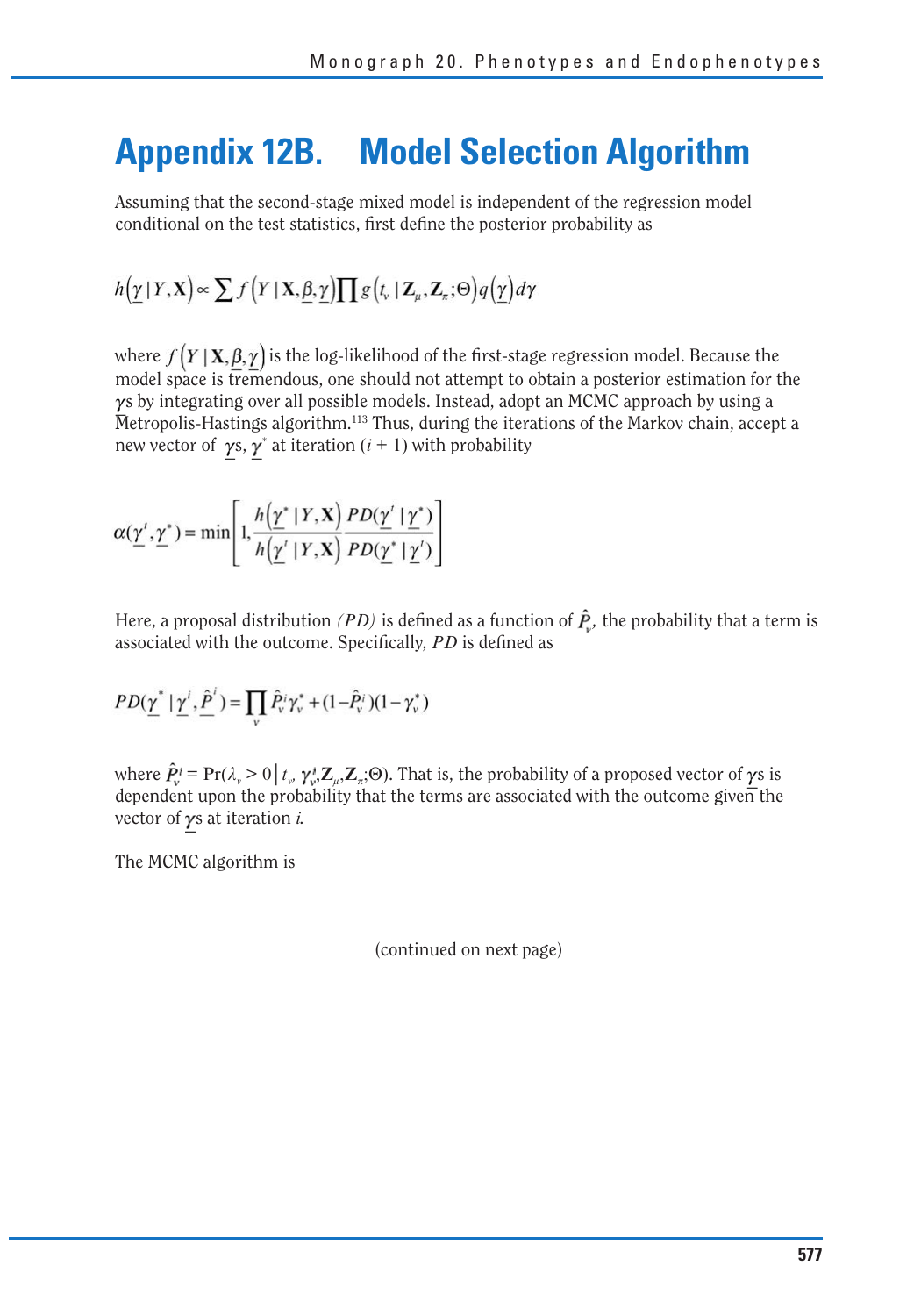```
Initiate \gamma^0 at i = 0Repeat {
For iteration i
For all V,
          Sample \gamma_v^* \sim Bernoulli(\hat{P}_v^i)Obtain t_r^* from f(Y | X, t_r^*, \gamma^*) if \gamma_r^* = 1 and from \chi_1(0) if \gamma_r^* = 0Estimate \hat{P}_v^* and \hat{E}_v^* by maximizing \sum_{v} g(t_v | \mathbf{Z}_{\mu}, \mathbf{Z}_{\pi}; \Theta)Calculate PD(\underline{\gamma}^* | \underline{\gamma}^i, \underline{\hat{P}}^i) and PD(\underline{\gamma}^i | \underline{\gamma}^*, \underline{\hat{P}}^*)Calculate \alpha(\gamma', \gamma^*)Sample u \sim U(0,1)If u \leq \alpha(\gamma', \gamma^*)Then \gamma^{i+1} = \gamma^*, \hat{P}^{i+1} = \hat{P}^*, \hat{E}^{i+1} = \hat{E}^*Else \underline{\gamma}^{i+1} = \underline{\gamma}^{i}, \underline{\hat{P}}^{i+1} = \underline{\hat{P}}^{i}, \underline{\hat{E}}^{i+1} = \underline{\hat{E}}^{i}i = i + 1ł
```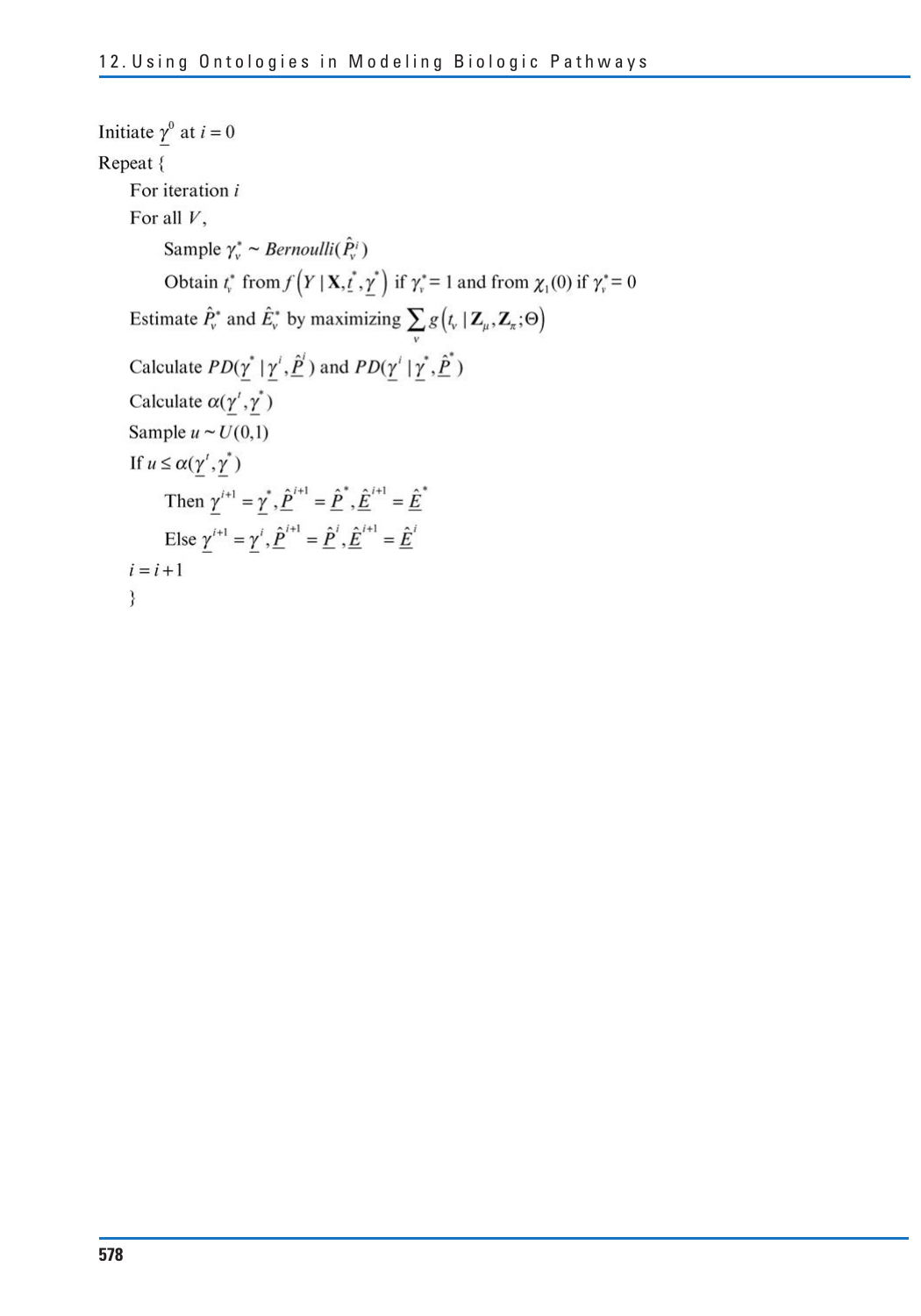## **References**

- 1. Swan, G. E., N. L. Benowitz, P. Jacob 3rd, C. N. Lessov, R. F. Tyndale, K. Wilhelmsen, R. E. Krasnow, M. R. McElroy, S. E. Moore, and M. Wambach. 2004. Pharmacogenetics of nicotine metabolism in twins: Methods and procedures. *Twin Research* 7 (5): 435–48.
- 2. Swan, G. E., N. L. Benowitz, C. N. Lessov, P. Jacob 3rd, R. F. Tyndale, and K. Wilhelmsen. 2005. Nicotine metabolism: The impact of CYP2A6 on estimates of additive genetic infl uence. *Pharmacogenetics and Genomics*  15 (2): 115–25.
- 3. Dedobbeleer, N., F. Beland, A. P. Contandriopoulos, and M. Adrian. 2004. Gender and the social context of smoking behaviour. *Social Science and Medicine*  58 (1): 1–12.
- 4. Evans, R. I. 1976. Smoking in children: Developing a social psychological strategy of deterrence. *Preventive Medicine* 5 (1): 122–7.
- 5. Kandel, D. B., K. Yamaguchi, and K. Chen. 1992. Stages of progression in drug involvement from adolescence to adulthood: Further evidence for the gateway theory. *Journal of Studies on Alcohol* 53 (5): 447–57.
- 6. Shih, J. C., and R. F. Thompson. 1999. Monoamine oxidase in neuropsychiatry and behavior. *American Journal of Human Genetics* 65 (3): 593–98.
- 7. Brunner, H. G., M. Nelen, X. O. Breakefield, H. H. Ropers, and B. A. van Oost. 1993. Abnormal behavior associated with a point mutation in the structural gene for monoamine oxidase A. *Science* 262 (5133): 578–80.
- 8. Cases, O., I. Seif, J. Grimsby, P. Gaspar, K. Chen, S. Pournin, U. Muller, et al. 1995. Aggressive behavior and altered amounts of brain serotonin and norepinephrine in mice lacking MAOA. *Science* 268 (5218): 1763–66.
- 9. Whitfield, J. B., D. Pang, K. K. Bucholz, P. A. Madden, A. C. Heath, D. J. Statham, and N. G. Martin. 2000. Monoamine oxidase: Associations with alcohol dependence, smoking and other measures of psychopathology. *Psychological Medicine*  30 (2): 443–54.
- 10. Brennan, P. 2002. Gene-environment interaction and aetiology of cancer: What does it mean and how can we measure it? *Carcinogenesis* 23 (3): 381–87.
- 11. Cordell, H. J. 2002. Epistasis: What it means, what it doesn't mean, and statistical methods to detect it in humans. *Human Molecular Genetics* 11 (20): 2463–68.
- 12. Chatterjee, N., Z. Kalaylioglu, R. Moslehi, U. Peters, and S. Wacholder. 2006. Powerful multilocus tests of genetic association in the presence of gene-gene and geneenvironment interactions. *American Journal of Human Genetics* 79 (6): 1002–1016.
- 13. Kell, D. B. 2005. Metabolomics, machine learning and modelling: Towards an understanding of the language of cells. *Biochemical Society Transactions* 33 (Pt. 3): 520–24.
- 14. Thomas, C. E., and G. Ganji. 2006. Integration of genomic and metabonomic data in systems biology—are we 'there' yet? *Current Opinion in Drug Discovery & Development* 9 (1): 92–100.
- 15. Sellers, T. A., and J. R. Yates. 2003. Review of proteomics with applications to genetic epidemiology. *Genetic Epidemiology* 24 (2): 83–98.
- 16. Feng, Z., R. Prentice, and S. Srivastava. 2004. Research issues and strategies for genomic and proteomic biomarker discovery and validation: A statistical perspective. *Pharmacogenomics* 5 (6): 709–19.
- 17. Jones, P. A., and S. B. Baylin. 2002. The fundamental role of epigenetic events in cancer. *Nature Reviews Genetics* 3 (6): 415–28.
- 18. Cusick, M. E., N. Klitgord, M. Vidal, and D. E. Hill. 2005. Interactome: Gateway into systems biology. *Human Molecular Genetics*  14 Spec No. 2: R171–R181.
- 19. Vidal, M. 2005. Interactome modeling. *FEBS Letters* 579 (8): 1834–38.
- 20. Wachi, S., K. Yoneda, and R. Wu. 2005. Interactome-transcriptome analysis reveals the high centrality of genes differentially expressed in lung cancer tissues. *Bioinformatics* 21 (23): 4205–8.
- 21. Greenland, S. 1993. Methods for epidemiologic analyses of multiple exposures: A review and comparative study of maximum-likelihood, preliminarytesting, and empirical-Bayes regression. *Statistics in Medicine* 12 (8): 717–36.
- 22. Hastie, T., R. Tibshirani, and J. Friedman. 2001. *The elements of statistical learning.*  New York: Springer.
- 23. Breiman, L. 2001. Random forests. *Machine Learning* 45 (1): 5–32.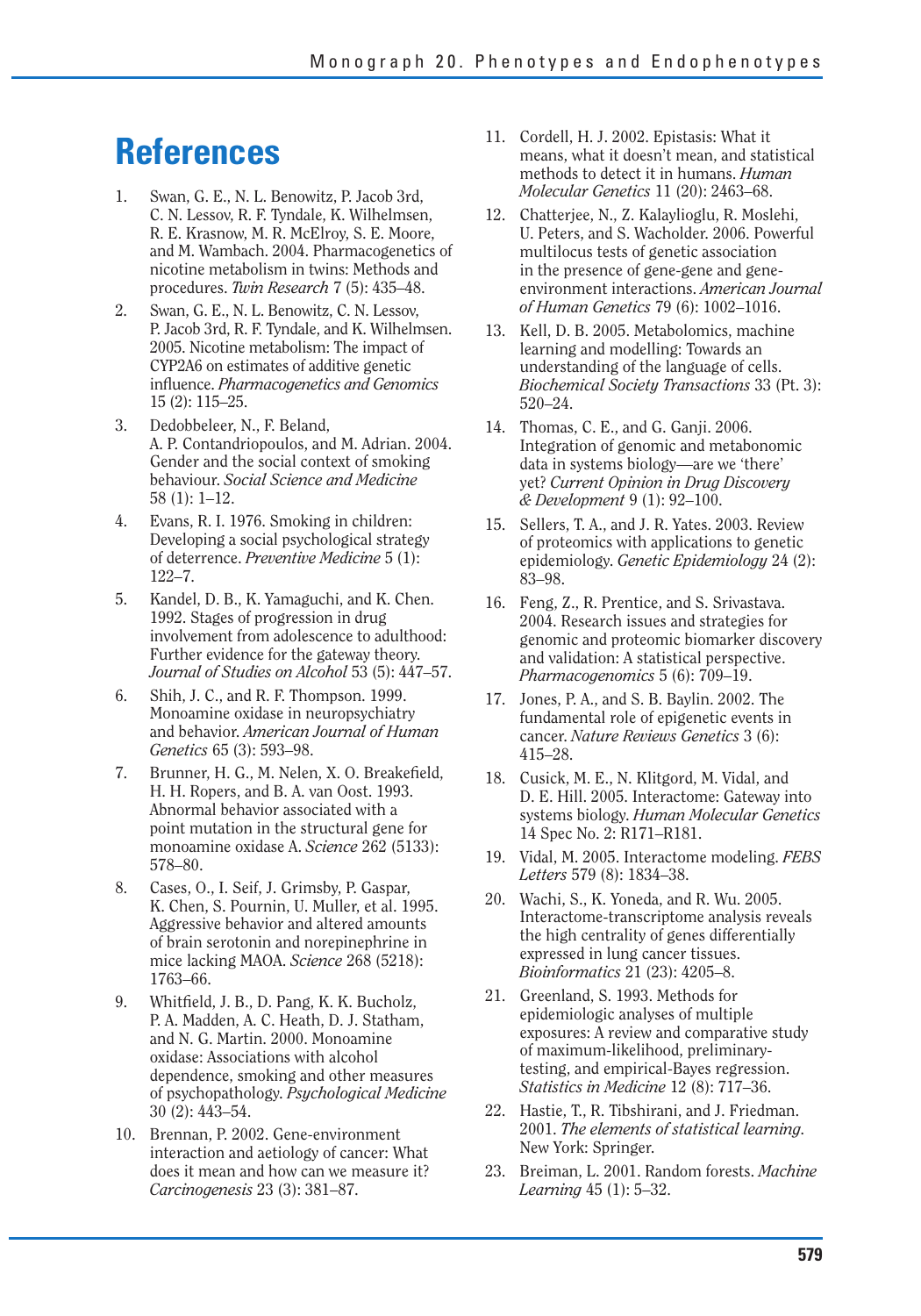- 24. Ruczinski, I., C. Kooperberg, and M. LeBlanc. 2003. Logic regression. *Journal of Computational and Graphical Statistics*  12 (3): 475–511.
- 25. Millstein, J., D. V. Conti, F. D. Gilliland, and W. J. Gauderman. 2006. A testing framework for identifying susceptibility genes in the presence of epistasis. *American Journal of Human Genetics* 78 (1): 15–27.
- 26. Benjamini, Y., D. Drai, G. Elmer, N. Kafkafi, and I. Golani. 2001. Controlling the false discovery rate in behavior genetics research. *Behavioural Brain Research* 125 (1–2): 279–84.
- 27. Sabatti, C., S. Service, and N. Freimer. 2002. *False discovery rate in and correction for multiple comparisons in linkage disequilibrium genome screens,* Paper 2002010116. Los Angeles: Univ. of California Los Angeles. Department of Statistics. http://repositories.cdlib.org/uclastat/ papers/2002010116.
- 28. Devlin, B., K. Roeder, and L. Wasserman. 2003. Analysis of multilocus models of association. *Genetic Epidemiology* 25 (1): 36–47.
- 29. Sabatti, C., S. Service, and N. Freimer. 2003. False discovery rate in linkage and association genome screens for complex disorders. *Genetics* 164 (2): 829–33.
- 30. Whittemore, A. S. 2007. A Bayesian false discovery rate for multiple testing. *Journal of Applied Statistics* 34 (1): 1–9.
- 31. Thomas, D. C. 2005. The need for a systematic approach to complex pathways in molecular epidemiology. *Cancer Epidemiology, Biomarkers, & Prevention*  14 (3): 557–9.
- 32. Cortessis, V., and D. C. Thomas. 2003. Toxicokinetic genetics: An approach to gene-environment and gene-gene interactions in complex metabolic pathways. In *Mechanistic considerations in the molecular epidemiology of cancer,*  ed. P. Bird, P. Boffetta, P. Buffler, and J. Rice, 127-50. Lyon, France: IARC Scientific Publications.
- 33. Gruber, T. R. 1993. A translation approach to portable ontology specifications. *Knowledge Acquisition* 5 (2): 199–220.
- 34. McCullagh, P., and J. A. Nelder. 1989. *Generalized linear models.* 2nd ed. Boca Raton, FL: CRC Press.
- 35. Schaid, D. J. 1996. General score tests for associations of genetic markers with disease

using cases and their parents. *Genetic Epidemiology* 13 (5): 423–49.

- 36. Schaid, D. J. 2002. Relative efficiency of ambiguous vs. directly measured haplotype frequencies. *Genetic Epidemiology* 23 (4): 426–43.
- 37. Zaykin, D. V., P. H. Westfall, S. S. Young, M. A. Karnoub, M. J. Wagner, and M. G. Ehm. 2002. Testing association of statistically inferred haplotypes with discrete and continuous traits in samples of unrelated individuals. *Human Heredity* 53 (2): 79–91.
- 38. Stram, D. O., C. A. Haiman, J. N. Hirschhorn, D. Altshuler, L. N. Kolonel, B. E. Henderson, and M. C. Pike. 2003. Choosing haplotypetagging SNPS based on unphased genotype data using a preliminary sample of unrelated subjects with an example from the Multiethnic Cohort Study. *Human Heredity*  55 (1): 27–36.
- 39. Stram, D. O. 2005. Software for tag single nucleotide polymorphism selection. *Human Genomics* 2 (2): 144–51.
- 40. Cordell, H. J. 2006. Estimation and testing of genotype and haplotype effects in case-control studies: Comparison of weighted regression and multiple imputation procedures. *Genetic Epidemiology* 30 (3): 259–75.
- 41. Kraft, P., D. G. Cox, R. A. Paynter, D. Hunter, and I. De Vivo. 2005. Accounting for haplotype uncertainty in matched association studies: A comparison of simple and flexible techniques. *Genetic Epidemiology* 28 (3): 261–72.
- 42. Schaid, D. J. 2004. Evaluating associations of haplotypes with traits. *Genetic Epidemiology* 27 (4): 348–64.
- 43. Schaid, D. J. 2006. Power and sample size for testing associations of haplotypes with complex traits. *Annals of Human Genetics*  70 (Pt. 1): 116–30.
- 44. Conti, D. V., and W. J. Gauderman. 2004. SNPs, haplotypes, and model selection in a candidate gene region: The SIMPle analysis for multilocus data. *Genetic Epidemiology*  27 (4): 429–41.
- 45. Excoffier, L., and M. Slatkin. 1995. Maximum-likelihood estimation of molecular haplotype frequencies in a diploid population. *Molecular Biology and Evolution* 12 (5): 921–7.
- 46. Robins, J. M., and S. Greenland. 1986. The role of model selection in causal inference from nonexperimental data. *American Journal of Epidemiology* 123 (3): 392–402.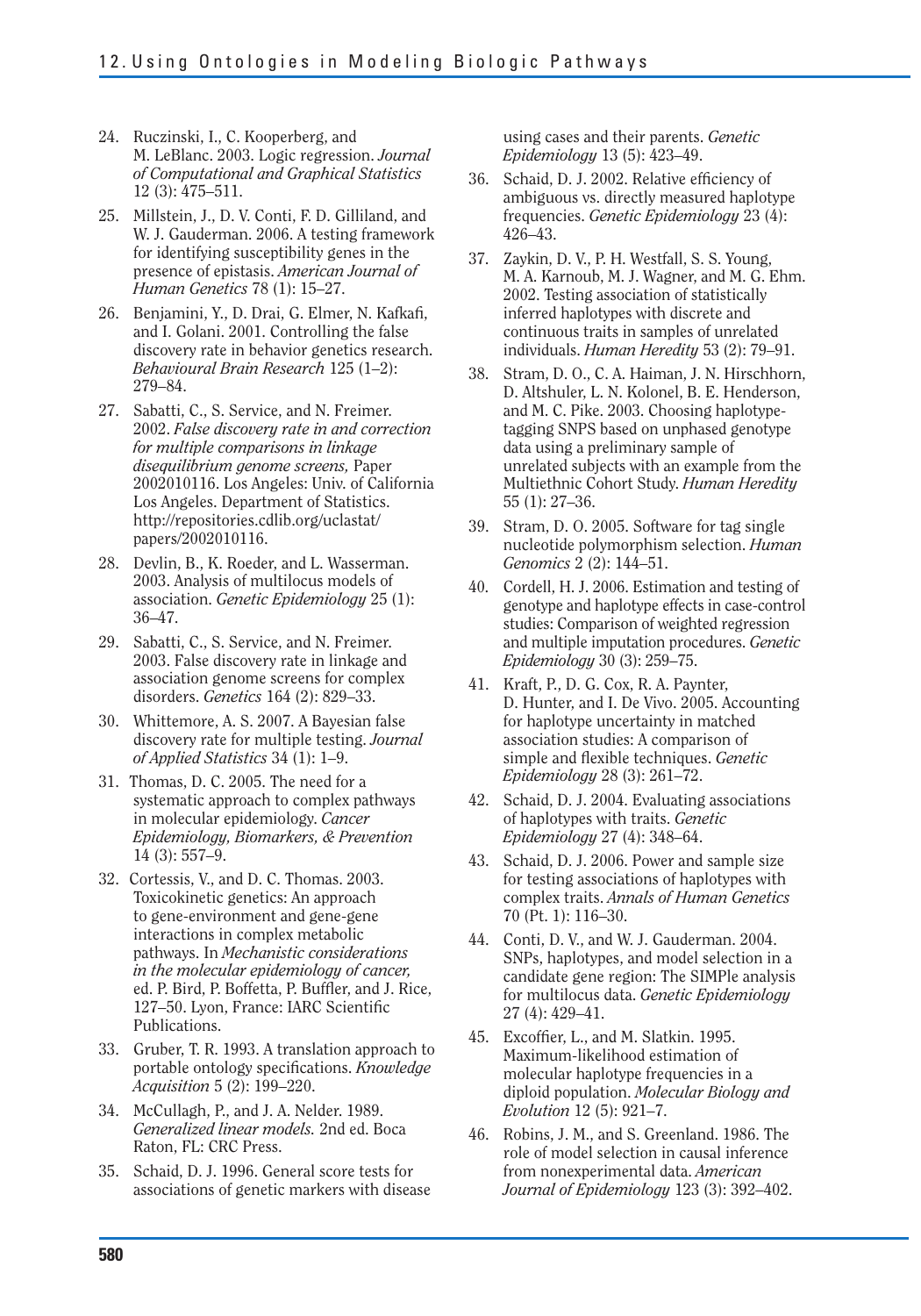- 47. Goodman, S. N. 1998. Multiple comparisons, explained. *American Journal of Epidemiology*  147 (9): 807–12.
- 48. Thompson, J. R. 1998. Invited commentary: Re: "Multiple comparisons and related issues in the interpretation of epidemiologic data." *American Journal of Epidemiology* 147 (9): 801–6.
- 49. Greenland, S. 2000. Principles of multilevel modelling. *International Journal of Epidemiology* 29 (1): 158–67.
- 50. Greenland, S. 2000. When should epidemiologic regressions use random coeffi cients? *Biometrics* 56 (3): 915–21.
- 51. Witte, J. S. 1997. Genetic analysis with hierarchical models. *Genetic Epidemiology*  14 (6): 1137–42.
- 52. Witte, J. S., and S. Greenland. 1996. Simulation study of hierarchical regression. *Statistics in Medicine* 15 (11): 1161–70.
- 53. Witte, J. S., S. Greenland, R. W. Haile, and C. L. Bird. 1994. Hierarchical regression analysis applied to a study of multiple dietary exposures and breast cancer. *Epidemiology* 5 (6): 612–21.
- 54. Wacholder, S., S. Chanock, M. Garcia-Closas, L. El Ghormli, and N. Rothman. 2004. Assessing the probability that a positive report is false: An approach for molecular epidemiology studies. *Journal of the National Cancer Institute* 96 (6): 434–42.
- 55. Thomas, D. C., and D. G. Clayton. 2004. Betting odds and genetic associations. *Journal of the National Cancer Institute*  96 (6): 421–3.
- 56. Aragaki, C. C., S. Greenland, N. Probst-Hensch, and R. W. Haile. 1997. Hierarchical modeling of gene-environment interactions: Estimating NAT2 genotype-specific dietary effects on adenomatous polyps. *Cancer Epidemiology, Biomarkers & Prevention*  6 (5): 307–14.
- 57. Hung, R. J., P. Brennan, C. Malaveille, S. Porru, F. Donato, P. Boffetta, and J. S. Witte. 2004. Using hierarchical modeling in genetic association studies with multiple markers: Application to a case-control study of bladder cancer. *Cancer Epidemiology, Biomarkers & Prevention* 13 (6): 1013–21.
- 58. Conti, D. V., V. Cortessis, J. Molitor, and D. C. Thomas. 2003. Bayesian modeling of complex metabolic pathways. *Human Heredity* 56 (1-3): 83–93.
- 59. George, E. I., and R. E. McCulloch. 1993. Variable selection via Gibbs sampling.

*Journal of the American Statistical Association* 88 (423): 881–89.

- 60. George, E. I., and D. P. Foster. 2000. Calibration and empirical Bayes variable selection. *Biometrika* 87 (4): 731–47.
- 61. George, E. I., and R. E. McCulloch. 1995. Stochastic search variable selection. In *Markov chain Monte Carlo in practice,*  ed. W. R. Gilks, S. Richardson, and D. J. Spiegelhalter, 203–14. London: Chapman and Hall.
- 62. Spiegelhalter, D., A. Thomas, N. Best, and D. Lunn. 2003. *WinBUGS user manual.*  Version 1.4. Cambridge, UK: Univ. of Cambridge, Institute of Public Health. http://www.mrc-bsu.cam.ac.uk/bugs/ winbugs/manual14.pdf.
- 63. Chipman, H. 1996. Bayesian variable selection with related predictors. *Canadian Journal of Statistics* 24 (1): 17–36.
- 64. Chipman, H. A., E. I. George, and R. E. McCulloch. 2001. Managing multiple models. In *Artificial intelligence and statistics 2001,* ed. T. Jaakkola and T. Richardson. San Francisco: Morgan Kaufmann.
- 65. Lewinger, J. P., D. V. Conti, J. W. Baurley, T. J. Triche, and D. C. Thomas. 2007. Hierarchical Bayes prioritization of marker associations from a genome-wide association scan for further investigation. *Genetic Epidemiology* 31 (8): 871–82.
- 66. Kass, R. E., and A. E. Raftery. 1995. Bayes factors. *Journal of the American Statistical Association* 90 (430): 773–95.
- 67. Patil, N., A. J. Berno, D. A. Hinds, W. A. Barrett, J. M. Doshi, C. R. Hacker, C. R. Kautzer, et al. 2001. Blocks of limited haplotype diversity revealed by highresolution scanning of human chromosome 21. *Science* 294 (5547): 1719–23.
- 68. Kimura, M. 1983. *The neutral theory of molecular evolution.* Cambridge, UK: Cambridge Univ. Press.
- 69. Fred Hutchinson Cancer Research Center. 2008. Sorting intolerant from tolerant. http://blocks.fhcrc.org/sift/SIFT.html (accessed December 19, 2008).
- 70. Harvard University. 2008. *PolyPhen:*  Prediction of functional effect of human nsSNPs. http://genetics.bwh.harvard.edu/ pph (accessed December 19, 2008).
- 71. SRI International. 2008. Evolutionary analysis of coding SNPS. http://www .pantherdb.org/tools/csnpScoreForm.jsp (accessed December 19, 2008).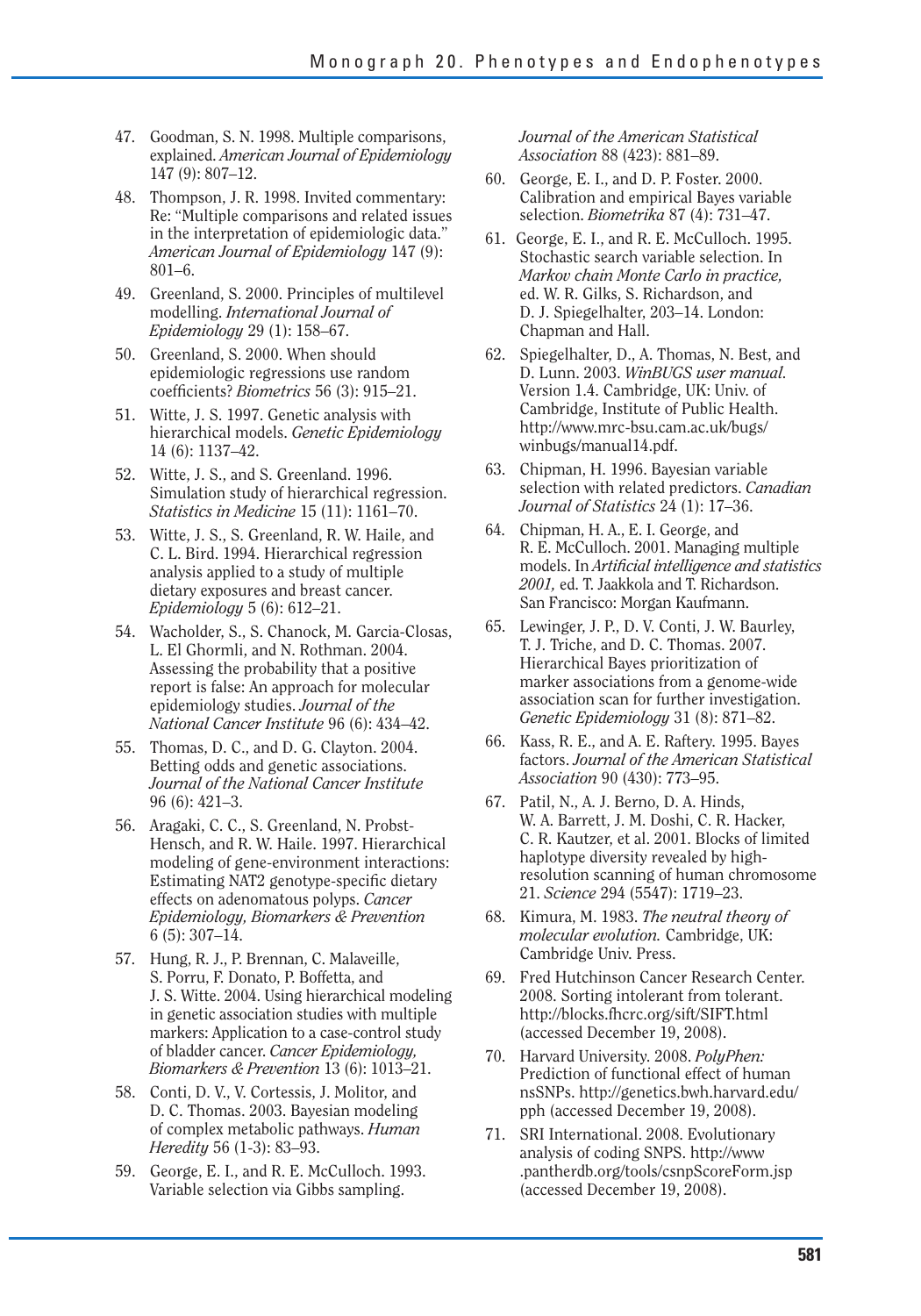- 72. Ng, P. C., and S. Henikoff. 2001. Predicting deleterious amino acid substitutions. *Genome Research* 11 (5): 863–74.
- 73. Sunyaev, S., V. Ramensky, I. Koch, W. Lathe 3rd, A. S. Kondrashov, and P. Bork. 2001. Prediction of deleterious human alleles. *Human Molecular Genetics* 10 (6): 591–7.
- 74. Thomas, P. D., M. J. Campbell, A. Kejariwal, H. Mi, B. Karlak, R. Daverman, K. Diemer, A. Muruganujan, and A. Narechania. 2003. PANTHER: A library of protein families and subfamilies indexed by function. *Genome Research* 13 (9): 2129–41.
- 75. Yue, P., E. Melamud, and J. Moult. 2006. SNPs3D: Candidate gene and SNP selection for association studies. *BMC Bioinformatics*  7:166.
- 76. Margulies, E. H., M. Blanchette, D. Haussler, and E. D. Green. 2003. Identification and characterization of multi-species conserved sequences. *Genome Research* 13 (12): 2507–18.
- 77. Research Collaboratory for Structural Bioinformatics. 2008. RCSB protein data bank. http://www.rcsb.org/pdb/explore .do?structureID=2FDU (accessed December 19, 2008).
- 78. Bader, G. D., M. P. Cary, and C. Sander. 2006. Pathguide: A pathway resource list. *Nucleic Acids Research* 34 (Database issue): D504– D506.
- 79. SRI International. 2008. HumanCyc database. http://biocyc.org/HUMAN/NEW-IMAGE?type=PATHWAY&object=PWY66-201 (accessed December 19, 2008).
- 80. SRI International. 2008. PANTHER classification system. http://www.pantherdb .org (accessed December 19, 2008).
- 81. Piper, M. E., D. E. McCarthy, and T. B. Baker. 2006. Assessing tobacco dependence: A guide to measure evaluation and selection. *Nicotine & Tobacco Research* 8 (3): 339–51.
- 82. Smith, B., W. Ceusters, B. Klagges, J. Kohler, A. Kumar, J. Lomax, C. Mungall, F. Neuhaus, A. L. Rector, and C. Rosse. 2005. Relations in biomedical ontologies. *Genome Biology*  6 (5): R46.
- 83. Karp, P. D. 2001. Pathway databases: A case study in computational symbolic theories. *Science* 293 (5537): 2040–4.
- 84. Aranguren, M. E., S. Bechhofer, P. Lord, U. Sattler, and R. Stevens. 2007. Understanding and using the meaning of statements in a bio-ontology: Recasting

the Gene Ontology in OWL. *BMC Bioinformatics* 8: 57.

- 85. Ashburner, M., C. A. Ball, J. A. Blake, D. Botstein, H. Butler, J. M. Cherry, A. P. Davis, et al. 2000. Gene ontology: Tool for the unification of biology. The Gene Ontology Consortium. *Nature Genetics*  25 (1): 25–29.
- 86. Diehl, A. D., J. A. Lee, R. H. Scheuermann, and J. A. Blake. 2007. Ontology development for biological systems: Immunology. *Bioinformatics* 23 (7): 913–15.
- 87. Gkoutos, G. V., E. C. Green, A. M. Mallon, J. M. Hancock, and D. Davidson. 2004. Building mouse phenotype ontologies. *Pacific Symposium on Biocomputing:* 178–89.
- 88. Yu, A. C. 2006. Methods in biomedical ontology. *Journal Biomedical Informatics*  39 (3): 252–66.
- 89. Noy, N. F., and D. L. McGuinness. 2001. *Ontology development 101: A guide to creating your first ontology*. Technical Report KSL-01-05. Palo Alto, CA: Stanford Univ., Stanford Knowledge Systems Laboratory. http://www-ksl.stanford.edu/ people/dlm/papers/ontology-tutorial-noymcguinness.pdf.
- 90. Gruninger, M., and M. S. Fox. 1995. Workshop on basic ontological issues in knowledge sharing: Methodology for the design and evaluation of ontologies. In *1995 International Joint Conference on Artificial Intelligence,* ed. D. Skuce, 6.1–6.10. San Francisco: Morgan Kaufman.
- 91. OBO Foundry. 2008. The open biomedical ontologies. http://www.obofoundry.org (accessed December 19, 2008).
- 92. Distelhorst, G., V. Srivastava, C. Rosse, and J. F. Brinkley. 2003. A prototype natural language interface to a large complex knowledge base, the Foundational Model of Anatomy. *AMIA Annual Symposium Proceedings:* 200–204.
- 93. *Nucleic Acids Research.* 2006. The Gene Ontology (GO) project in 2006. *Nucleic Acids Research* 34 (Database issue): D322–6.
- 94. Kushida, T., T. Takagi, and K. I. Fukuda. 2006. Event ontology: A pathway-centric ontology for biological processes. *Pacific Symposium on Biocomputing:* 152–63.
- 95. Eilbeck, K., S. E. Lewis, C. J. Mungall, M. Yandell, L. Stein, R. Durbin, and M. Ashburner. 2005. The Sequence Ontology: A tool for the unification of genome annotations. *Genome Biology* 6 (5): R44.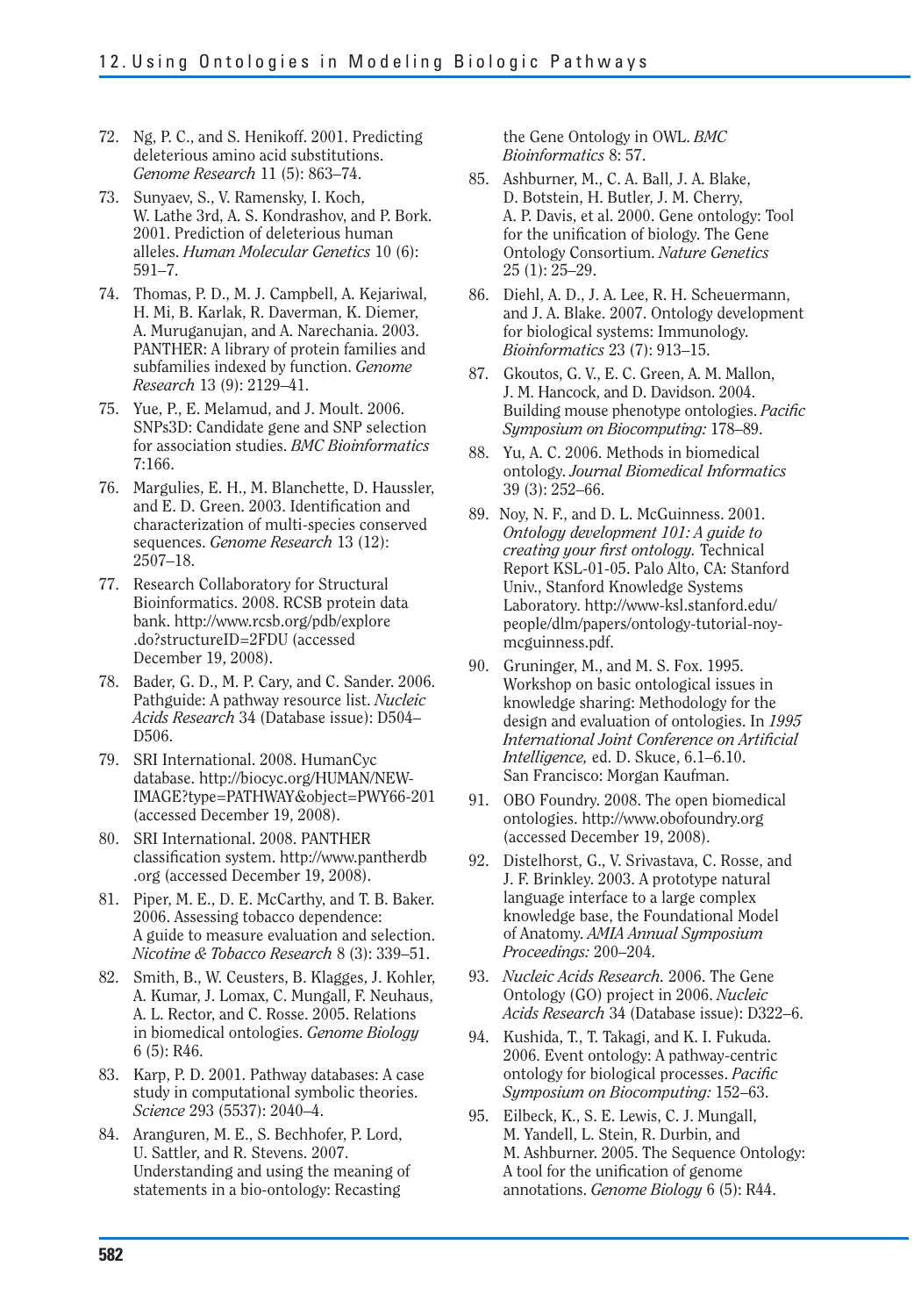- 96. W3C. 2008. OWL web ontology language. http://www.w3.org/TR/owl-features (accessed December 19, 2008).
- 97. Berkeley Bioinformatics and Ontologies Project. 2008. The OBO ontology editor. http://oboedit.org (accessed December 19, 2008).
- 98. Nov, N. F., M. Crubezy, R. W. Fergerson, H. Knublauch, S. W. Tu, J. Vendetti, and M. A. Musen. 2003. Protege-2000: An open-source ontology-development and knowledge-acquisition environment. *AMIA Annual Symposium Proceedings:* 953.
- 99. Luciano, J. S. 2005. PAX of mind for pathway researchers. *Drug Discovery Today*  10 (13): 937–42.
- 100. Karp, P. D., C. A. Ouzounis, C. Moore-Kochlacs, L. Goldovsky, P. Kaipa, D. Ahren, S. Tsoka, N. Darzentas, V. Kunin, and N. Lopez-Bigas. 2005. Expansion of the BioCyc collection of pathway/genome databases to 160 genomes. *Nucleic Acids Research* 33 (19): 6083–9.
- 101. Kanehisa, M., S. Goto, M. Hattori, K. F. Aoki-Kinoshita, M. Itoh, S. Kawashima, T. Katayama, M. Araki, and M. Hirakawa. 2006. From genomics to chemical genomics: New developments in KEGG. *Nucleic Acids Research* 34 (Database issue): D354–7.
- 102. Joshi-Tope, G., M. Gillespie, I. Vastrik, P. D'Eustachio, E. Schmidt, B. de Bono, B. Jassal, et al. 2005. Reactome: A knowledge base of biological pathways. *Nucleic Acids Research* 33 (Database issue): D428–32.
- 103. Mi, H., N. Guo, A. Kejariwal, and P. D. Thomas. 2007. PANTHER version 6: Protein sequence and function evolution data with expanded representation of biological pathways. *Nucleic Acids Research*  35 (Database issue): D247–52.
- 104. Hucka, M., A. Finney, H. M. Sauro, H. Bolouri, J. C. Doyle, H. Kitano, A. P. Arkin, et al. 2003. The systems biology markup language (SBML): A medium for representation and exchange of biochemical network models. *Bioinformatics* 19 (4): 524–31.
- 105. Kitano, H., A. Funahashi, Y. Matsuoka, and K. Oda. 2005. Using process diagrams for the graphical representation of biological networks. *Nature Biotechnology* 23 (8): 961–6.
- 106. Rubin, D. L., S. E. Lewis, C. J. Mungall, S. Misra, M. Westerfield, M. Ashburner,

I. Sim, et al. 2006. National Center for Biomedical Ontology: Advancing biomedicine through structured organization of scientific knowledge. *OMICS* 10 (2): 185–98.

- 107. SourceForge. 2008. Open source software. http://sourceforge.net (accessed December 19, 2008).
- 108. Benowitz, N. L., G. E. Swan, P. Jacob 3rd, C. N. Lessov-Schlaggar, and R. F. Tyndale. 2006. CYP2A6 genotype and the metabolism and disposition kinetics of nicotine. *Clinical Pharmacology and Therapeutics* 80 (5): 457–67.
- 109. Dempsey, D., P. Tutka, P. Jacob 3rd, F. Allen, K. Schoedel, R. F. Tyndale, and N. L. Benowitz. 2004. Nicotine metabolite ratio as an index of cytochrome P450 2A6 metabolic activity. *Clinical Pharmacology and Therapeutics* 76 (1): 64–72.
- 110. Berkeley Drosophila Genome Center. 2008. Phenotype syntax. http://www.fruitfly.org/ ~cjm/obd/pheno-syntax.html (accessed December 19, 2008).
- 111. Hukkanen, J., P. Jacob 3rd, and N. L. Benowitz. 2005. Metabolism and disposition kinetics of nicotine. *Pharmacological Reviews* 57 (1): 79–115.
- 112. R Development Core Team. 2003. *The R project for statistical computing.* Vienna, AU: R Foundation for Statistical Computing. http://www.r-project.org.
- 113. Gilks, W. R., S. Richardson, and D. Spiegelhalter, ed. 1996. *Markov chain Monte Carlo in practice.* London: Chapman and Hall.
- 114. Srivastava, V. K., and D. C. Hill. 1975. Thiocyanate ion formation in rapeseed meals. *Canadian Journal of Biochemistry*  53 (5): 630–33.
- 115. Oscarson, M., R. A. McLellan, V. Asp, M. Ledesma, M. L. Bernal Ruiz, B. Sinues, A. Rautio, and M. Ingelman-Sundberg. 2002. Characterization of a novel CYP2A7/CYP2A6 hybrid allele (CYP2A6\*12) that causes reduced CYP2A6 activity. *Human Mutation*  20 (4): 275–83.
- 116. Yamano, S., J. Tatsuno, and F. J. Gonzalez. 1990. The CYP2A3 gene product catalyzes coumarin 7-hydroxylation in human liver microsomes. *Biochemistry* 29 (5): 1322–9.
- 117. Nunoya, K., T. Yokoi, K. Kimura, K. Inoue, T. Kodama, M. Funayama, K. Nagashima, et al. 1998. A new deleted allele in the human cytochrome P450 2A6 (CYP2A6) gene found in individuals showing poor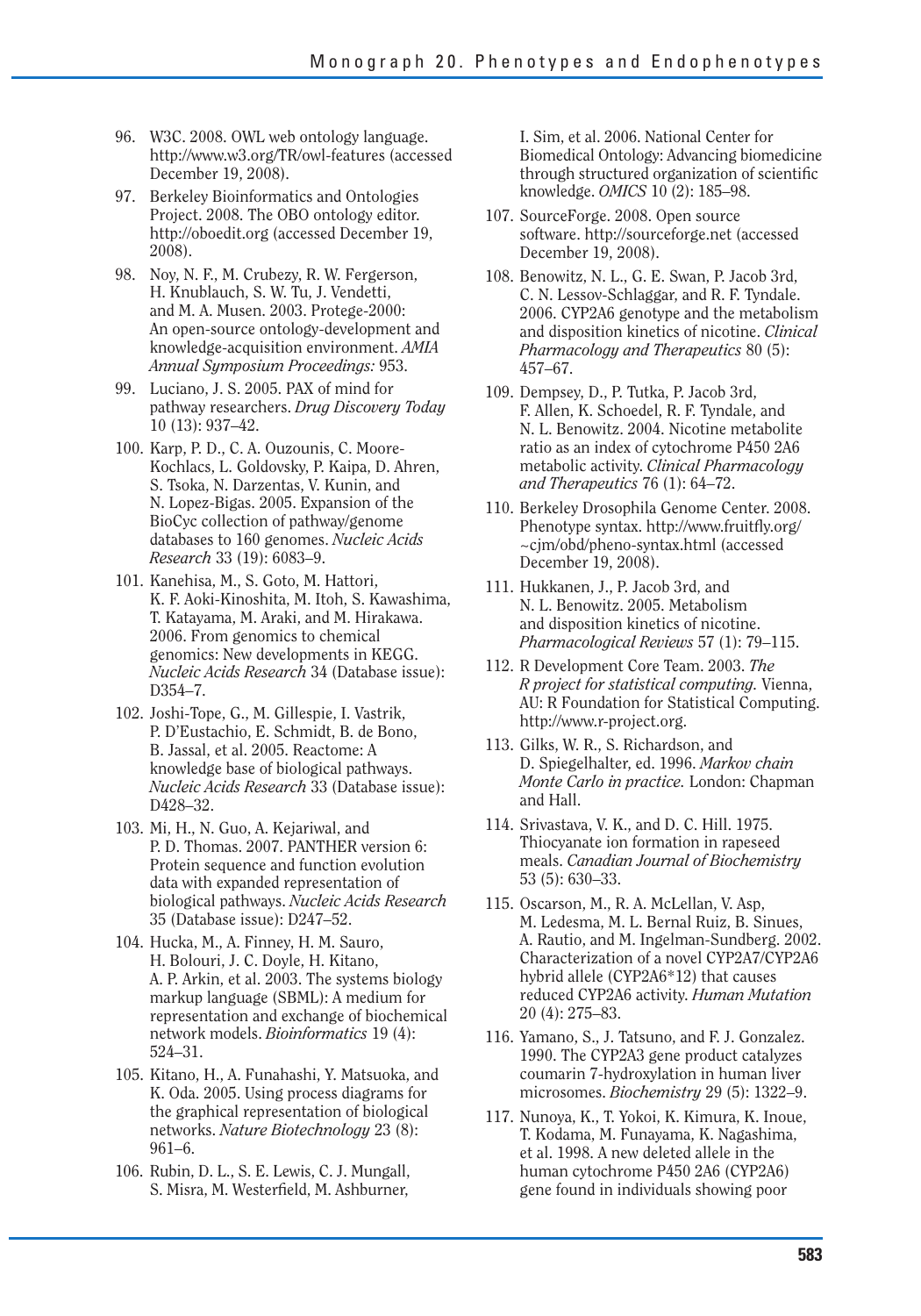metabolic capacity to coumarin and (+)-cis-3,5-dimethyl-2-(3-pyridyl)thiazolidin-4-one hydrochloride (SM-12502). *Pharmacogenetics* 8 (3): 239–49.

118. Wakefield, J. 2007. A Bayesian measure of the probability of false discovery in genetic epidemiology studies. *American Journal of Human Genetics* 81 (2): 208–27.